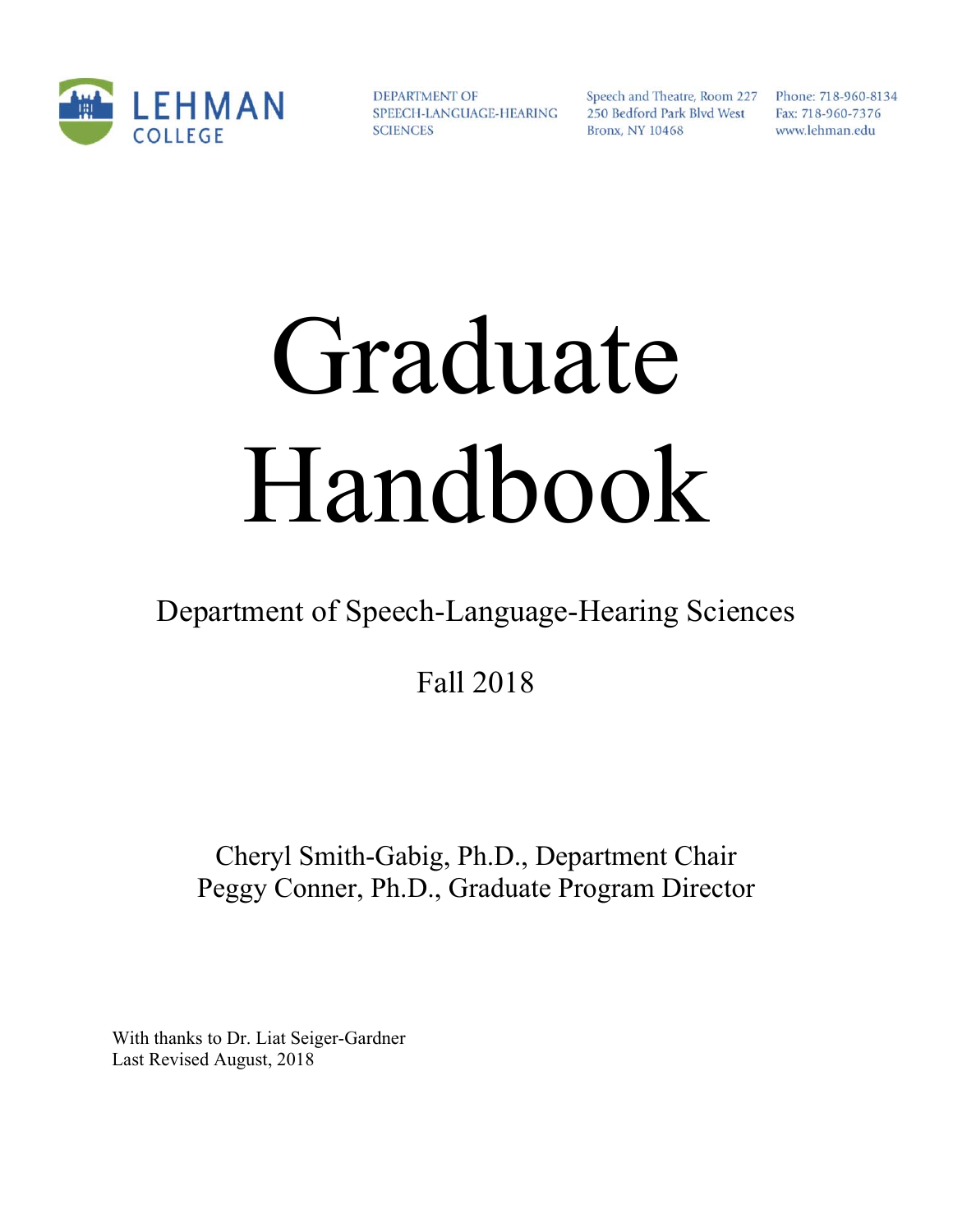# **STATEMENT OF NONDISCRIMINATION**

Herbert H. Lehman College is an Equal Opportunity & Affirmative Action Institution. The College does not discriminate on the on the basis of actual or perceived race, color, creed, national origin, ethnicity, ancestry, religion, age, sex, sexual orientation, gender, gender identity, marital status, partnership status, disability, genetic information, alienage, citizenship, military or veteran status, pregnancy, status as a victim of domestic violence/stalking/sex offenses, unemployment status, caregiver or familial status, prior record of arrest or conviction, or any other legally prohibited basis in accordance with federal, state and city laws in its student admissions, employment, access to programs, & administration of educational policies.

Mrs. Dawn Ewing-Morgan is the Chief Diversity Officer, coordinator for Title IX, which prohibits sex discrimination in federally assisted education programs, & coordinator for the Age Discrimination Act, which prohibits age discrimination in federally assisted education programs. Her office is located in Shuster Hall, Room 352 & her telephone number is (718) 960-8111. She is also the College coordinator for the Americans with Disabilities Act & Section 504, which prohibit discrimination on the basis of disability.

If you are a qualified student with a disability seeking accommodations under the Americans with Disabilities Act, you are requested to self-identify with The Office of Student Disability Services, Rm. 238 Shuster Hall (718)-960-8441; TTY (718)-960-8931 during the first week of the semester. You must register with this office to qualify for any course accommodations. The Office of Student Disability Services furnishes students with a letter for instructors or clinical educators that explains the needed accommodations. More information about these services can be found here: http://www.lehman.edu/student-disability-services/index.php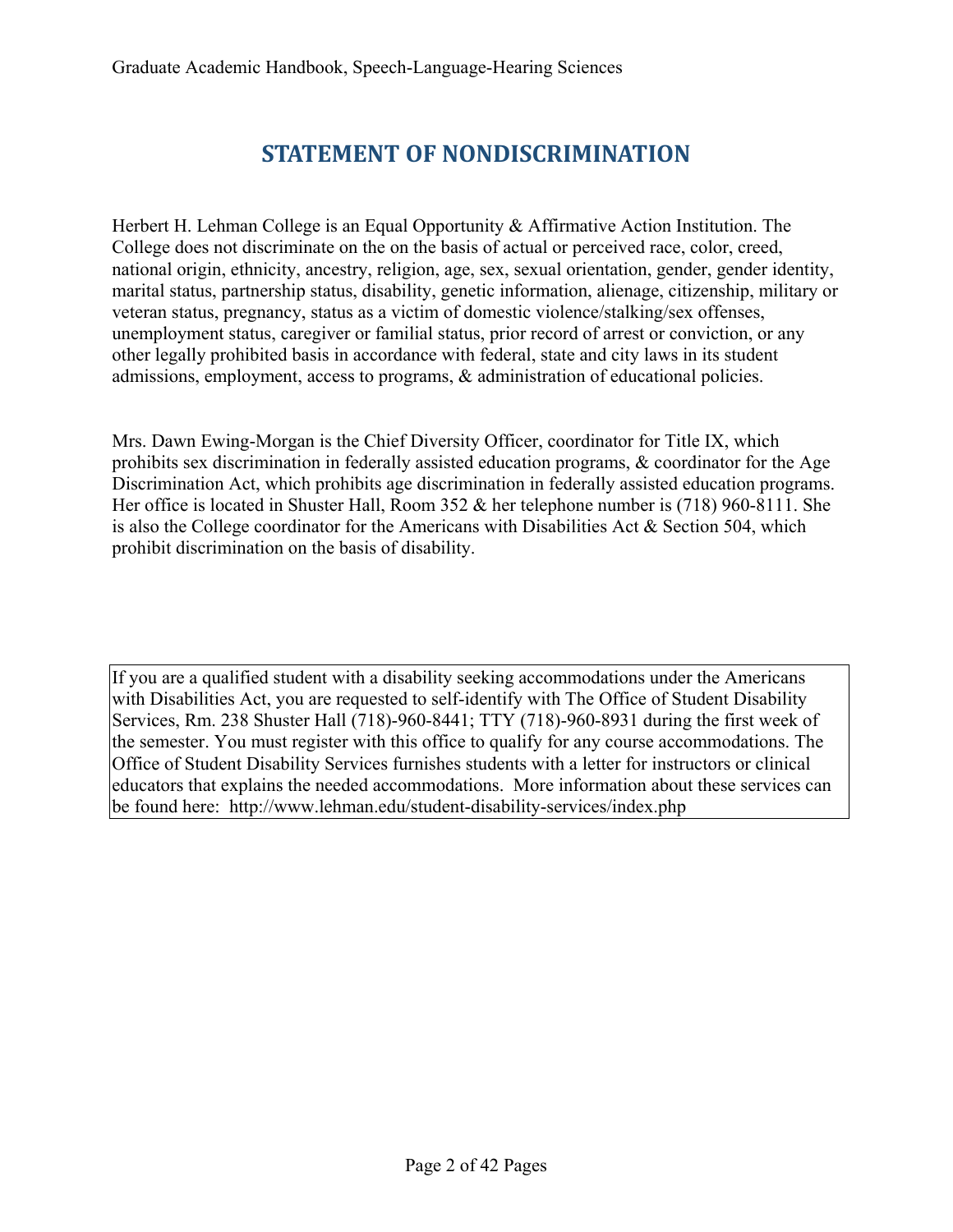# **INTRODUCTION**

Dear Student,

The purpose of this handbook is to outline the academic policies and procedures of our graduate program in Speech-Language Pathology. This handbook should serve as a guide during your education at Lehman. While it is presently current and up-to-date, you will be receiving from time to time additional information either via e-mail, at the meetings called by the Program Director or on the Online Graduate Program Bulletin Board on Blackboard. In addition, you will be required to meet with your academic advisor at least twice during each academic year. S/he will advise, mentor and guide you regarding any modifications you might need to make as you progress through the program.

This handbook should be viewed as a "companion piece" to the Clinical Handbook that you will receive prior to your first practicum experience on campus. Please read this carefully and review the procedures periodically (an online version is located under the 'advisement folder' in the online bulletin board). You may address any questions you have about the contents of this handbook to:

> Dr. Peggy Conner Graduate Program Director Office: Room 134 Phone: 718-960-8030 E-mail: peggy.conner@lehman.cuny.edu

#### **Important websites:**

In addition, you should familiarize yourself with the following websites:

- The Lehman College website: www.lehman.cuny.edu
- Our Program Website: http://www.lehman.edu/academics/health-human-servicesnursing/speech-language-hearing-sciences/index.php
- The Lehman College Graduate Handbook: http://www.lehman.edu/graduate-bulletin/
- The Office of Graduate Studies Graduate Student Handbook: http://www.lehman.edu/graduate-studies/documents/graduate-student-handbook-2013- 14.pdf
- The American Speech-Language-Hearing Association: http://www.asha.org/
- Scope of Practice in Speech-Language Pathology http://www.asha.org/policy/SP2016-00343/
- ASHA code of Ethics http://www.asha.org/policy/ET2016-00342/
- Cultural Competence http://www.asha.org/PRPSpecificTopic.aspx?folderid=8589935230&section=Key\_Issues

Welcome to Lehman College, SLHS family.

| Dr. Peggy Conner          |  |
|---------------------------|--|
| Graduate Program Director |  |

and Dr. Cheryl Smith-Gabig Department Chair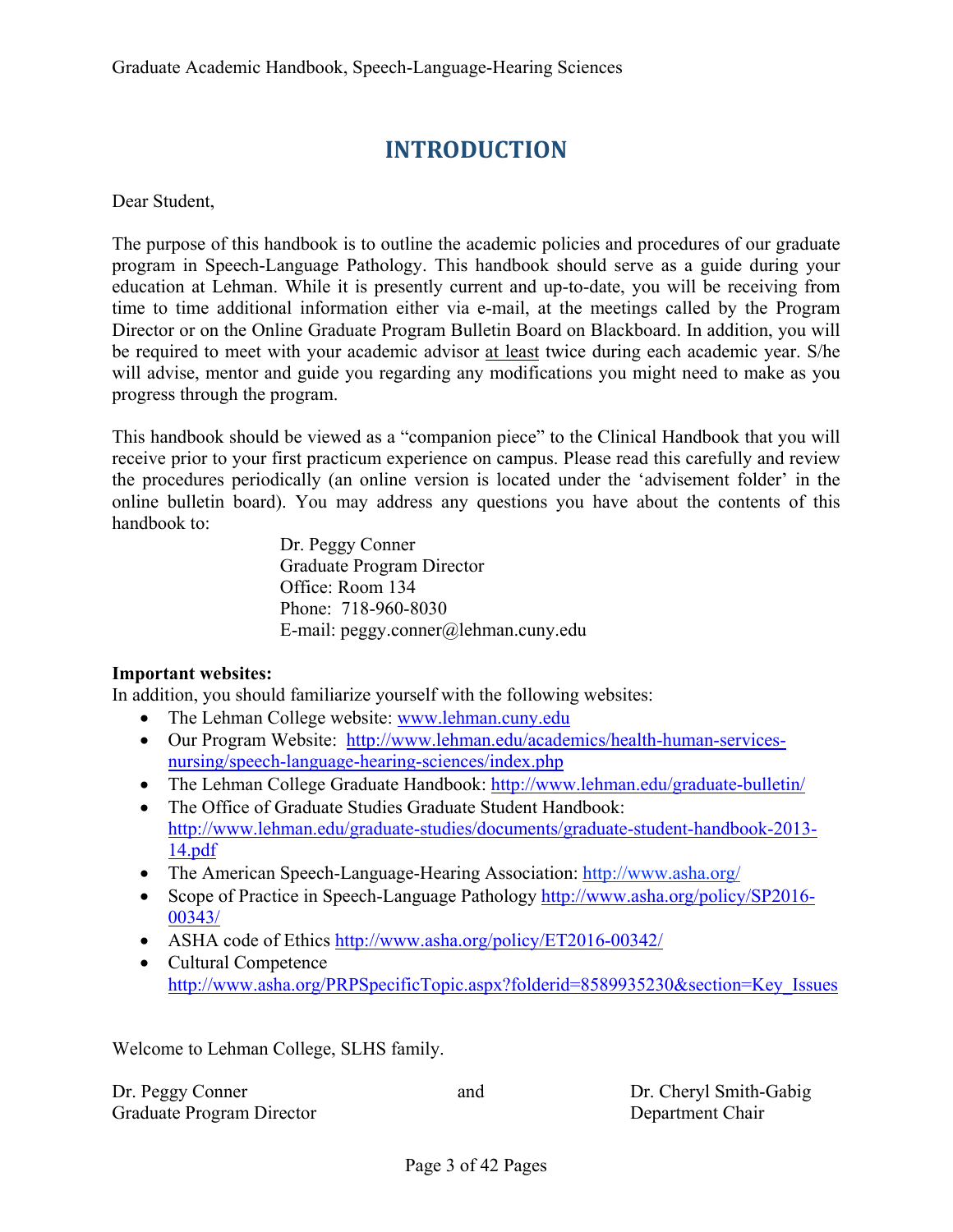# **TABLE OF CONTENTS**

| STATEMENT OF NONDISCRIMINATION                                                                                                                                                                  | $\overline{\mathbf{2}}$    |
|-------------------------------------------------------------------------------------------------------------------------------------------------------------------------------------------------|----------------------------|
| <b>INTRODUCTION</b>                                                                                                                                                                             | 3                          |
| <b>MISSION STATEMENTS</b>                                                                                                                                                                       | 6                          |
| Lehman College                                                                                                                                                                                  | 6                          |
| The School of Health Sciences, Human Services, and Nursing                                                                                                                                      | 6                          |
| Graduate Program in Speech-Language Pathology                                                                                                                                                   | 6                          |
| <b>STRATEGIC PLAN (2017-2022)</b>                                                                                                                                                               | 7                          |
| <b>FULL TIME FACULTY</b>                                                                                                                                                                        | 10                         |
| Telephone Numbers/ Room Numbers                                                                                                                                                                 | 12                         |
| <b>CAMPUS RESOURCES FOR STUDENTS</b>                                                                                                                                                            | 13                         |
| <b>New Student Information</b>                                                                                                                                                                  | 13                         |
| Graduate Studies at Lehman College                                                                                                                                                              | 14                         |
| Blackboard                                                                                                                                                                                      | 15                         |
| STUDENT PARTICIPATION IN RESEARCH                                                                                                                                                               | 15                         |
| <b>INFORMATION ABOUT OUR PROGRAM</b>                                                                                                                                                            | 16                         |
| How we meet ASHA requirements:                                                                                                                                                                  | 16                         |
| <b>Course Requirements</b>                                                                                                                                                                      | 18                         |
| Course Schedules:<br>I. Master of Arts in SLP:<br>II. Master of Arts in SLP + TSSLD:<br>III. Master of Arts in SLP + TSSLD + Bilingual Ext.<br>IV. Early Childhood Intervention Specialty Track | 19<br>19<br>20<br>22<br>24 |
| <b>CLINICAL PRACTICUM AND EXTERNSHIP:</b>                                                                                                                                                       | 25                         |
| Clinic policy                                                                                                                                                                                   | 25                         |
| Preparing for clinic:                                                                                                                                                                           | 25                         |
| Clinic and Externship Placements                                                                                                                                                                | 25                         |
| <b>ADVISEMENT AND REGISTRATION</b>                                                                                                                                                              | 27                         |
| Initial Registration:                                                                                                                                                                           | 27                         |
| Advisement:                                                                                                                                                                                     | 27                         |
| <b>Registration For Classes</b>                                                                                                                                                                 | 27                         |
| Class Schedules:                                                                                                                                                                                | 28                         |
| <b>Advisement Meetings:</b>                                                                                                                                                                     | 28                         |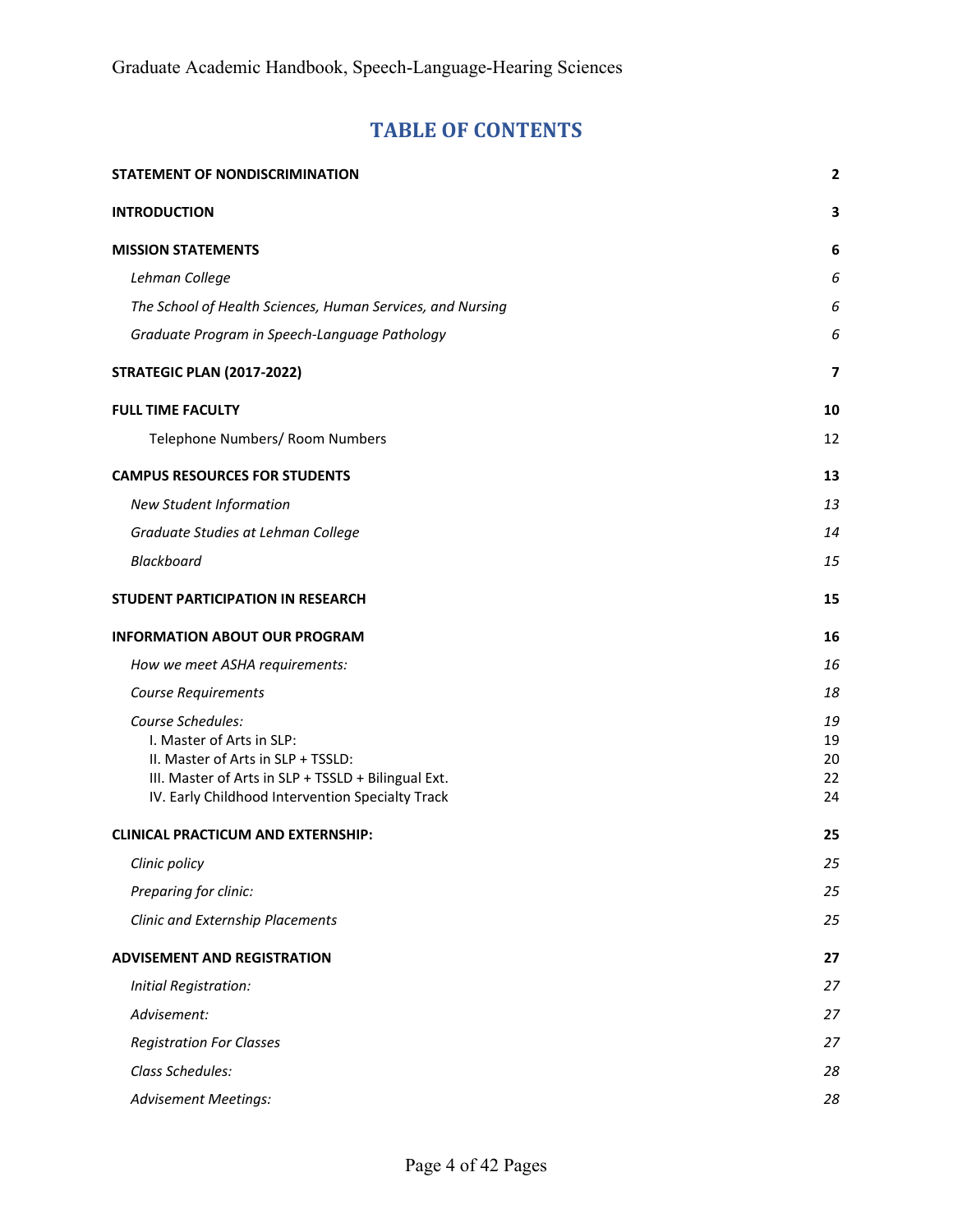| <b>Grade Requirements:</b>                              | 29 |
|---------------------------------------------------------|----|
| Academic Integrity                                      | 30 |
| Academic Probation (from the online bulletin)           | 30 |
| <b>REMEDIATION PLAN</b>                                 | 30 |
| <b>Academic &amp; Clinical Courses</b>                  | 30 |
| Clinic enrollment                                       | 31 |
| <b>REQUIREMENTS FOR GRADUATION &amp; YOUR PORTFOLIO</b> | 31 |
| <b>Graduation Dates:</b>                                | 31 |
| <b>Graduation Requirements:</b>                         | 31 |
| Portfolio Requirements:                                 | 32 |
| <b>Complaints &amp; Suggestions</b>                     | 33 |
|                                                         |    |
| <b>PRAXIS Exam</b>                                      | 34 |
| <b>General Information</b>                              | 34 |
| When should I take the exam?                            | 34 |
| More information about the Praxis can be found:         | 34 |
| <b>Appendices</b>                                       | 35 |
| <b>Information for Current Students</b>                 | 36 |
| <b>Student Information Sheet</b>                        | 37 |
| <b>GRADUATE STUDENT PRE-REGISTRATION WORKSHEET</b>      | 38 |
| <b>KASA Remediation Plan</b>                            | 39 |
| Checklist for the Portfolio                             | 40 |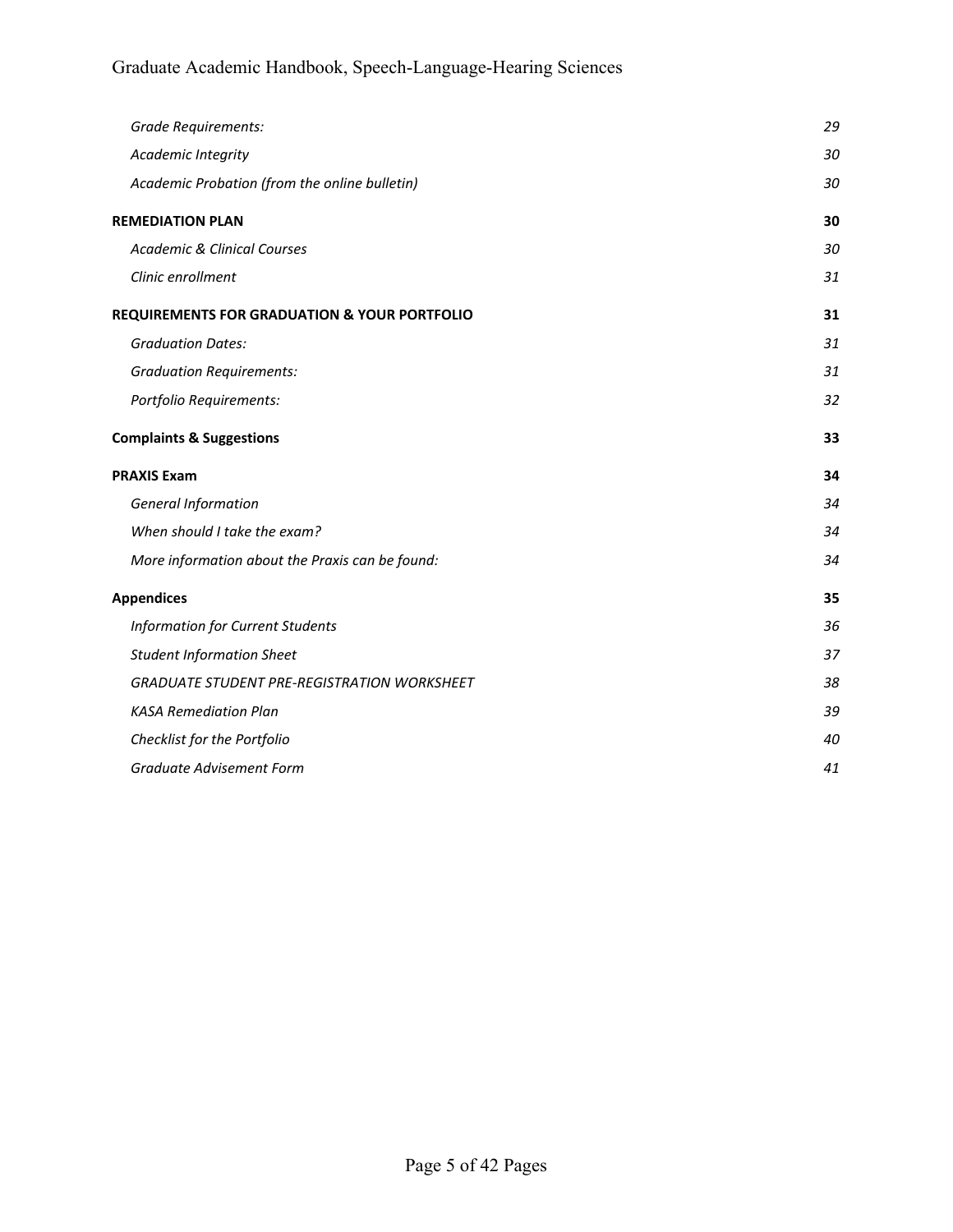# **MISSION STATEMENTS**

# *Lehman* College

Lehman College serves the Bronx and surrounding region as an intellectual, economic, and cultural center. Lehman College provides undergraduate and graduate studies in the liberal arts and sciences and professional education within a dynamic research environment, while embracing diversity and actively engaging students in their academic, personal, and professional development.

# *The School of Health Sciences, Human Services, and Nursing*

The School of Health Sciences, Human Services, and Nursing at Lehman College offers undergraduate and graduate education across a range of health and human services professions. Our mission is to educate our students and promote and improve the health and well-being of individuals, families, groups, and communities in a diverse global community, with special emphasis on urban populations.

The school promotes sensitivity and respect for multi-linguistic and multicultural differences. We value critical thinking, problem solving, evidence-based practice and ethical judgment and behavior.

To realize our mission, the School of Health Sciences, Human Services, and Nursing promotes community partnerships in research, education, and service across the health and human services professions. Faculty and students engage in collaborative clinical and research initiatives, advocate for underserved populations, and provide education, programs and services based on best practices and the highest standards of integrity.

# *Graduate Program in Speech‐Language Pathology*

The graduate program in the Department of Speech-Language-Hearing Sciences is accredited by the Council on Academic Accreditation (CAA) of the American Speech-Language-Hearing Association (ASHA). The graduate program in speech language pathology prepares students to meet the academic and clinical requirements for the ASHA Certificate of Clinical Competence (CCC) and New York State Licensure in Speech-Language Pathology. The program promotes the integration of theory and research into evidence-based practice, analytic thought in clinical decision-making, and the application of technology to clinical practice. Students will appreciate the importance of maintaining the highest standards of integrity and ethical principals in their personal and professional lives. The program holds in high regard sensitivity to and respect for multilinguistic and multicultural differences.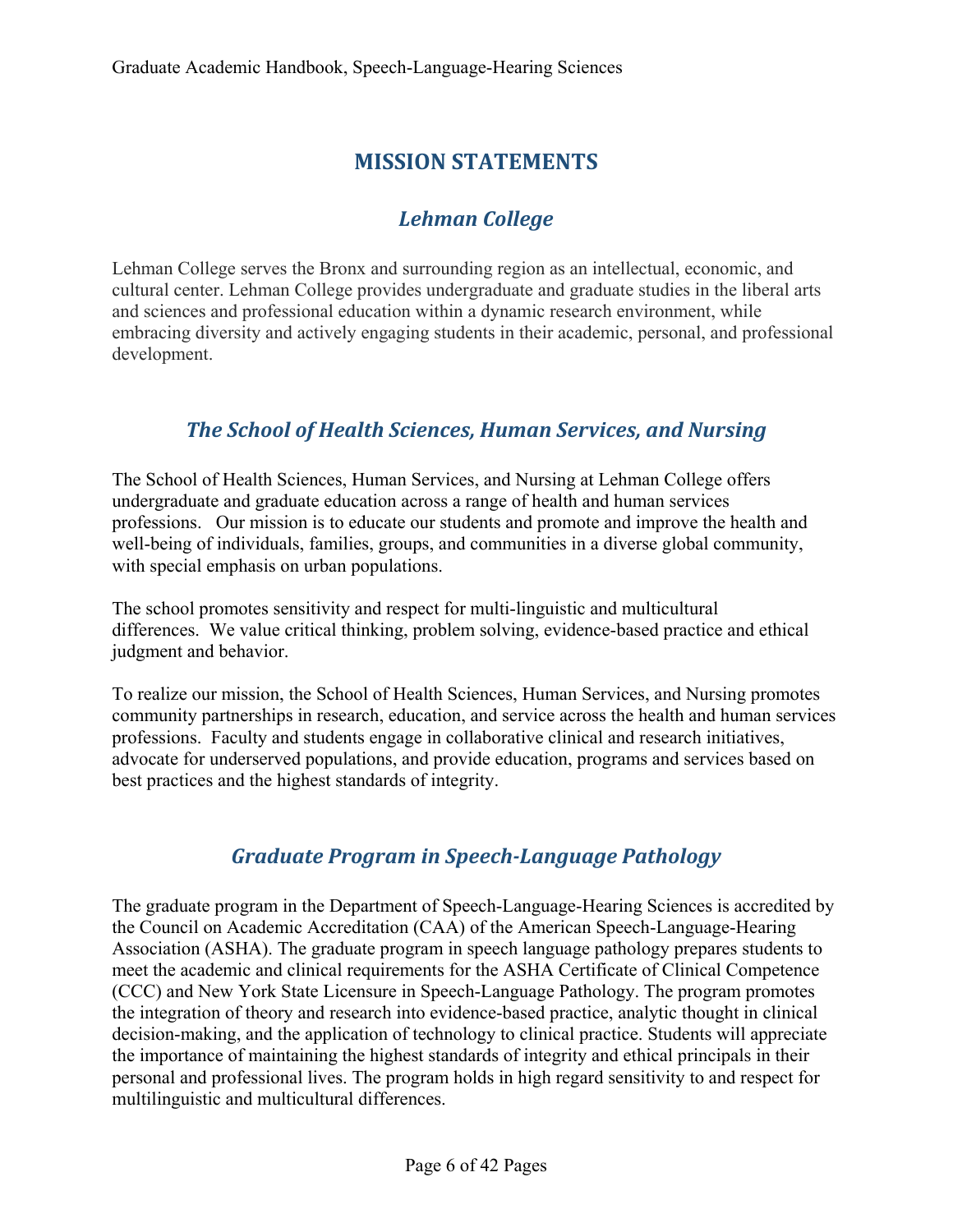#### **DEPARTMENT OF SPEECH‐LANGUAGE‐HEARING SCIENCES: THE UNDERGRADUATE PROGRAM IN SPEECH PATHOLOGY & AUDIOLOGY & THE GRADUATE PROGRAMS IN SPEECH‐LANGUAGE PATHOLOGY**

# **STRATEGIC PLAN (2017‐2022)**

 **LAST UPDATE: 1/5/2017** 

#### **Objective 1: Recruit, support, and retain distinguished faculty.**

- a. Develop a plan for the hiring of new faculty of the highest quality, committed to both teaching, research, and service.
- b. Obtain approval to appoint an Assistant Clinic Director with knowledge of software in order to administer and expand the department's clinical externship program, assist in the operations of the Lehman Speech & Hearing Center, and develop and maintain clinical databases.
- c. Continue to support and reward creative teaching and excellence in research and scholarship by faculty with travel funds.
- d. Support the professional development of full-time/adjunct faculty members, and externship supervisors by sponsoring continuing education workshops and in-house faculty developmental series of talks at Lehman, free of charge.
- e. Continue to encourage faculty intra-and inter-disciplinary collaboration, scholarship, and creative work.
- f. Support academic leadership by reducing the administrative burdens and strengthening departmental administrative support.
	- 1. Recruit an experienced speech-language pathologist of the highest quality as an externship coordinator.
	- 2. Recruit a full time lecturer to support the undergraduate program.
	- 3. Recruit experienced bilingual speech-language pathologists to supervise in the speech & hearing center.

#### **Objective 2: Support existing undergraduate program and develop new tracks of exceptional quality informed by a rigorous review process.**

- a. Strengthen existing undergraduate program, fostering ongoing assessment and evaluation of student learning outcomes; provide academic and clinical curriculum and resources essential to an outstanding professional education.
	- 1. Conduct a Self-Study
		- a) Re-evaluating the major requirements
		- b) Re-assessing the course sequence
		- c) Revising course descriptions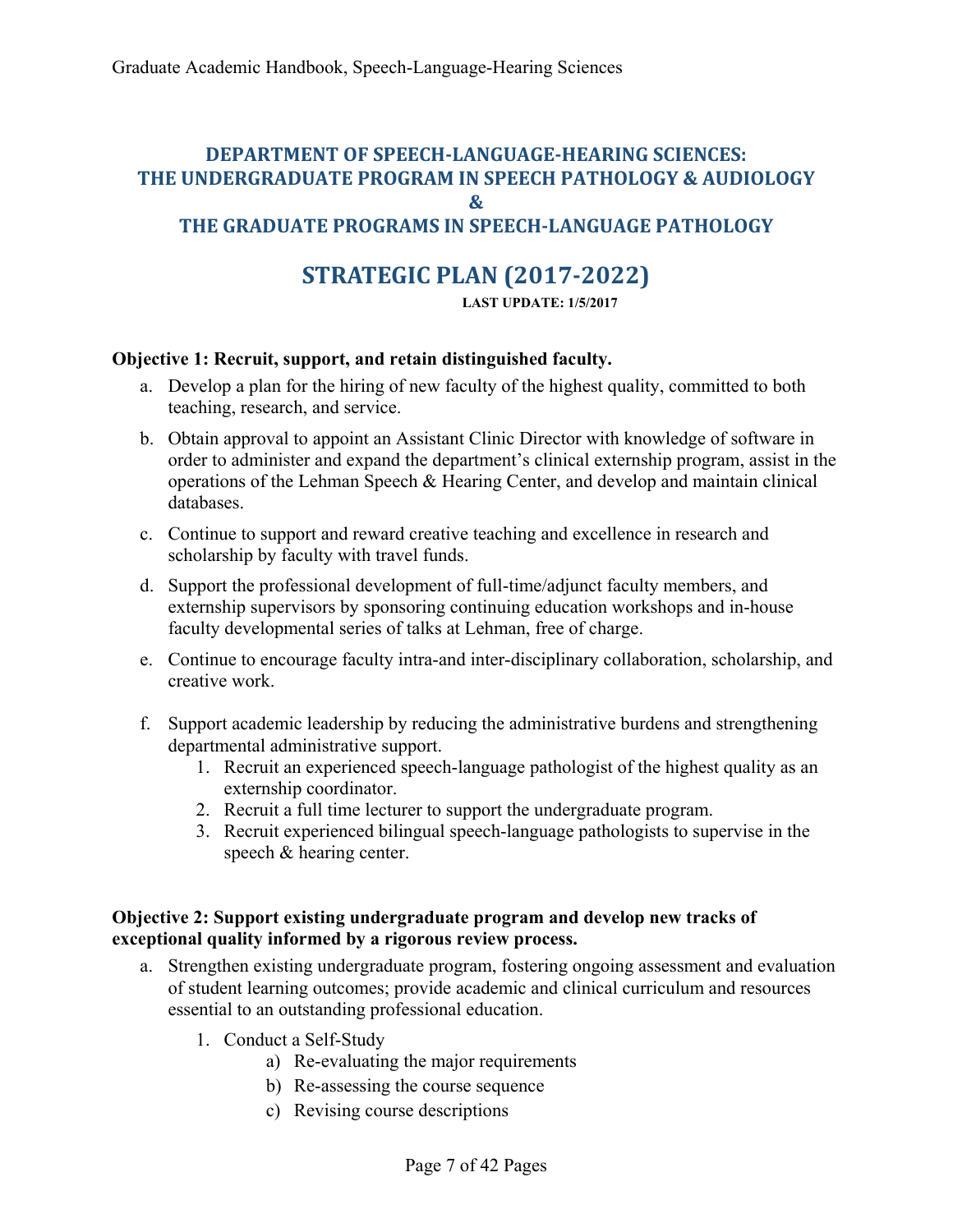- d) Change course prerequisites
- e) Establish student learning outcomes for each undergraduate course
- f) Create template syllabi for all undergraduate courses
- 2. Increase the presence of full-time faculty in the undergraduate program.
- 3. Support professional and academic development of Lehman's undergraduate students by developing the following:
	- a) GRE preparation for students applying to graduate programs
	- b) Professional development workshops through our NSSLHA chapter with invited speakers from our profession and research community
	- c) Identify a course in the math department that would provide our students with the skills and knowledge required for success in our scientific coursework
	- d) Develop a peer mentoring program between our undergraduate and graduate students
	- e) Increased opportunities to engage in faculty research

#### **Objective 3: Support existing graduate program and develop new tracks of exceptional quality informed by a rigorous review process.**

- a. Strengthen existing graduate program, fostering ongoing assessment and evaluation of student learning outcomes; provide academic and clinical curriculum and resources essential to an outstanding professional education.
	- 1. Develop Friday and Saturday Diagnostic Practicum programs and Saturday Clinical Practicum programs.
	- 2. Create a video library to provide students with the integration of clinical applications in the first year of graduate courses.
	- 3. Develop an online prerequisite program.
	- 4. Expand existing program by exploring new tracks: (1) an undergraduate-tograduate accelerated track for exceptional students; (2) Graduate-to-Doctorate track for exceptional students.
	- 5. Explore collaboration with the Graduate Center on Clinical Doctorate in SLP.
	- 6. Develop clinical and academic partnership with clinical sites and universities abroad to serve as potential externship sites for our graduate students.

#### **Objective 4: Increase undergraduate and graduate programs' visibility and alumni engagement.**

- a. Foster a dynamic research/clinical environment to promote both student achievement and greater faculty success; encourage and support student engagement in faculty research and outreach programs.
- b. Develop a robust collaboration and partnership with clinical facilities (externship sites), hospitals, and private and public schools to: (1) diversify and increase student clinical experiences, (2) support community outreach, and (3) promote clinical research.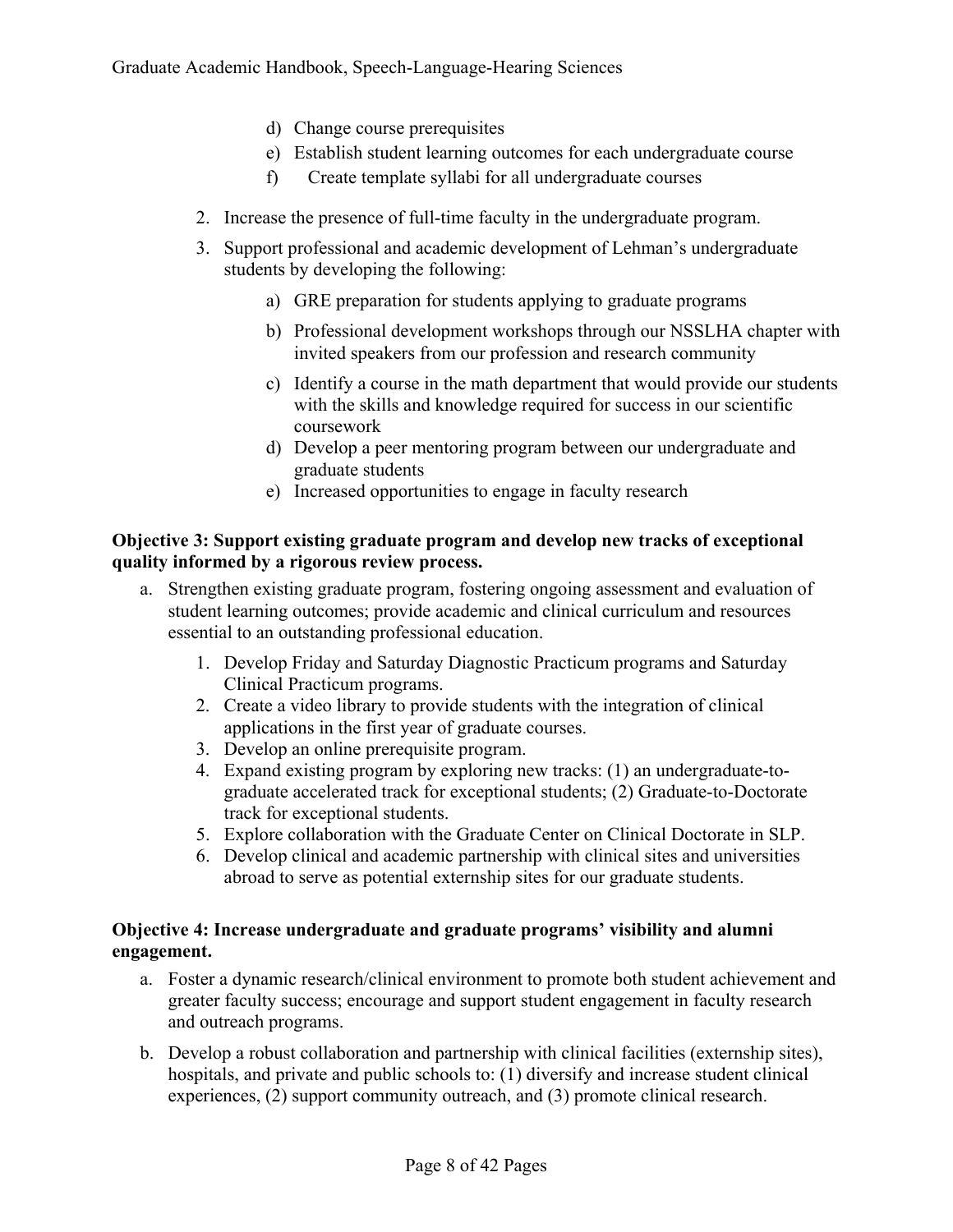- c. Develop and implement a strategic marketing plan to enhance the Speech & Hearing Center's image and standing in the Bronx and the surrounding areas.
- d. Develop and implement a plan to promote greater alumni engagement in the graduate program.

#### **Objective 5: Recruit intellectually engaged, successful, and loyal students**

- a. Recruit well-prepared, promising, and motivated students of diverse ethnicity, gender, cultures, and linguistic backgrounds.
- b. Continue assessment and evaluation of admission criteria to improve quality of students and the inclusion of students from diverse cultural and linguistic backgrounds.

#### **Objective 6: Improve student retention, progression, academic performance, and graduation rates.**

- a. Create a Graduate to Undergraduate Peer Mentoring Program, where graduate students mentor/advise undergraduate students seeking to pursue a graduate degree in speech pathology.
- b. Create a Graduate Peer Mentoring Program, where more-experienced graduate students mentor/advise incoming graduate students through face-to-face meetings or email/phone conversations on all matters related to succeeding in the graduate program.
- c. Invite successful alumni of diverse ethnicity, cultures, and linguistic backgrounds to talk with current students about the challenges, success, and future possibilities for speechlanguage pathologists.
- d. Establish student scholarships to support exceptional students on the basis of academic and clinical excellence and participation in faculty research.

#### **Objective 7: Enhance existing facilities, promote the efficient use of space, and ensure a well-maintained environment that supports teaching, research, learning, and quality of life.**

- a. Develop and implement a plan for the renovation and upkeep of classroom and office buildings that offers an inviting and attractive environment with appropriate technology:
	- 1. Expand the CORS video observation system in four additional treatment/seminar rooms and in 2 locations to facilitate applied clinical research

#### **Objective 8: Enhance the IT infrastructure, service, and support**

a. Propose to the Dean of the School of Health Sciences, Human Services, and Nursing a plan to recruit and appoint a part-time support IT assistant to provide ongoing technical support to the research labs, the clinic, and the teaching facilities (smart classrooms) as well as web managing.

#### **Objective 9: Create a Bilingual Extension track for SLPs**

a. Offer a bilingual extension program to bilingual SLPs, who hold a Master's in Speech Pathology and are interested in pursuing the Bilingual Extension Certificate.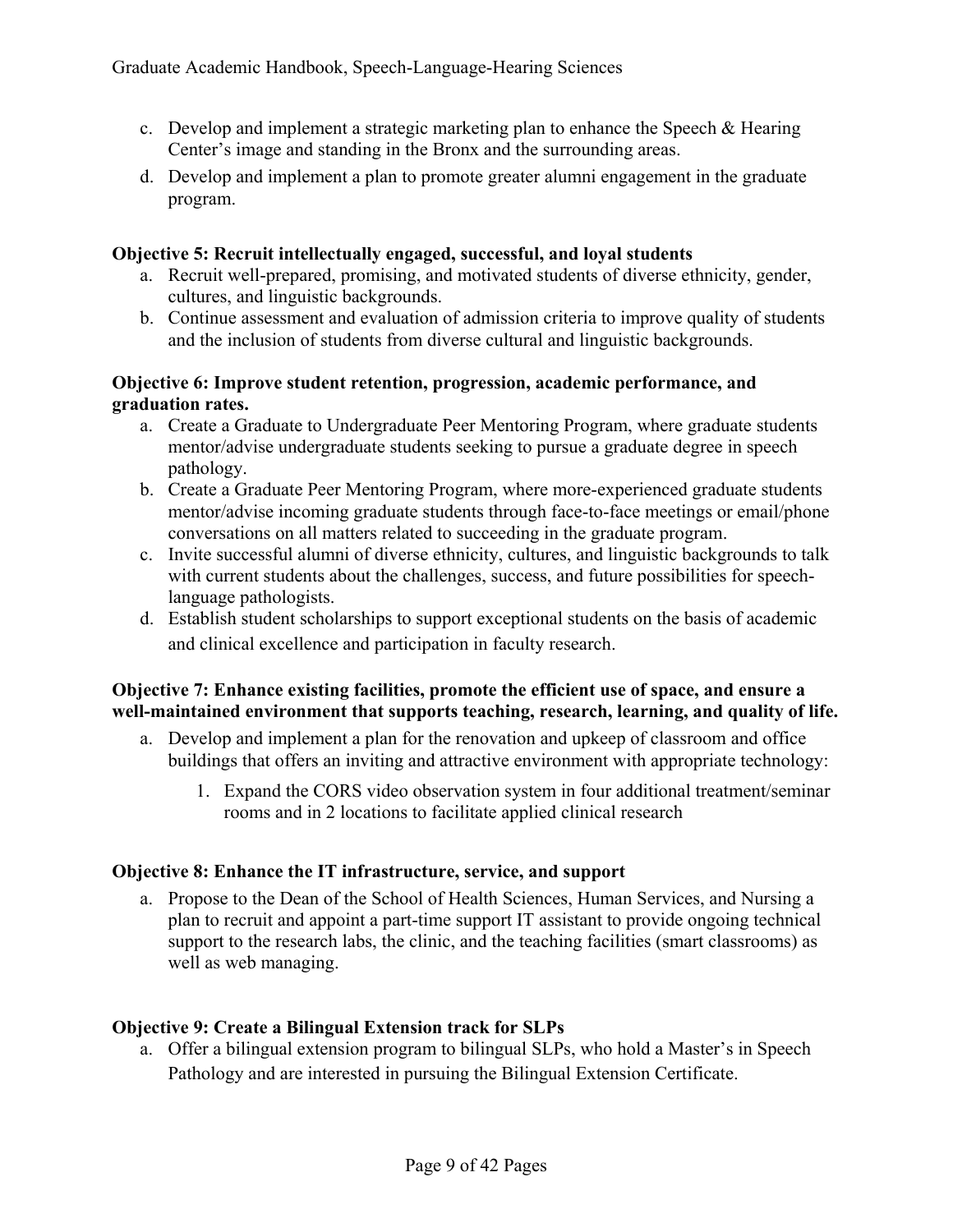# **FULL TIME FACULTY**

# **Department of Speech-Language-Hearing Sciences Fall 2018**

#### **Diana Almodovar, Ph.D., CCC-SLP**

**Academic Rank:** Assistant Professor **Education:** B.A., Lehman C.; M.A., Queens C.; Ph.D., The Graduate Ctr., CUNY **Research/Clinical Interests:** Typical & atypical language develop; Specific Language Impairment; Word Finding Difficulty.

#### **Alison Behrman, Ph.D., CCC-SLP**

**Academic Rank:** Assistant Professor **Education:** B.A., University of Michigan; M.A., New York University; Ph.D., Columbia University **Research/Clinical Interests:** Motor Speech Disorders, Nonnative speakers, Speech Science

#### **Mary K. Boylan, M.A., CCC-SLP; TSHH**

**Academic Rank:** Lecturer, Undergraduate Program Advisor **Education:** B.A. & M.A., Lehman C. **Research/Clinical Interests:** Early intervention; autism spectrum disorders

#### **Stephen A. Cavallo, Ph.D. CCC-SLP**

**Academic Rank:** Associate Professor **Education:** B.S., SUNY Oneonta, M.S., Teachers College, Columbia University, and Ph.D., Graduate Program of Arts & Sciences, Columbia University. **Research/Clinical Interests:** Voice disorders; speech science

#### **Peggy Conner, Ph.D., CCC-SLP**

**Academic Rank:** Assistant Professor, Graduate Program Director **Education:** B.S., Ithaca College, M.S., University of Wisconsin-Madison **Research/Clinical Interests:** Aphasia, TBI, fluency disorders, and multilingualism

**Talita Fortunato-Tavares, Ph.D Academic Rank:** Assistant Professor, Director of Bilingual Extension **Education**: Ph.D., The Graduate Ctr., CUNY **Research/Clinical Interests**: Stuttering, multilingualism, specific language impairment, cochlear implants

**Mira Goral, Ph.D., CCC-SLP**

**Academic Rank:** Professor, Executive Officer at the Graduate Center, Doctoral Program in Speech & Hearing Sciences **Education**: B.A., Tel Aviv U.; Ph.D., The Graduate Ctr., CUNY **Research/Clinical Interests**: Bilingualism; aphasia & related neurogenic disorders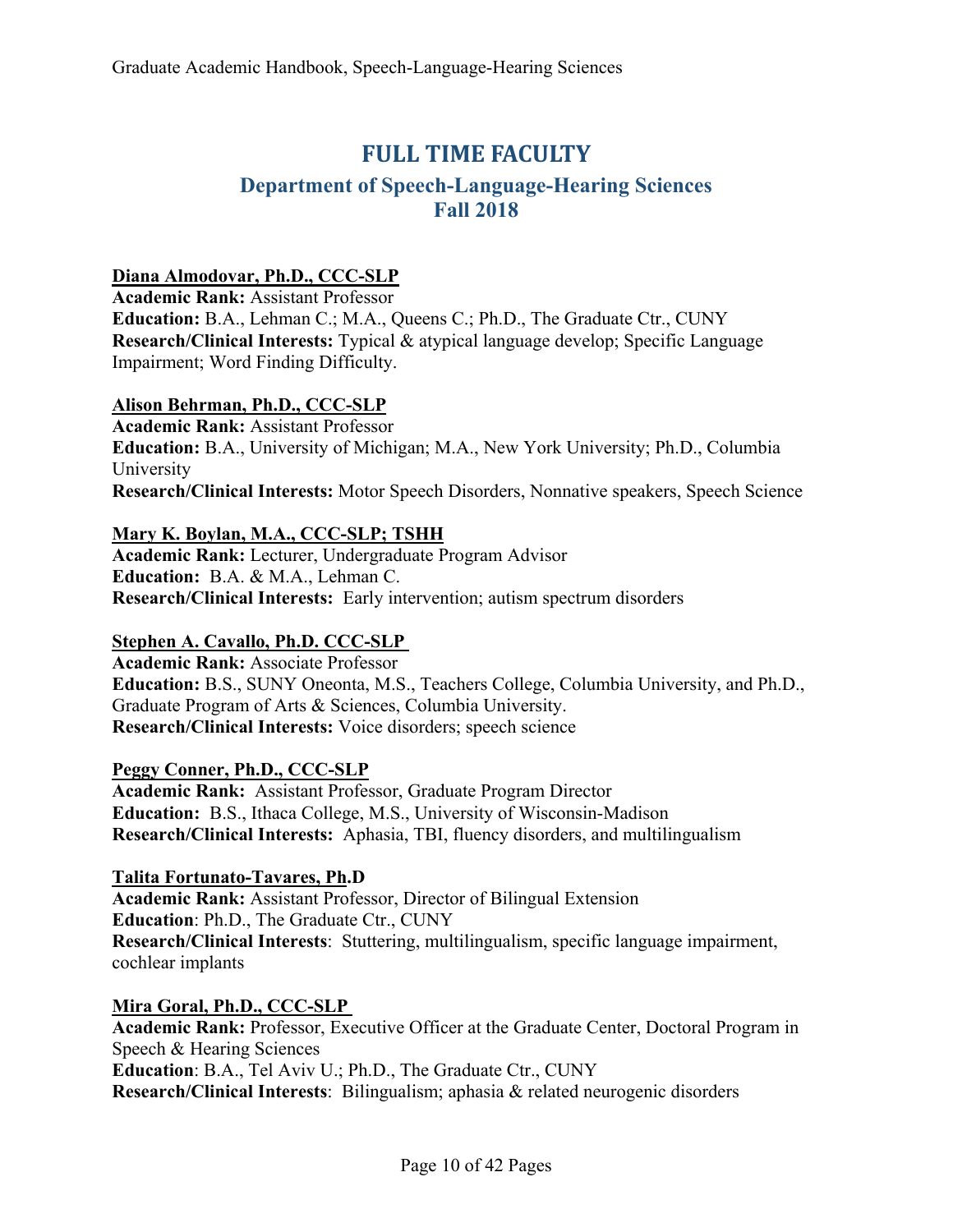#### **Leslie Grubler, M.A., CCC-SLP**

**Academic Rank:** Director of Clinical Education and Clinical Services **Education:** B.A., Queens College; M.A., Queens College, CUNY **Research/Clinical Interests:** The Role of Informed Intuition in the Development of Student Clinicians; The Impact of Classroom Pragmatics on Developing SLPs; Love and the Biological Benefits of a Therapeutic Relationship; What Prairie Voles are Teaching Us about Love and Rapport Development; The Introductory Classroom as Foundational in Future Clinicians; The Progressive Role of Advocate in the Development of Families and Professionals

#### **John Locke, Ph.D., CCC-SLP**

**Academic Rank:** Professor **Education:** B.A., Ripon C.; M.A. & Ph.D., Ohio U.; Post-Doctoral, Yale U.; Oxford U. **Research/Clinical Interests:** Evolution of language and communication; Functional approach to language development.

#### **Christine Neumayer, M.A., CCC-SLP, TSSLD**

**Academic Rank:** Lecturer, Externship Coordinator **Education:** B.A. & M.A., Lehman College, CUNY **Research/Clinical Interests:** Traumatic and acquired brain injury in pediatrics, cognitivelinguistic rehabilitation, and pediatric rehabilitation.

#### **Lynn Rosenberg, M.S., CCC-SLP**

**Academic Rank:** Lecturer, Deputy Chair **Education:** B.S. & M.S., Buffalo State College **Research/Clinical Interests:** Oral motor, early intervention, and literacy and language

#### **Christine Rota-Donahue, Ph.D., CCC-A/SLP**

**Academic Rank:** Assistant Professor **Education:** M.S., Hunter C.; Ph.D., The Graduate Ctr., CUNY **Research/Clinical Interests**: Auditory processing disorders

#### **Liat Seiger-Gardner, Ph.D., CCC-SLP**

**Academic Rank:** Associate Professor **Education:** B.A., Tel Aviv University; M.A., Queens College; M.Phil. & Ph.D., The Graduate Center, CUNY **Research/Clinical Interests:** Typical and atypical language development; Specific Language Impairment; Pre-literacy and Literacy Development; ADHD, Word finding difficulties in bilinguals.

**Cheryl Smith Gabig, Ph.D., CCC-SLP** 

**Academic Rank:** Associate Professor, Department Chair **Education:** B.S., Miami U.; M.S., Emerson C.; Ph.D., U. of Connecticut **Graduate Courses Taught:** SPE 722 Lang. Dis. in School Age Children; SPE 725 Dx Tech; SPE 729 Clin. Pract.; SPE 701, Professional Affairs **Research/Clinical Interests**: Language disorders in children; autism; language-learning disability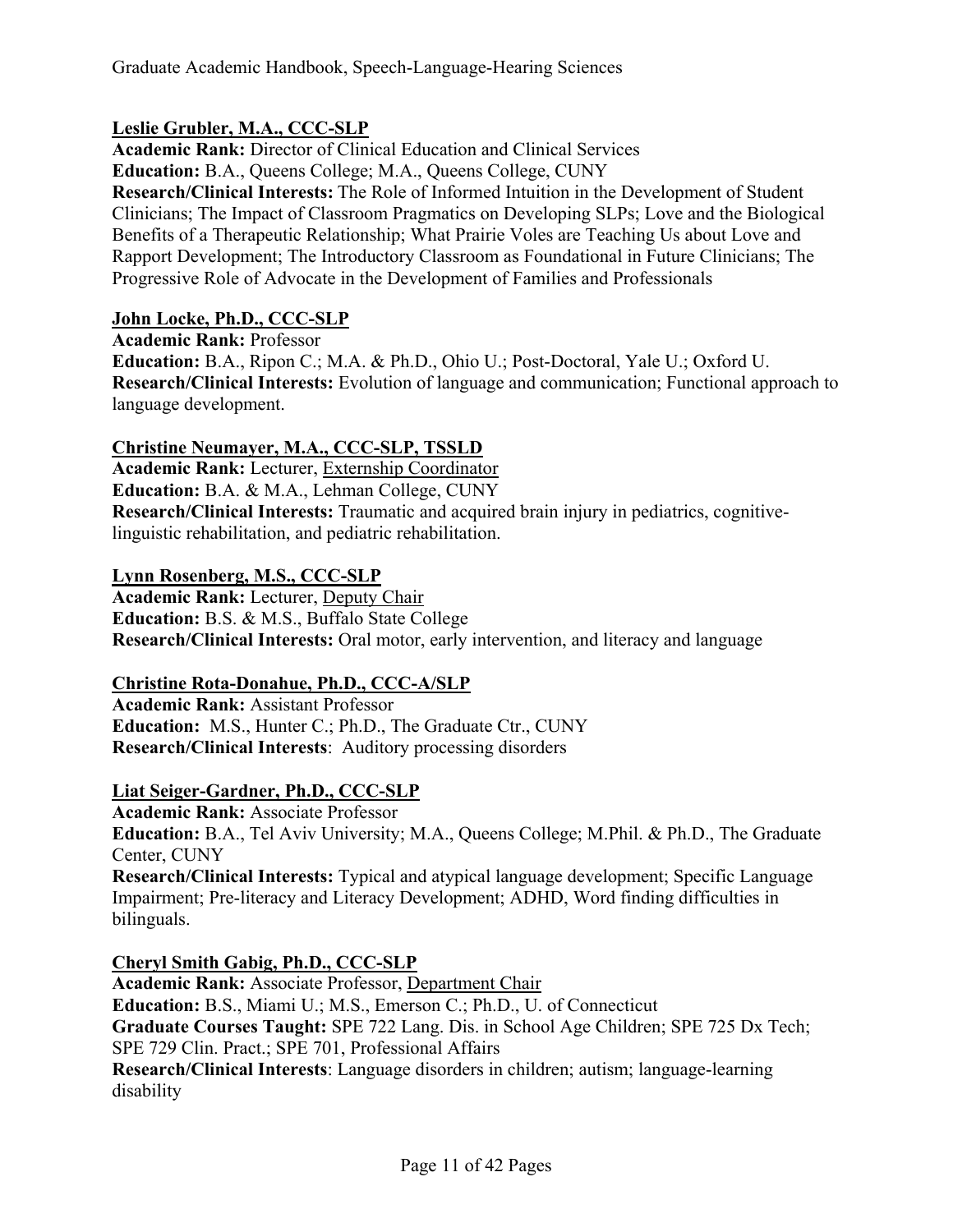#### **Telephone Numbers/ Room Numbers**

| <b>GRADUATE FACULTY</b>   | <b>Program Role</b>                 | Phone: 718-960- | <b>Room</b>       |
|---------------------------|-------------------------------------|-----------------|-------------------|
| Diana Almodovar           |                                     | 6772            | 215A              |
| Alison Berman             |                                     | 7308            | 229A              |
| Mary Boylan               | Undergraduate Advisor               | 8020            | 221               |
| Stephen Cavallo           | Undergraduate Program Director      | 8003            | 220               |
| Peggy Conner              | Graduate Program Director           | 8030            | 134               |
| Talita Fortunato-Tavares  | <b>Bilingual Extension Director</b> | 7160            | 133               |
| Mira Goral                | <b>Executive Officer-</b>           | 8460            | 219               |
|                           | <b>CUNY Graduate Center</b>         |                 |                   |
| Leslie Grubler            | <b>Clinic Director</b>              | 6084            | <b>B51</b>        |
| John Locke                |                                     | 8033            | 217               |
| <b>Christine Neumayer</b> | <b>Externship Coordinator</b>       |                 |                   |
| Externship Office         |                                     | 7815            | B <sub>53</sub> C |
| <b>Faculty Office</b>     |                                     | 6773            | 131               |
| Lynn Rosenberg            | Deputy Chair                        | 8116            | 222               |
| Christine Rota Donahue    |                                     | 8017            | 229B              |
| Liat Seiger-Gardner       |                                     | 8028            | 216               |
| Cheryl Smith-Gabig        | Chair                               | 8031            | 226               |

#### **Adjunct Faculty**

Adjunct clinical and academic faculty are speech-language pathologists or audiologists who work in clinical settings outside of Lehman College in addition to their roles in our Department. As such, they contribute valuable expertise and enrich our program. To leave a message for the clinical faculty, contact the clinic, ext. 8138. For the academic adjunct faculty, contact Ixsy Bonilla, ext. 8134.

#### **Office Hours:**

All graduate faculty have regular office hours each week during the academic semesters. Hours are posted on each faculty's office door, on the syllabus for each course, and are also available from the department's Administrative Assistants.

| <b>Department Administrative Assistant</b> |           |          |
|--------------------------------------------|-----------|----------|
| Ixsy Bonilla                               | ext. 8134 | Room 228 |
| Elsie Zayas                                | ext. 8134 | Room 227 |
| Speech & Hearing Center Assistant          |           |          |
| Jessica Auguste                            | ext. 8138 | Room B50 |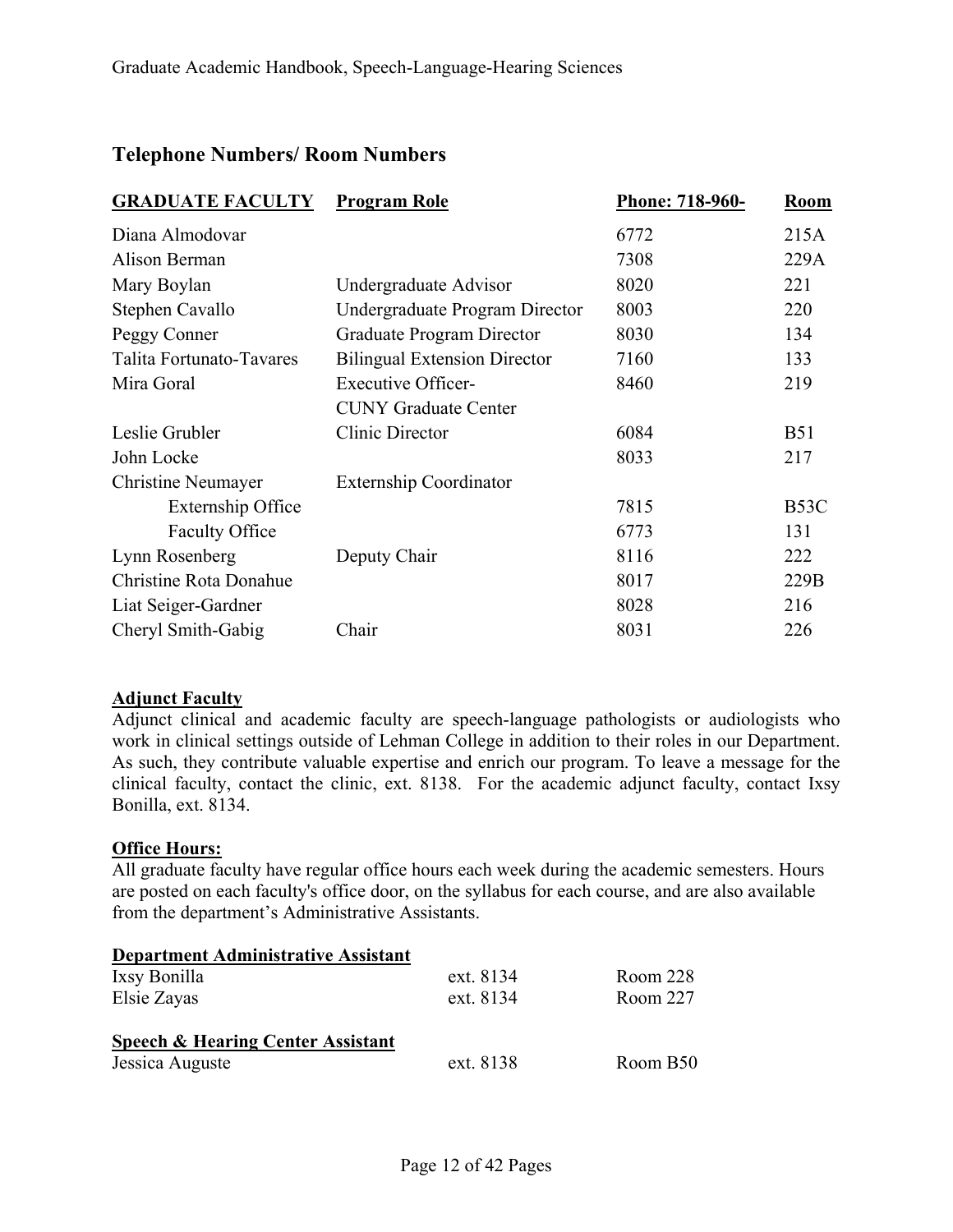#### **All Faculty Email Addresses**

Faculty can be reached at the following e-mail address:

first name.last name@lehman.cuny.edu The email addresses for Lehman College faculty can be looked up here: https://tmg-forms.lehman.edu/directory/index.jsp

#### **Students' Email Addresses**

All correspondence to the students will be only via the Lehman email address (the student first name.last  $name@lc.cuny.edu$ ). Please make sure to set up your email account as soon as possible. For directions how to set up your email account, please go to: http://www.lehman.edu/live/ OR

http://www.lehman.edu/academics/blackboard/documents/Live-Help.pdf

# **CAMPUS RESOURCES FOR STUDENTS**

# *New Student Information*

- For information regarding: Student Identification Cards, Immunizations, Parking, Registration, Tuition Costs & Fees, Paying Your Term Bill (must be done before beginning of semester), Bookstore, Academic Calendar (important semester dates and registration deadlines), Event Calendar: Workshops, Events, Speaker Series, Administrative & Academic Departments, News, Publications & Staying Connected, Join us on Facebook, Follow us on Twitter, Federal Work-Study, & Career Center Please go to: http://www.lehman.edu/graduate-studies/new-students.php
- For information regarding acceptance and enrollment, please go to: http://www.lehman.edu/graduate-studies/acceptance-enrollment.php
- For information regarding services for International Students, please contact: http://www.lehman.edu/students/international-students/
- For information regarding financial aid, please go to: http://www.lehman.edu/financial-aid Or

http://www.lehman.edu/registrar/tap.php (Tuition Assistance Program)

- For information regarding housing, please go to: http://www.lehman.edu/student-affairs/student-housing/index.php
- For other information regarding CUNYFirst, please go to: http://www2.cuny.edu/about/administration/offices/cis/cunyfirst/training/students

#### *You will need three accounts for accessing campus resources. All accounts are accessed via this link: www.lehman.edu/logins/*

## *Lehman Email Account*

 *Email* – your main contact with the campus. All contact with your instructors, financial aid notices, CUNY updates, Blackboard announcements, etc. will be through this email. The faculty as well as the Graduate program director, Dr. Conner, will communicate with students ONLY via the Lehman email account so make sure to set up your Lehman account as soon as possible and check it frequently. *Note that your Lehman email will not permit forwarding to an alternative email.*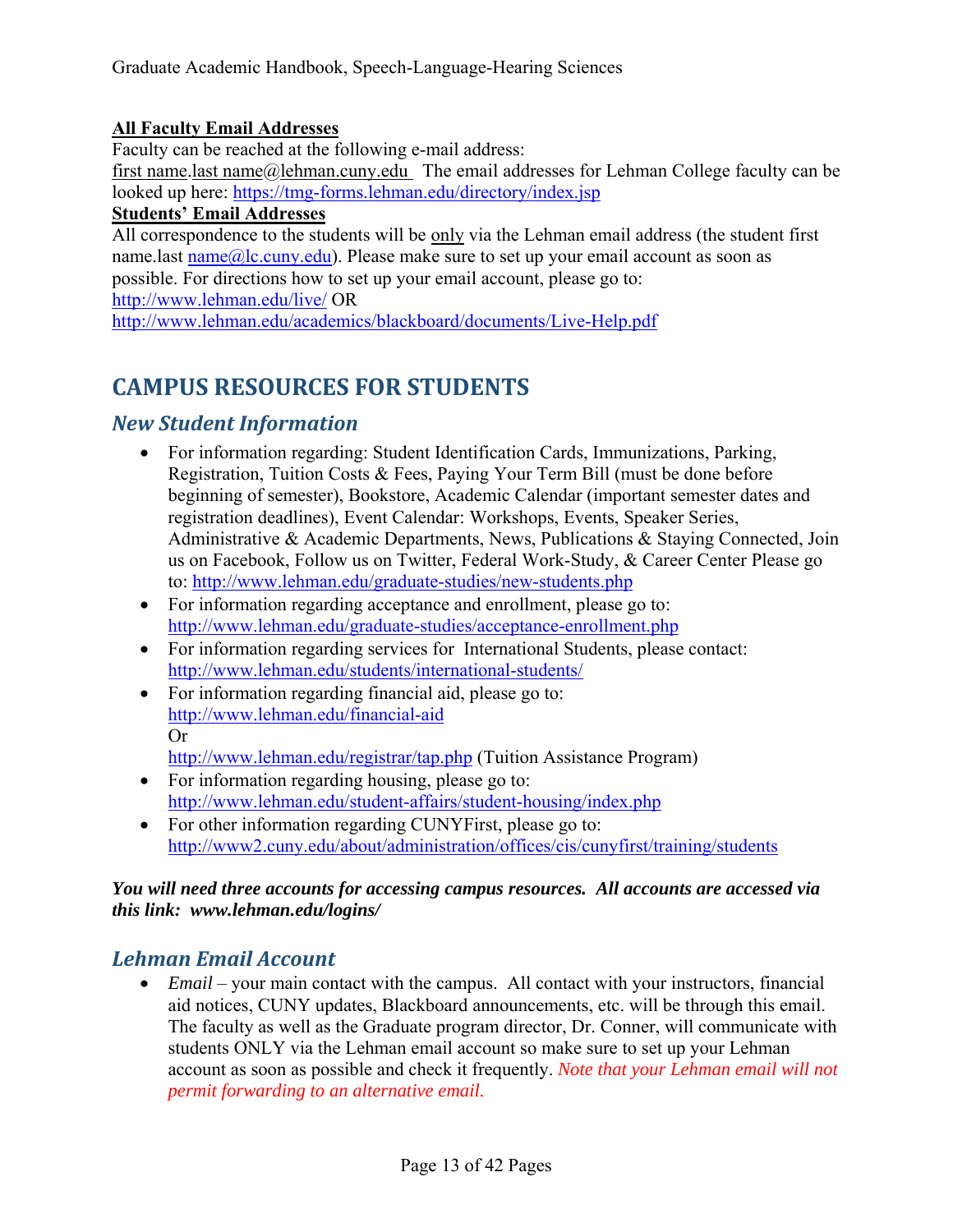- *Microsoft Office 365*  as a Lehman College student you are entitled to a complimentary, complete copy of the Microsoft suite for up to 5 devices http://www.lehman.edu/live/faq.php http://www.lehman.edu/faculty/john/software/software-office.html
- *Lehman StudentConnect* Access CUNYfirst, SkyDrive (cloud-based storage), Mobile Printing (use mobile device to schedule print job) find information regarding student events, class schedules, clubs, and more
- *Lehman 360* GPA, academic standing, course schedule, financial aid, unofficial transcript, course schedule and books, transfer credits, digital ID card, and useful links

# *CUNYfirst Account*

- CUNYfirst register for classes, review your grades, and apply for graduation.
- Blackboard links you to all your current classes and instructor content
- DegreeWorks see your progress toward your degree, advisement notes, and study plan

# *CUNY Portal*

- CUNY emall Promotional discounts, special giveaways, and FREE software are available for members of the CUNY community while shopping at the CUNY eMall. The site gives you access to discounts as a member of CUNY, however these are third-party purchases.
- Sign up for CUNY alert

# *Graduate Studies at Lehman College*

*Graduate Bulletin:* http://lehman.smartcatalogiq.com/en/2017-2019/Graduate-Bulletin **Most Recent Graduate Handbook: http://www.lehman.edu/graduatestudies/documents/graduate-student-handbook-2013-14.pdf** 

# *The Office of Student Disability Services and Veterans and Military Affairs*

Director: Merrill Parra Shuster 238; 718-960-8441 Merrill.Para@Lehman.cuny.edu

## *Book Orders & Bookstore*

Book orders for course texts are usually available through the Lehman bookstore. The **bookstore** can be reached at (718) 295-0800 or http://www.lehman.edu/bookstore/ for online orders.

# *Campus Security & Personal Safety*

If you witness behavior that threatens any individual or property in the campus, please do not hesitate to contact Public Safety immediately at their emergency number (718) 960-7777. http://www.lehman.edu/provost/public-safety.php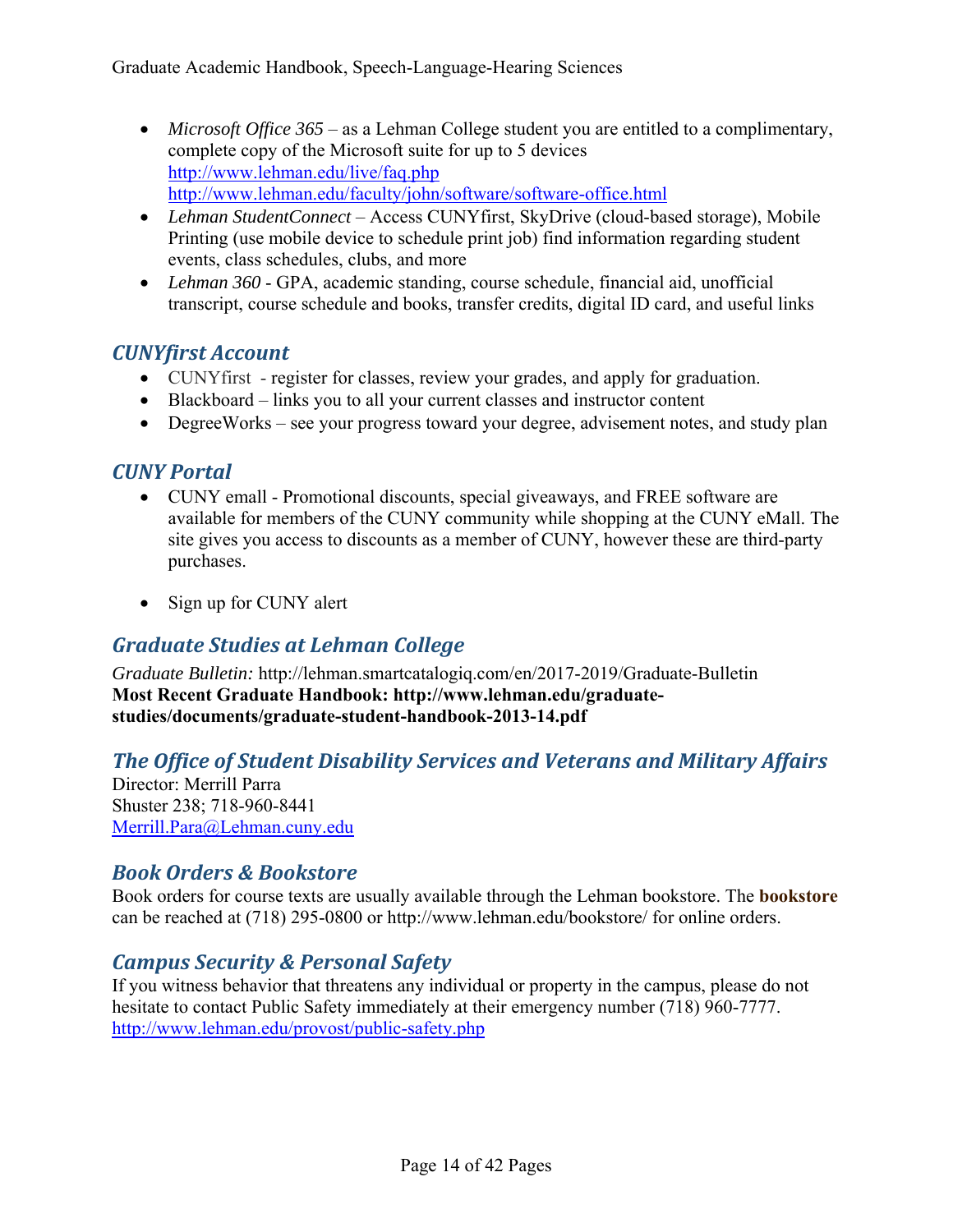# *Career Services Center*

The Career Services Center (CSC) at Lehman College assists its students by integrating the areas of career development, job opportunities, internships, and technology into their academic experience. For further information on their services, please visit their offices in Shuster Hall room 254 or their Career Lab in Shuster Hall Rom 229. You can also visit their website at http://www.lehman.edu/career-services/index.php

## *Blackboard*

The platform used by CUNY for **online teaching** is Blackboard. Blackboard also can be used to facilitate communication with students in your classrooms, to post information and shared assignments.

You are strongly encouraged to become familiar with the **Blackboard system**, which is available through the login page: http://www.lehman.edu/logins/

For information on using blackboard go to: http://www.lehman.edu/itr/blackboard.php You must go to Carman Hall for an access number for Blackboard. Most professors in our department use Blackboard and expect competency from the student in accessing and using it effectively.

Our Graduate Online Bulletin Board is housed in blackboard. All communication (announcements) with the Graduate director, Dr. Conner, is through the graduate online bulletin board. Vital information such as clinical forms, information about TSSLD, advisement forms, and more is posted on the graduate bulletin on blackboard.

## **STUDENT PARTICIPATION IN RESEARCH**

Graduate students are encouraged to participate in faculty research and should express their interest to individual faculty members whose research is of interest to them. For more information about our active laboratories and their ongoing research please go to: http://www.lehman.edu/academics/health-human-services-nursing/speech-language-hearingsciences/research.php

In addition, research assistant opportunities are available and announced on the CUNY website: www.cuny.edu or the CUNY Research Foundation, www.rf.cuny.org. Graduate student research funding opportunities are announced on the Lehman website (www.Lehman.cuny.edu) and on the ASHA Website (www. asha.org)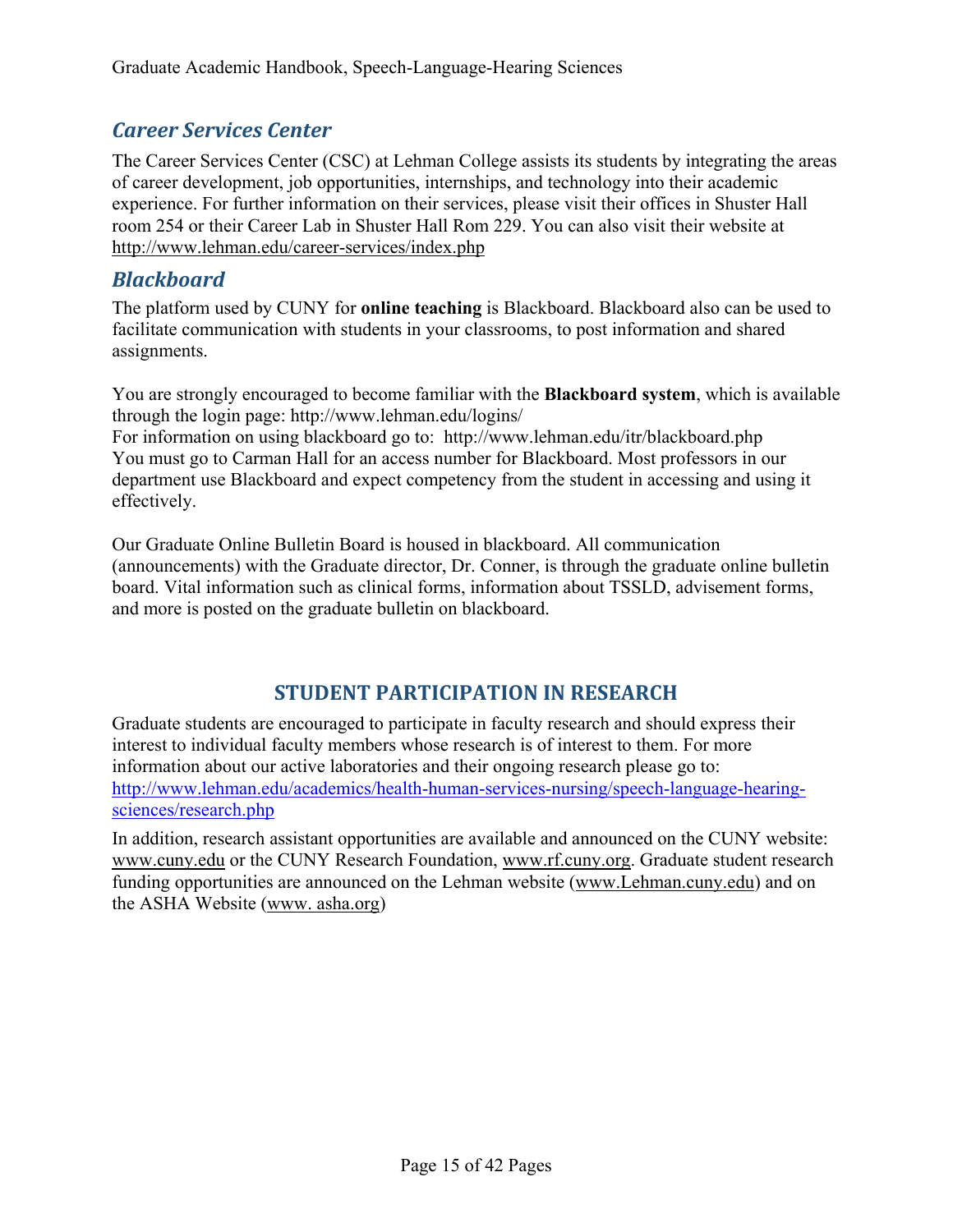# **INFORMATION ABOUT OUR PROGRAM**

# *How we meet ASHA requirements:*

Our program is a CAA (Council on Academic Accreditation in Audiology and Speech Language Pathology) approved program, which means that your degree from us will qualify you for ASHA certification (Standard II).

I. ASHA 2014 Standards and Implementation Procedures for Certificate of Clinical Competence in Speech-Language Pathology: among the most important features of the standards for entrylevel practice are the following requirements (see ASHA web site for all 2014 Standards: http://www.asha.org/certification/2014-speech-language-pathology-certification-standards/).

**A. Education Program and Program of Study**. **The graduate education in speech-language pathology must be initiated and completed in a program accredited by the Council on Academic Accreditation in Audiology and Speech-Language Pathology (CAA) of the American Speech-Language-Hearing Association (Standard II).** 

The applicant for certification must have completed a program of study (a minimum of 36 semester hours at the graduate level) that includes academic course work and supervised clinical experience sufficient in depth and breadth to achieve the specified knowledge and skills outcomes (Standard III). The Lehman Graduate program in SLP is 63 credits, which means that most full-time students can complete the program in 2 1/2 years.

#### **B. Demonstration of skills in oral and written or other forms of communication sufficient for entry into professional practice (Standard V-A); Demonstration of knowledge of ethical standards, research principles and integration of research into clinical practice, and current and contemporary professional issues (Standards IV-E, IV-F, IV-G)**.

These are assessed throughout the M.A. program and during the portfolio review.

**C. Practicum experiences that encompass the breadth and depth of the current scope of practice with clients across the life span and from culturally and linguistically diverse backgrounds as well as clients with various types and severities of communication or related disorders, differences and disabilities (Standard V-B, V-C, V-D, V-F)**.

Students must complete a minimum of 400 clock hours of supervised practicum, of which at least 375 hours must be in direct client/patient contact and 25 in clinical observation; a minimum of 325 hours of practicum experience must be obtained at the graduate level. If you do not have 25 hours in clinical observation, you may obtain them in the Lehman clinic, but they must be completed before you begin clinical practicum. See the clinic director for the appropriate forms or look on BB.

#### **D. Standard IV-A: The applicant must demonstrate knowledge of the principles of biological sciences, physical sciences, statistics, and the social/behavioral sciences.**

The above translates as: One three credit course in each of the following: the biological sciences, the physical sciences, the social sciences plus a statistics course. If you have not completed these courses as an undergraduate, you may take them while enrolled in graduate program but they do not count toward your graduate requirements of 63 credits. You may take them as undergraduate courses, graduate courses, on-line or on any campus. You must pass these courses. A passing grade in the undergraduate courses is a D. See below.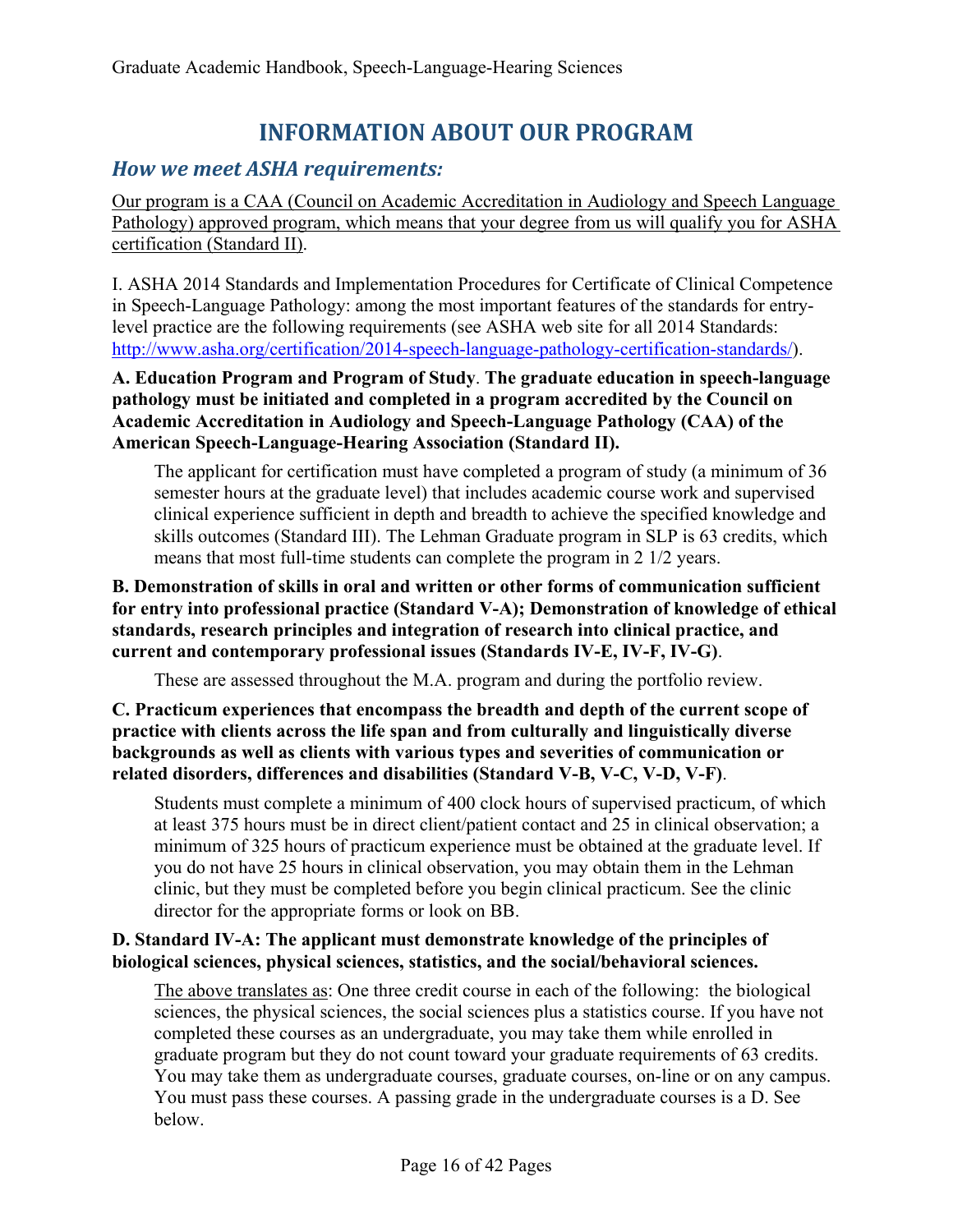#### *Undergraduate Course Requirements for Certification:*

**You must have completed a bachelor's degree in speech-language pathology or a bachelor's degree in another field plus the 18 credits of pre-requisite coursework required for admission to our program.** *In addition***, the following courses or course equivalents must appear on your transcript prior to receiving our program approval for your certification.** 

**1 course in the biological sciences:** \*BIO 183: Human Biology; 4 credits: 3 hrs lecture, 2hrs lab Acceptable courses in biological sciences should emphasize a content area related to human or animal sciences (e.g., biology, human anatomy and physiology, neuroanatomy and neurophysiology, human genetics, veterinary science)

**1 course in the physical sciences:** \*PHY 141: Sound, Speech, and Music; 3 cr. 2 hrs lecture, 1hr lab

Acceptable courses in physical sciences should include physics or chemistry.

#### **1 course in the social sciences:** \* PSY 166 General Psychology; 3 credits: 3 hrs \* SOC 166 Fundamentals of Sociology; 3 credits: 3 hrs

\* SOC 227 Sociology of the Family; 3 credits: 3 hrs

Acceptable courses in social/behavioral sciences should include psychology, sociology, anthropology, or public health.

**1 course in statistics:** \* PSY 226: Statistical Methods in Psychology; 4 credits: 4 hrs

\* Math 132: Introduction to Statistics; 4 credits: 4 hrs

A stand-alone course in statistics is required. Research methodology courses in communication sciences and disorders (CSD) may not be used to satisfy the statistics requirement.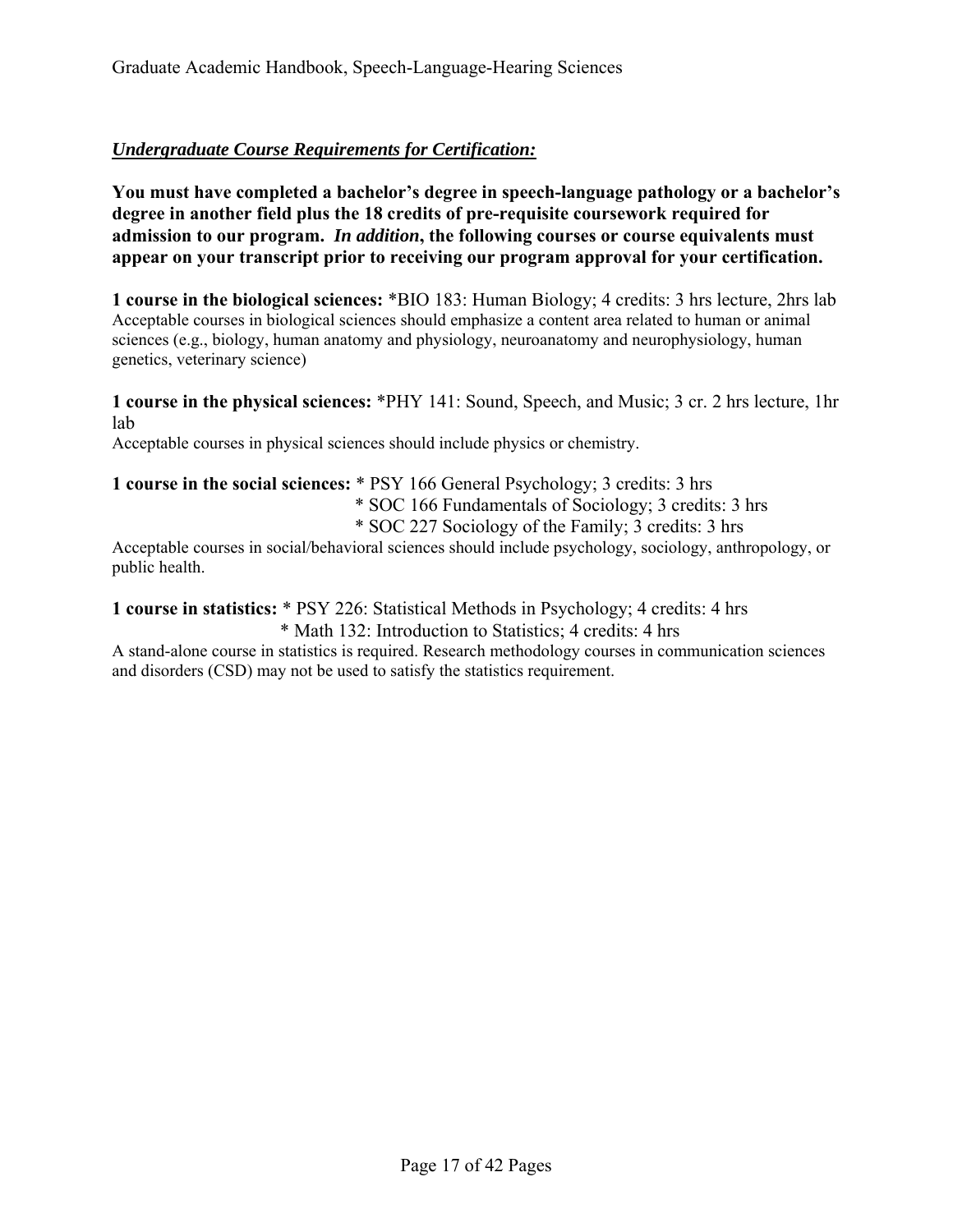# *Course Requirements*

We offer several specialization choices within the Master of Arts program dependent upon your interests and career goals. Here we outline the major requirements for the MA, the MA-TSSLD (required for working in the school system in New York State), the MA-TSSLD-Bilingual Extension (required for working with bilingual populations in New York State), and a specialty track in Early Intervention as part of our Academic Partnership with the New York City Bureau of Early Intervention. The required course list is followed by a tentative schedule and course listing for each specialization.

#### **Required Courses for Master of Arts in Speech-Language Pathology**

| <b>Course Number</b> |                                                      | <b>Credits</b>  |
|----------------------|------------------------------------------------------|-----------------|
| <b>SPE 700</b>       | Evidence-Based Practice & Research                   | 3               |
| <b>SPE 701</b>       | Professional Issues                                  | $\mathbf{1}$    |
| <b>SPE 705</b>       | Speech Science                                       |                 |
| <b>SPE 717</b>       | <b>Advanced Anatomy</b>                              | $\frac{3}{3}$   |
| *SPE 718             | Phonology & Articulation                             | $\frac{3}{4}$   |
| <b>SPE 719</b>       | Audiology for the SLP                                |                 |
| *SPE 721             | Early Childhood Language Disorders                   | $\overline{3}$  |
| *SPE 722             | Language Disorders in School Age                     |                 |
|                      | Children & Adolescents                               | $\mathfrak{Z}$  |
| <b>SPE 723</b>       | <b>Fluency Disorders</b>                             |                 |
| *SPE 725             | Diagnostic Techniques                                |                 |
| <b>SPE 726</b>       | Aphasia - Related Disorders                          |                 |
| #SPE 727             | <b>Voice Disorders</b>                               | $3333$<br>$333$ |
| #SPE 739             | Dysphagia                                            |                 |
| #SPE 736             | Motor Speech Disorders                               |                 |
| <b>AND</b>           |                                                      |                 |
|                      | Two of the following 3 credit electives              | 6               |
| <b>SPE 709</b>       | Medical Speech Language Pathology                    |                 |
| <b>SPE 711</b>       | Autism Spectrum Disorders and Related Disorders      |                 |
| <b>SPE 712</b>       | Clinical Methods and Clinical Writing                |                 |
| <b>SPE 735</b>       | Seminar in Speech-Language Pathology                 |                 |
| <b>SPE 728</b>       | Topics in Early Intervention                         |                 |
| <b>SPE 748</b>       | Augmentative & Alternative Communication             |                 |
| <b>SPE 796</b>       | Special Problems in Speech-Language Pathology        |                 |
| <b>AND</b>           |                                                      |                 |
|                      | Two of each of the following clinical courses        |                 |
|                      | $\div$ a. SPE 729 Clinical Practicum (3 credits x 2) | 6               |
| $\div$ b. SPE 734    | Diagnostic Practicum (3 credit x 2)                  | 6               |
| c. SPE 730<br>❖      | Externship $(2 \text{ credits } x 2)$                | 4               |
|                      |                                                      |                 |

| Total: | 63 credits |
|--------|------------|
|        |            |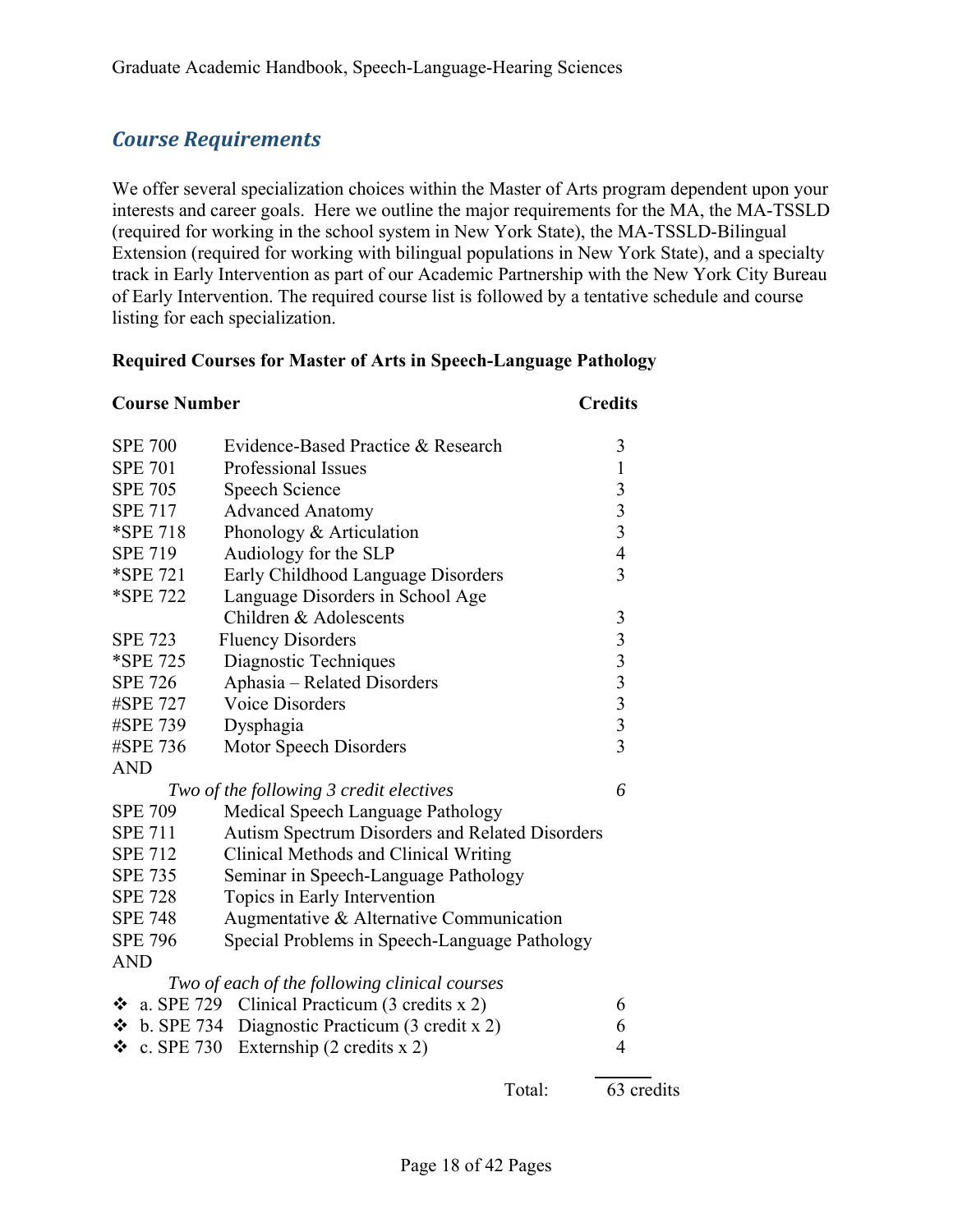#### PLEASE NOTE:

\*Students must obtain an average of B or better in these courses (SPE 718, 721, 722, 725) in order to enroll in Clinical Practicum (SPE 729). SPE 725 is also a prerequiste for Diagnostic Practicum.

# These courses have prerequisites; check catalogue or advisor for specifics

 a, b, c Students need a grade of B or better in order to move from one practicum to the next. If the student must repeat SPE 729, they will be limited to taking one additional course, which should *not* include Diagnostic Practicum (SPE 734).

You must maintain an overall 3.0 average or better. Otherwise, you are placed on probation by the Graduate Studies Advisor with enrollment restrictions. **Students who earn a GPA of 2.75 or less during their first semester will be asked to leave the program**.

## *Course Schedules:*

**I. Master of Arts in SLP:** Course Work: 63 credits – Tentative Schedule (subject to change)

| <b>Semester / Courses</b>                          | <b>Credits</b> | <b>Total</b><br><b>Credits</b> | <b>Comments</b>                              |
|----------------------------------------------------|----------------|--------------------------------|----------------------------------------------|
| <b>Fall 2018</b>                                   |                |                                | † You must take all 4 clinical courses in    |
| <sup>†</sup> SPE 718 Phonology & Articulation Dis. | 3              |                                | order to be eligible to enter clinic in the  |
| † SPE 721 Early Childhood                          | 3              |                                | following semester (i.e., 718, 721, 722, 725 |
| Communication & Language Dis.                      |                |                                | are prerequisite courses for SPE 729).       |
| † SPE 722 Language Disorders in School             | 3              |                                |                                              |
| Age Children                                       |                |                                | 725 is a prerequisite course for 734.        |
| * † SPE 725 Diagnostic Techniques in               | 3              |                                |                                              |
| Speech-Language Pathology                          |                |                                |                                              |
| SPE 700 Evidence-Based Practice &                  |                |                                |                                              |
| <b>Research Methods</b>                            | 3              |                                |                                              |
|                                                    | 15             | 15                             |                                              |
| Winter 2019                                        |                |                                |                                              |
| If you plan to pursue the TSSLD,                   |                |                                |                                              |
| consider taking 2 education classes                |                |                                |                                              |
| Spring 2019                                        |                |                                | You are not allowed to take more than 13     |
| *SPE 726 Aphasia and Related                       | 3              |                                | credits a semester while enrolled in a       |
| Language Disorders*                                |                |                                | clinical practicum.                          |
| SPE 729 Clinical Practicum (I)                     | 3              |                                | * SPE 726 is a pre-requisite for the Aphasia |
| *SPE 717 Advanced Anatomy                          | 3              |                                | Clinic                                       |
| SPE 701 Professional Affairs                       | 1              |                                | * SPE 717 is a prerequisite for SPE 736 and  |
| SPE 723 Fluency Disorders                          | 3              |                                | 739                                          |
|                                                    | 13             | 28                             |                                              |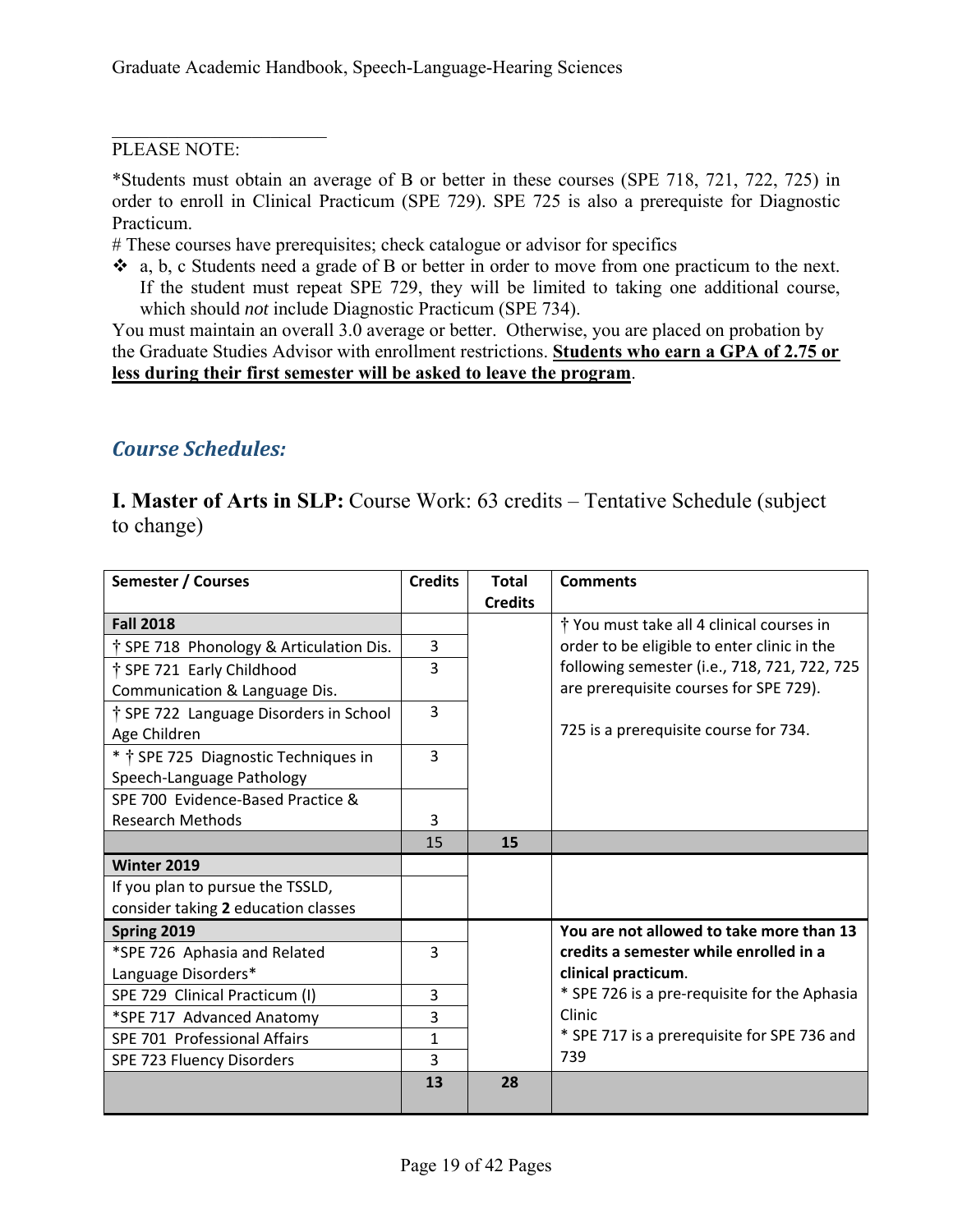| Summer 2019<br>If you plan to pursue the TSSLD,<br>consider taking 2 education classes<br>*SPE 735 Elective I<br>*SPE 735 Elective II<br>SPE 705 Speech Science | 3<br>3<br>3    |    | * Some Electives may require prereqs. You<br>must enroll in 2 electives during your<br>graduate studies. SPE 735 is listed here<br>but any of the elective courses may be<br>taken. |
|-----------------------------------------------------------------------------------------------------------------------------------------------------------------|----------------|----|-------------------------------------------------------------------------------------------------------------------------------------------------------------------------------------|
|                                                                                                                                                                 | 9              | 37 |                                                                                                                                                                                     |
| <b>Fall 2019</b>                                                                                                                                                |                |    |                                                                                                                                                                                     |
| SPE 729 Clinical Practicum (II)                                                                                                                                 | 3              |    |                                                                                                                                                                                     |
| SPE 734 Diagnostic Practicum (I)                                                                                                                                | 3              |    |                                                                                                                                                                                     |
| SPE 727 Voice Disorders                                                                                                                                         | 3              |    |                                                                                                                                                                                     |
| SPE 736 Motor Speech Disorders                                                                                                                                  | 3              |    |                                                                                                                                                                                     |
|                                                                                                                                                                 | 12             | 49 |                                                                                                                                                                                     |
| Winter 2020                                                                                                                                                     |                |    |                                                                                                                                                                                     |
| If you plan to pursue the TSSLD,                                                                                                                                |                |    |                                                                                                                                                                                     |
| consider taking 2 education classes                                                                                                                             |                |    |                                                                                                                                                                                     |
| and/or SPE 530                                                                                                                                                  |                |    |                                                                                                                                                                                     |
| Spring 2020                                                                                                                                                     |                |    |                                                                                                                                                                                     |
| SPE 730 Externship (I)                                                                                                                                          | $\overline{2}$ |    |                                                                                                                                                                                     |
| SPE 734 Diagnostic Practicum (II)                                                                                                                               | 3              |    |                                                                                                                                                                                     |
| SPE 739 Dysphagia                                                                                                                                               | 3              |    |                                                                                                                                                                                     |
|                                                                                                                                                                 | 8              | 57 |                                                                                                                                                                                     |
| Summer 2020                                                                                                                                                     |                |    |                                                                                                                                                                                     |
| SPE 730 Externship (II)                                                                                                                                         | 2              |    |                                                                                                                                                                                     |
| SPE 719 Audiology for SLP                                                                                                                                       | 4              |    |                                                                                                                                                                                     |
|                                                                                                                                                                 | 6              | 63 |                                                                                                                                                                                     |

**II. Master of Arts in SLP + TSSLD:** Course Work: 63 credits (+15 credits of TSSLD) – Additional required courses (subject to change) to be taken within the above schedule.

#### **TSSLD Coursework**

| ECE301 The Child in Context: Child Study &             | 3  | <b>TSSLD</b> | The TSSLD courses  |
|--------------------------------------------------------|----|--------------|--------------------|
| Development - Birth to Grade 6                         |    |              | are offered online |
| ECE302 Child, Family, Community, and Schools in Socio- | 3  | <b>TSSLD</b> | during winter and  |
| cultural Contexts - Birth to Grade 6                   |    |              | summer sessions.   |
| ECE311 The Teaching Profession - Birth to Grade 6      | 3  | <b>TSSLD</b> |                    |
| ECE434: Policies and Practices for Learners with       | 3  | <b>TSSLD</b> |                    |
| Disabilities in Early Childhood and Childhood Settings |    |              |                    |
| SPE 530 Organization of the Speech & Hearing           | 3  | <b>TSSLD</b> |                    |
| Program in Elementary and secondary schools (not 429)  |    |              |                    |
|                                                        | 15 |              |                    |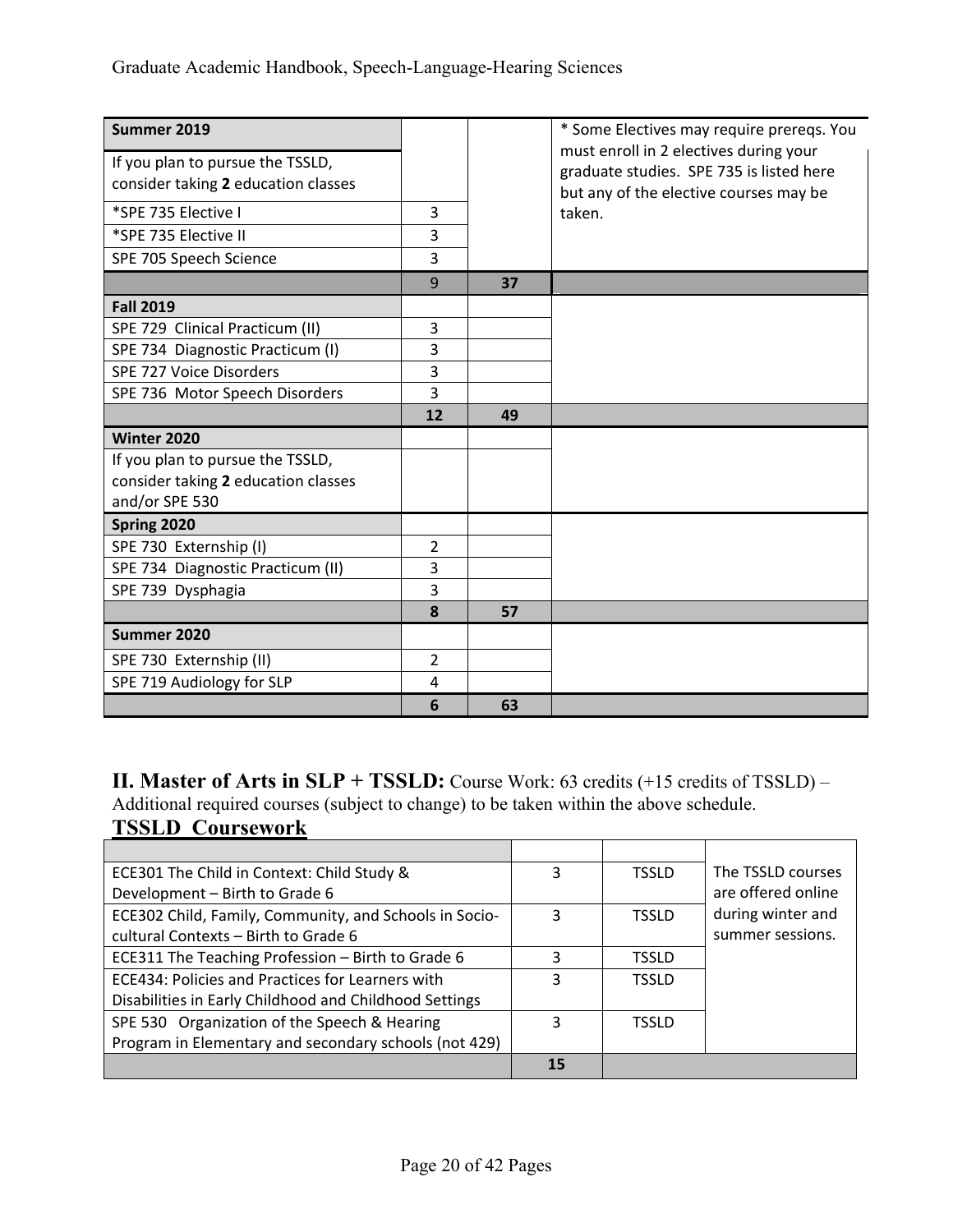## **Certificate for Teaching Students with Speech-Language Disabilities (TSSLD)**

Our graduate program in Speech-Language Pathology is a registered teacher certification program by the New York State Department of Education. Students who have completed the Lehman College program are considered qualified candidates for the teaching certificate for students with speech-language disabilities (TSSLD) if they complete the requirements listed here. In addition to the 63 credits of coursework required for the M.A., students will be expected to complete the four core requirements listed below. After completing all of the requirements, students meet with the Office of Teacher Certification for a review. That office forwards to the NY State Department of Education a recommendation that the candidate receive their TSSLD.

The Office of Teacher Certification assists in securing the teaching certificate for qualified candidates who have completed one of the College's registered education programs. That office maintains resources on teacher credentialing, provides information on New York State Certificate regulations and Teacher Examinations. **If you are interested in pursuing the TSSLD you MUST contact Dr. McNamee, the Chair of the Early Childhood and Childhood Education Department in your first semester so she can evaluate your file and guide you with the requirements.** 

Advisement Contact: **Name:** McNamee, Abigail, Chair **Department:** Early Childhood and Childhood Education **Email address:** abigail.mcnamee@lehman.cuny.edu **Phone:** 718-960-8167 **Room:** Carman Hall, B07

Certification Contact: **Vanessa Rojas**, Certification Assistant **Email address:** teacher.certification@lehman.cuny.edu **Phone number:** 718 960-8423 **Fax:** 718 960-7855 **Office:** Carman Hall, Room B-33

#### **The four core requirements for the TSSLD Certificate at Lehman College:**

- (1) Five courses listed above (ECE 301, 302, 311, 431, and SPE 530)
- (2) One externship in elementary and/or secondary school **is required** and at least **150** hours of clinical practicum (in-house clinical + externships) with school-age students with speech and language disabilities in early childhood, middle childhood, and adolescence.
- (3) NY State Exams:
	- a. New York State Teacher Certification Exam Academic Literacy Skills Test (ALST)
	- b. New York State Teacher Certification Exam Educating All Students Test (EAS)
- (4) Four mandated workshops:
	- a. Child Abuse Identification
	- b. School Violence Intervention and Prevention
	- c. Autism
	- d. Dignity for All Students Act

**For more information please go to:** 

**http://eservices.nysed.gov/teach/certhelp/CertRequirementHelp.do**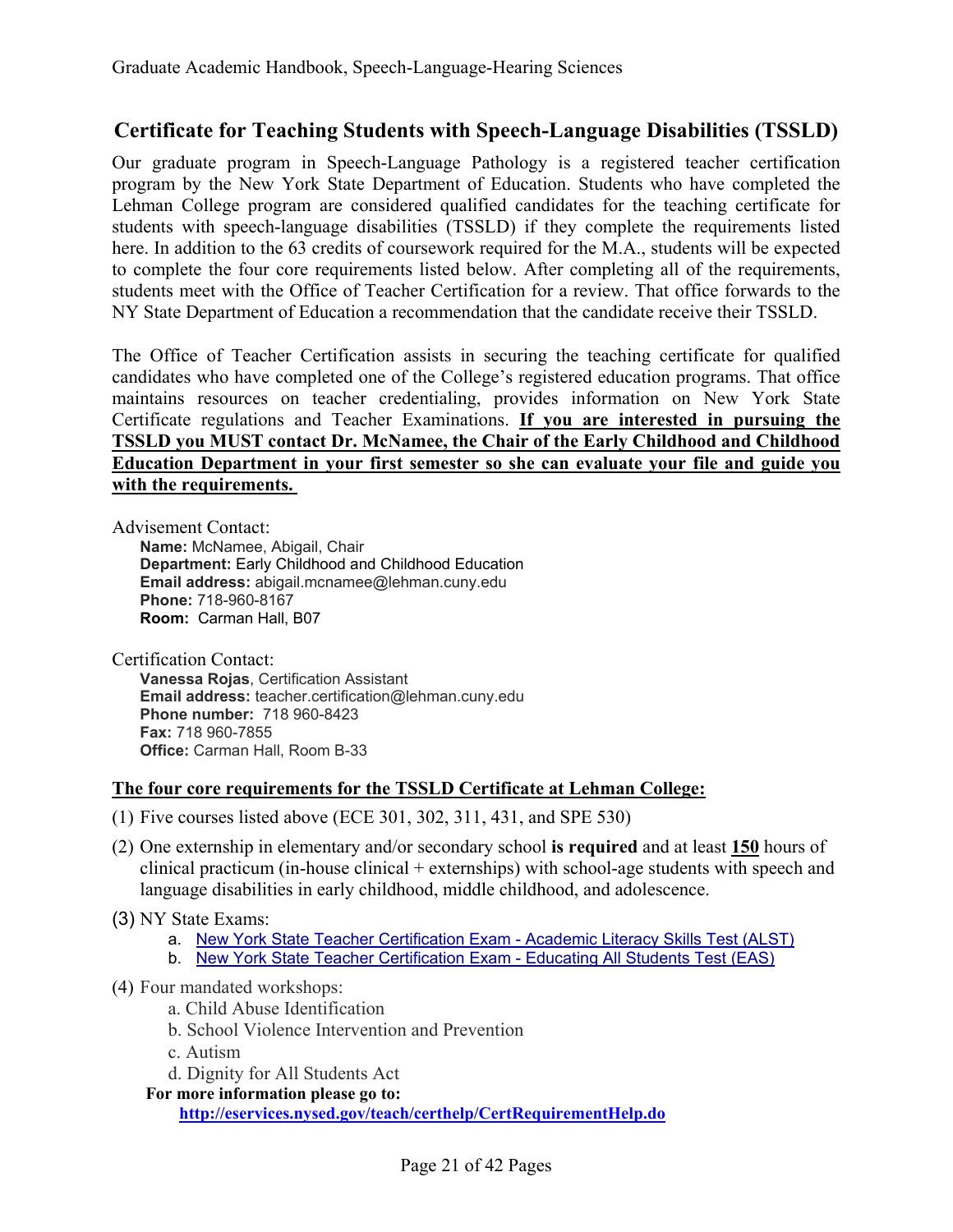## **III. Master of Arts in SLP + TSSLD + Bilingual Ext.**

Course Work: 63 credits  $+15$  credits of TSSLD  $+9$  additional credits Bilingual Ext.

| ECE301 The Child in Context: Child Study &                 | 3  | <b>TSSLD</b>    | The TSSLD courses are           |
|------------------------------------------------------------|----|-----------------|---------------------------------|
| Development - Birth to Grade 6                             |    |                 | offered online during winter    |
| ECE302 Child, Family, Community, and Schools in            | 3  | <b>TSSLD</b>    | and summer sessions.            |
| Socio-cultural Contexts - Birth to Grade 6                 |    |                 |                                 |
| ECE311 The Teaching Profession - Birth to Grade            | 3  | <b>TSSLD</b>    |                                 |
| h                                                          |    |                 |                                 |
| ECE434: Policies and Practices for Learners with           | 3  | <b>TSSLD</b>    |                                 |
| Disabilities in Early Childhood and Childhood              |    |                 |                                 |
| <b>Settings</b>                                            |    |                 |                                 |
| SPE 530 Organization of the Speech & Hearing               | 3  | TSSLD/Bilingual |                                 |
| Program in Elementary and secondary schools                |    | Ext.            |                                 |
| (not 429)                                                  |    |                 | The bilingual courses will be   |
| ESC 759 Foundation of Bilingual-Bicultural                 | 3  | Bilingual Ext.  | offered during the 2.5 years    |
| Education                                                  |    |                 | (not all in the last semester)  |
| SPE 703 Theory and Application of Bilingualism to          | 3  | Bilingual Ext.  | and an individual plan will be  |
| <b>SLP</b>                                                 |    |                 | created for each student,       |
| <sup>A</sup> EDE/EDC 727 Teaching English as a Second      | 3  | Bilingual Ext.  | under the guidance of Dr.       |
| Language (Birth-6)                                         |    |                 | Fortunato-Tavares, the          |
| OR.                                                        |    |                 | Bilingual Ext. Coordinator, for |
| <sup>A</sup> ESC 761 Teaching English as a Second Language |    |                 | each student                    |
| (Adolescents & Adults)                                     |    |                 |                                 |
|                                                            | 24 |                 |                                 |

# **TSSLD + Bilingual Track Coursework**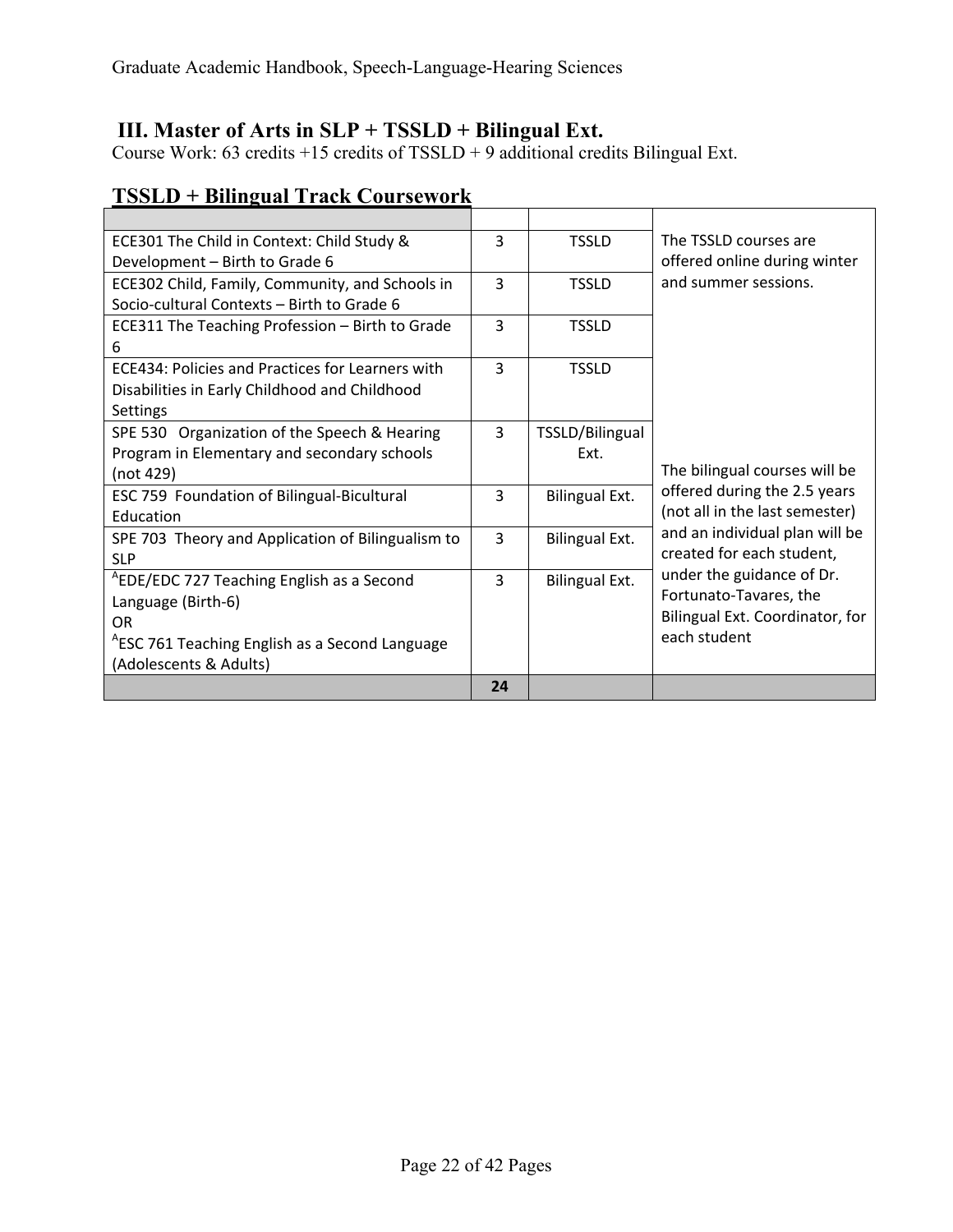# **Fall 2018 Lehman College Graduate Program Plan: Bilingual Track**

Please note: This is a sample schedule only! The bilingual extension courses listed in blue are taken throughout the program during any term (although not all in the last term), although the *Foundations of Bilingual-Bicultural Education* should be taken first. Please meet with your advisor to develop your own course schedule.

| <b>Semester / Courses</b>                                               | Graduate       | <b>Total</b>   | <b>Comments</b>                                 |
|-------------------------------------------------------------------------|----------------|----------------|-------------------------------------------------|
|                                                                         | <b>Credits</b> | <b>Credits</b> |                                                 |
| <b>Fall 2018</b>                                                        |                |                | You must take all 4 clinical courses in order   |
| SPE 718 Phonology & Articulation Dis.                                   | 3              |                | to be eligible to enter clinic in the following |
| SPE 721 Early Childhood                                                 | 3              |                | semester (i.e., 718, 721, 722, 725 are          |
| Communication & Language Dis.                                           |                |                | prerequisite courses for SPE 729).              |
| SPE 722 Language Disorders in School                                    | 3              |                |                                                 |
| Age Children                                                            |                |                | 725 is a prerequisite course for 734.           |
| SPE 725 Diagnostic Techniques in                                        | 3              |                |                                                 |
| Speech-Language Pathology                                               |                |                |                                                 |
| SPE 700 Evidence-Based Practice &                                       |                |                |                                                 |
| <b>Research Methods</b>                                                 | 3              |                |                                                 |
|                                                                         | 15             | 15             |                                                 |
| <b>Winter 2019</b>                                                      |                |                |                                                 |
| If you plan to pursue the TSSLD,                                        |                |                |                                                 |
| consider taking 2 education classes or                                  | (6)            |                |                                                 |
| Spring 2019                                                             |                |                | You are not allowed to take more than 13        |
| SPE 726 Aphasia and Related                                             | 3              |                | credits a semester while enrolled in a          |
| Language Disorders*                                                     |                |                | clinical practicum.                             |
| SPE 729 Clinical Practicum (I)                                          | 3              |                | * SPE 726 is a pre-requisite for the Aphasia    |
| SPE 717 Advanced Anatomy*                                               | 3              |                | Clinic                                          |
| SPE 701 Professional Affairs                                            | 1              |                | * SPE 717 is a prerequisite for SPE 739         |
| SPE 723 Fluency Disorders                                               | 3              |                |                                                 |
|                                                                         | 13             | 28             |                                                 |
| Summer 2019                                                             |                |                |                                                 |
| If you plan to pursue the TSSLD,                                        | (6)            |                |                                                 |
| consider taking 2 education classes                                     |                |                | * Some Electives may require prereqs. You       |
|                                                                         |                |                | must enroll in 2 electives during your          |
| <b>ESC 759 Foundation of Bilingual-</b>                                 | 3              |                | graduate studies                                |
| <b>Bicultural Education</b>                                             | 3              |                |                                                 |
| SPE 709 Medical Speech Language                                         |                |                |                                                 |
| Pathology*                                                              |                |                |                                                 |
|                                                                         | 6              | 34             |                                                 |
| <b>Fall 2019</b>                                                        |                |                |                                                 |
| SPE 729 Clinical Practicum (II)                                         | 3              |                |                                                 |
| SPE 734 Diagnostic Practicum (I)                                        | $\overline{3}$ |                |                                                 |
| SPE 705 Speech Science                                                  | 3              |                |                                                 |
| <b>EDE/EDC 727 Teaching English as a</b><br>Second Language (Birth-6) 3 | $\overline{3}$ |                |                                                 |
|                                                                         | 12             | 46             |                                                 |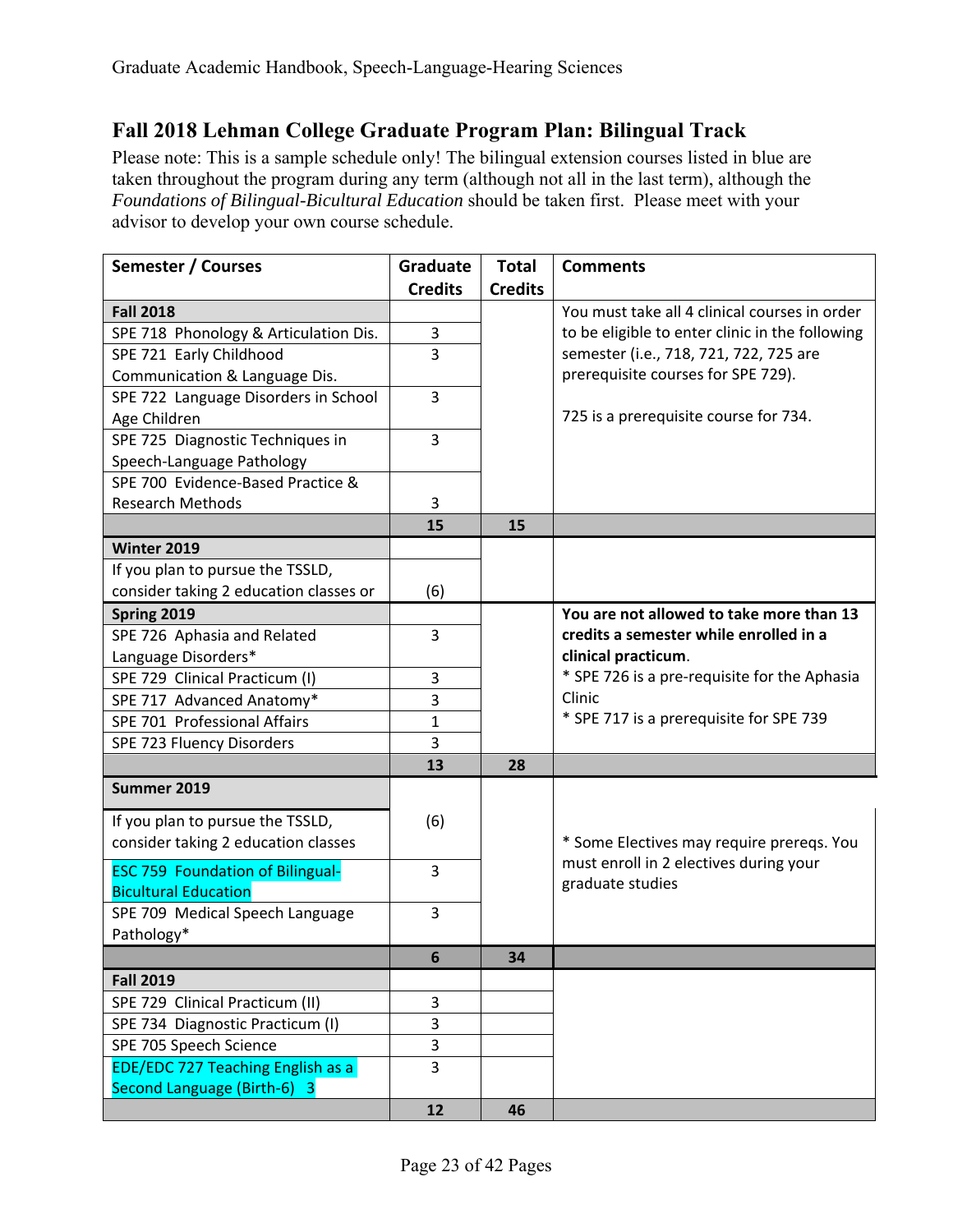| Semester / Courses                       | Graduate<br><b>Credits</b> | <b>Total</b><br><b>Credits</b> | <b>Comments</b>                           |
|------------------------------------------|----------------------------|--------------------------------|-------------------------------------------|
| Winter 2020                              |                            |                                |                                           |
| SPE 530 Organization of Speech and       | 3                          | 49                             |                                           |
| <b>Hearing Program in the Schools</b>    |                            |                                |                                           |
| Spring 2020                              |                            |                                |                                           |
| SPE 734 Diagnostic Practicum (II)        | 3                          |                                |                                           |
| <b>SPE 703 Theory and Application of</b> | 3                          |                                |                                           |
| <b>Bilingualism to SLP</b>               |                            |                                |                                           |
| SPE 736 Motor Speech Disorders           | 3                          |                                |                                           |
| SPE 739 Dysphagia                        | 3                          |                                |                                           |
|                                          | 12                         | 61                             |                                           |
| Summer 2020                              |                            |                                |                                           |
| SPE 730 Externship (I) Brazil trip       | $\overline{2}$             |                                |                                           |
| SPE 719 Audiology for the SLP            | 4                          |                                |                                           |
|                                          | 6                          | 67                             |                                           |
| Spring 2019                              |                            |                                | Please note that international students   |
| SPE 730 Externship (II)                  | $\overline{2}$             |                                | must receive permission from the          |
| SPE 727 Voice Disorders                  | 3                          |                                | international student office to take less |
| SPE 735 Seminar in SLP                   | 3                          |                                | than 9 graduate credits. Scholarship      |
|                                          |                            |                                | students must have a minimum of 6 credits |
|                                          |                            |                                | a semester to maintain funding.           |
|                                          | 8                          | 75                             |                                           |

## **IV. Early Childhood Intervention Specialty Track Academic Partnership – NYC Bureau of Early Intervention**

Our Academic Partnership offers a unique opportunity for students to specialize in working with young children, preparing them for an early intervention position. This track requires no additional coursework, but some of your clinical placements will emphasize early intervention.

#### **1st Semester**

SPE 721 Early Childhood Com. & Language Disorders (3 credits)

# 2<sup>nd</sup> or 3<sup>rd</sup> Semester (1<sup>st</sup> or 2<sup>nd</sup> in-house Clinic)

SPE 729 Early Childhood Clinic (3 credits)

# **4th Semester (1st Diagnostic Clinic)**  SPE 734 Early Childhood Diagnostics

#### **4th or 5th Semester (1st or 2nd Externship)**  SPE 730 Early Intervention Setting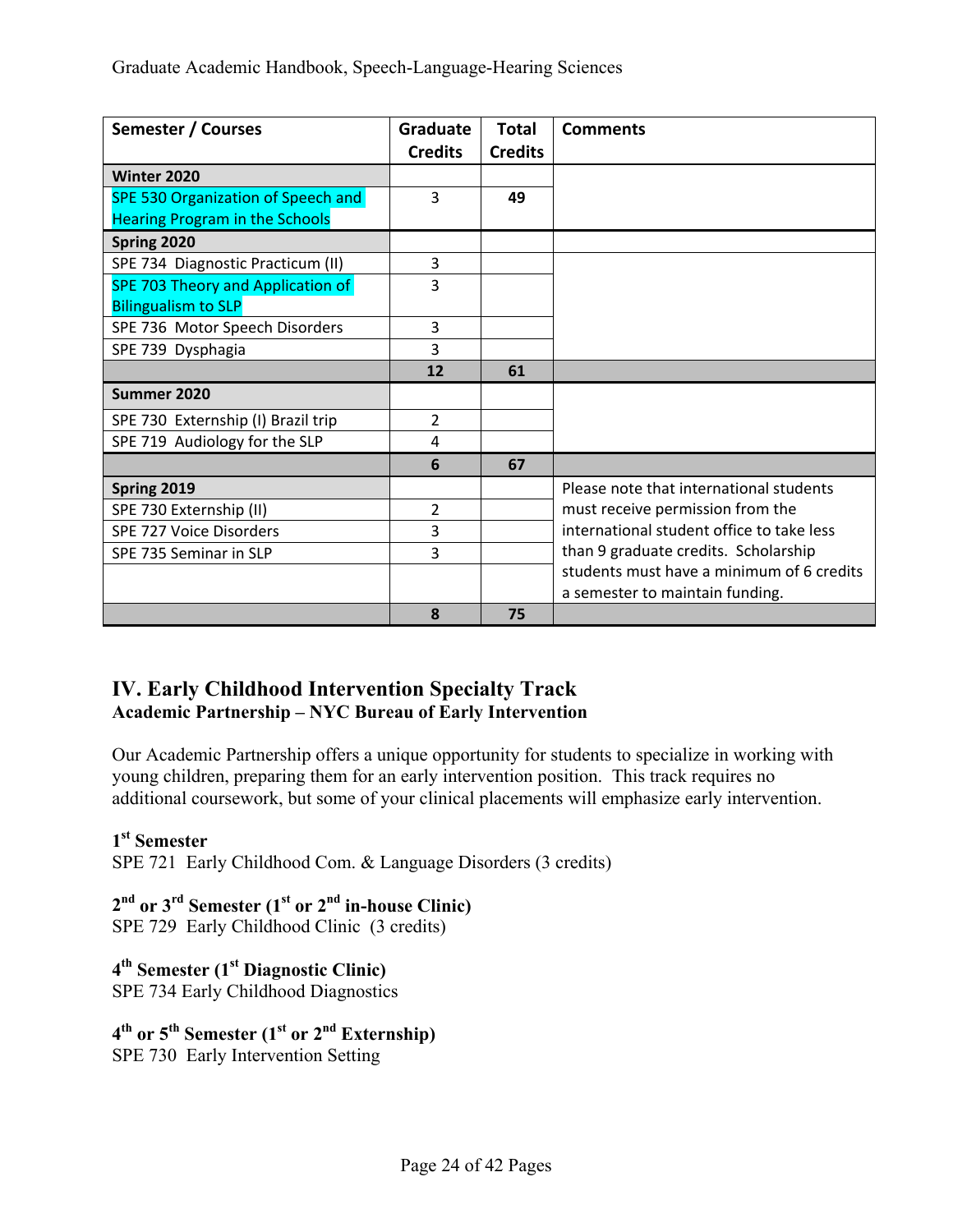# **CLINICAL PRACTICUM AND EXTERNSHIP:**

*Clinic policy* (please also see the Clinic's Policies and Procedures Manual for additional information)

# **Preparing** for *clinic:*

During the first semester of the graduate program, students are required to attend the pre-clinic seminar. The seminar will be scheduled by the Clinic Director. The seminar is an introduction to the clinical practicum (SPE 729) and prepares the students for their first clinical experience. The topics to be covered include, among others, professional report writing, data collection for clinical assessment, writing a treatment plan, goal writing, play therapy, literacy and language issues, dealing with behavioral issues, counseling, CPR, as well as clinic policies and procedures**. Students MUST attend the seminar in order to be eligible to enroll in SPE 729 (clinical practicum).** 

# *Clinic and Externship Placements*

Students may not enroll in practicum during the first semester, but they **must** be enrolled at the completion of 15 credits. It is our program's policy that all students complete a minimum of two semesters of practicum at the Lehman College Speech & Hearing Center prior to a minimum of two placements at externship sites. This is true even if you have completed 100 or more hours of practicum as an undergraduate or have done practicum work at another institution.

- 1. You must have an average of a B or better in SPE 718, SPE 721, SPE 722, & SPE 725 and have accrued 25 hours of clinical observation (in-house clinic, schools, hospitals, skilled nursing facilities) in order to register for your first practicum experience. Any grade less than a B requires remediation prior to entering the clinical practicum.
- 2. You must obtain a B or better in your first practicum, SPE 729, in order to re-enroll for the second practicum. Should you need to repeat SPE 729, you will be limited to taking one additional course, which should not be SPE 734 (Diagnostic Practicum). The reason for this rule is to assure that sufficient effort can be devoted to enhancing your clinical and writing skills.
- 3. If a student receives two final grades in SPE 729 or SPE 730 of B or less, or two INCs, or withdraws (W) twice from either SPE 729 or SPE 730, or any combination of the three, and has no medical reason, the student will no longer be able to continue in the program.
- 4. You must obtain B or better (B- or lower is unsatisfactory) in both SPE 729 in order to enroll in SPE 730 and a B or better must be obtained the first time SPE 730 is taken in order to enroll for it the second time (remember that SPE 729 & SPE 730 are each taken twice). **The maximum number of times a student can enroll in SPE 729 is three times unless the student failed SPE 729 two consecutive times, at which point the student will be asked to leave the program.**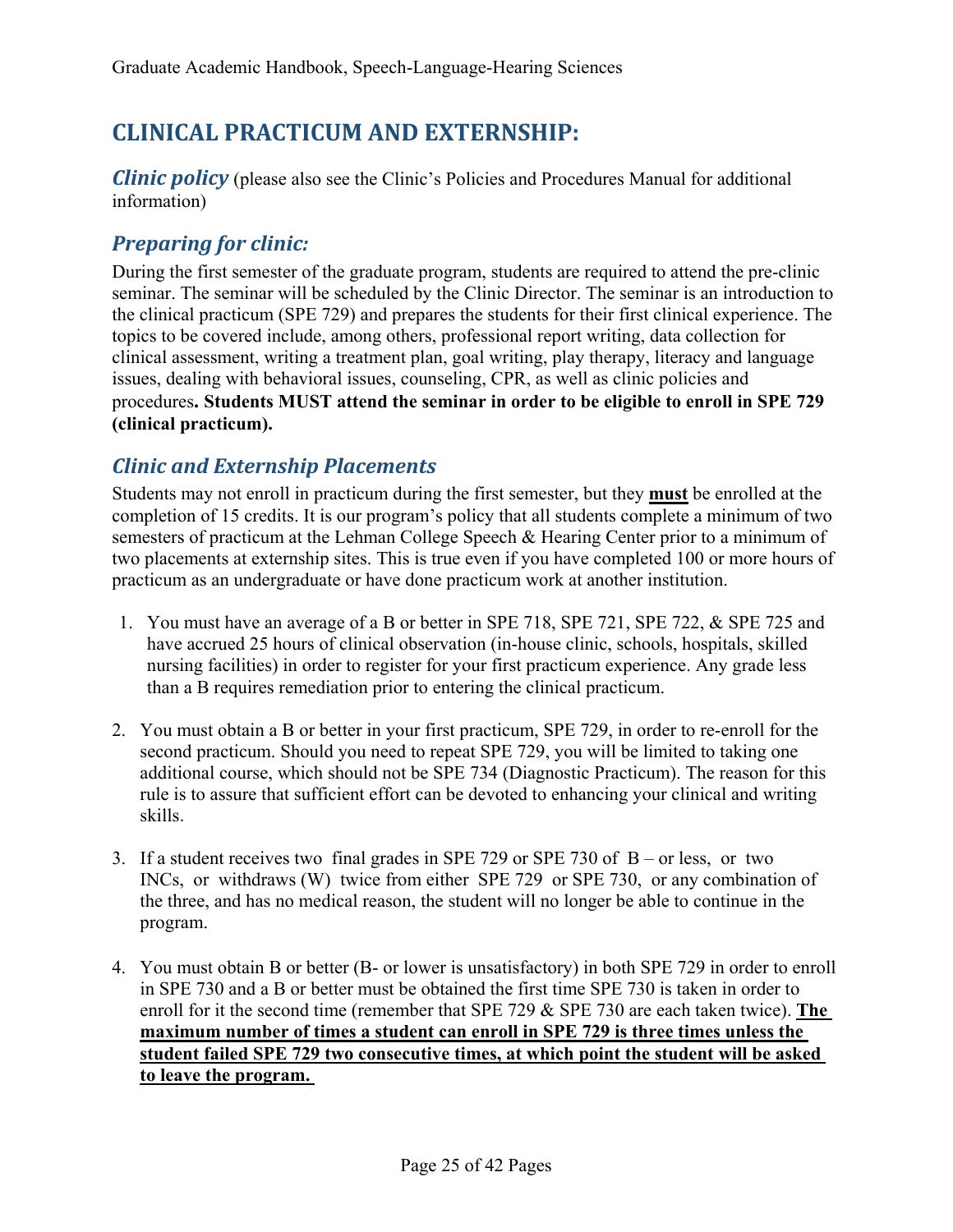- 5. For both 729 and 730, effective July  $1<sup>st</sup>$ , 2016, the university has purchased a two-year policy for liability insurance through the New York State Office of General Services and Cool Insurance Agency Inc. The policy offers both, general liability coverage, which protects the university against third-party claims, as well as student professional liability coverage.
- 6. The externship coordinator, will arrange your externship experience while working with you to ensure you will be exposed to variety of clients (disorders and ages). Please review the clinic and externship handbooks for further information. **Please do not contact sites directly; your externship must be arranged by the externship coordinator.**
- 7. ASHA requires that you complete 400 hours of clinical experience. We will design your practicum experiences to ensure that you meet the standards. You should keep track of your practicum experiences using the summary sheets you are expected to complete each semester. These are maintained in your student folder at home which your advisor will periodically review.
- 8. Students interested in pursuing the TSSLD certificate **must** have one externship in elementary and/or secondary school. The students **must** have at least **150** hours of clinical practicum (in-house clinical + externships) that include experience with students with speech and language disabilities in early childhood, middle childhood, and adolescence.
- 9. Students entering their externship must sign a contract with the externship site stating the start and end day of the externship, the number of days and the hours expected from the student to attend. There will be NO changes allowed to this contract once the student started the externship. Students who attempt to leave an externship before the agreed upon end date, risk receiving a failing grade.
- 10. Keep first and last drafts of one report per clinic (practicum and diagnostic) for formative and summative assessments. These are maintained in your student folder which your advisor will periodically review.
- 11. You may take a diagnostic practicum and a clinical practicum or externship at the same time, but you cannot be enrolled in a clinical practicum and an externship at the same time, nor can you be enrolled in two externships in one summer. Diagnostic Practicum cannot be taken during your first semester of clinical practicum.
- 12. Up to 12 credits may be transferred from another accredited CAA program to the graduate program – but these must be equivalent to Lehman courses and approved by the Program Director and the Dean of Graduate Studies.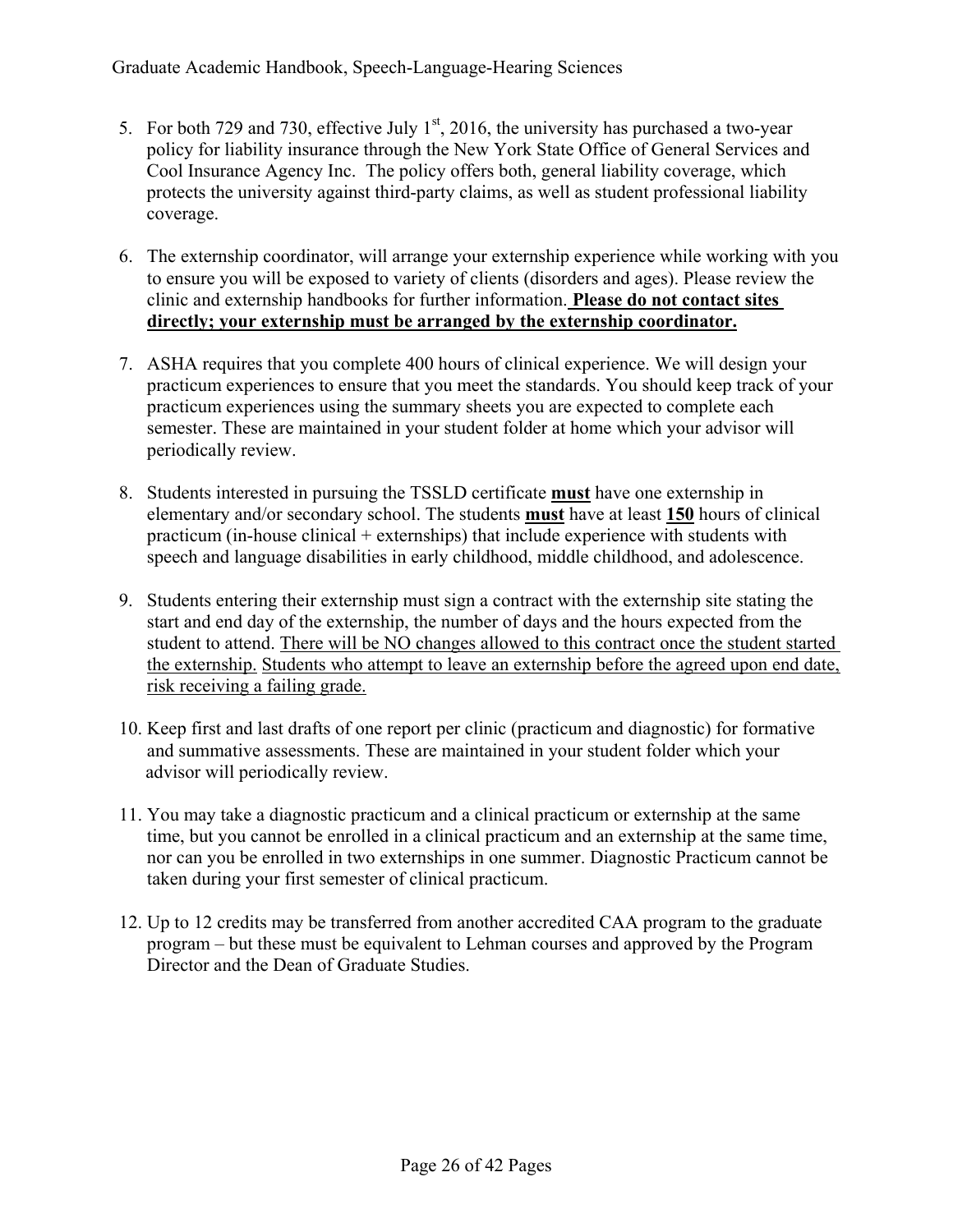# **ADVISEMENT AND REGISTRATION**

*Initial Registration:* Registration forms are completed during the first meeting with the Graduate Program Director. As soon as you received permission on CUNYfirst by the Graduate Program Director for the first 5 required classes, you can proceed to register for those particular courses.

*Advisement:* Each semester about midway through we hold advisement week, during which you will meet with your assigned advisor to discuss your progress toward the degree and the courses you will take the following term. In order to register for subsequent semesters you must make an appointment with your graduate advisor. A list of advisees and advisors is posted on the Graduate Online Bulletin Board and by the Department Administrative Assistant's office in the main office on the 2nd floor (Room 227). Advisors will post a list of available appointment slots for advisement on their office doors or online during the advisement week*. You will not be allowed to register until you meet with your advisor.* No other advisor can give you permission. Advisement is not done through email! Make sure you meet with your advisor in the designated office hours and do not wait for the last day of registration.

If you are struggling for any reason during the semester, we recommend you talk to your advisor (advisor). There are many support services on campus and we are here to help and offer suggestions. Please be proactive and don't hesitate to use the advisement system we have in place.

Program Director Meetings: At least 1-2 times a semester, the Program Director will call meetings to keep you informed and to help you along in the accreditation process. These meetings are mandatory.

# *Registration For Classes*

 All student registration is done online (CUNYfirst). After registration for your initial courses, your course selection *must first be approved by your advisor.* Permissions for subsequent semesters/terms will be given on CUNYFirst by your advisor (for semester coursework) in conjunction with the clinic director (for clinical placements), and the Deputy Chair (for summer coursework). Note that if you are taking clinical practicium or diagnostic classes your clinic assignments will be made first and then your course selection is made around your clinic placements. If you are taking any education courses for the TSSLD or the Bilingual Extension, permission is given separately by the Education Department. See your advisor and Blackboard announcements for further information. For further information see CUNYFirst instructions: http://www.lehman.edu/registrar/registration-information.php

After the advisor gives you permission on CUNYFirst and registration opens, you can register for the next term's courses. We recommend you register promptly, as classes can fill up quickly. *There is no guarantee you will be placed in your preferred class. Senior students may be given priority for registration if they need classes for graduation.*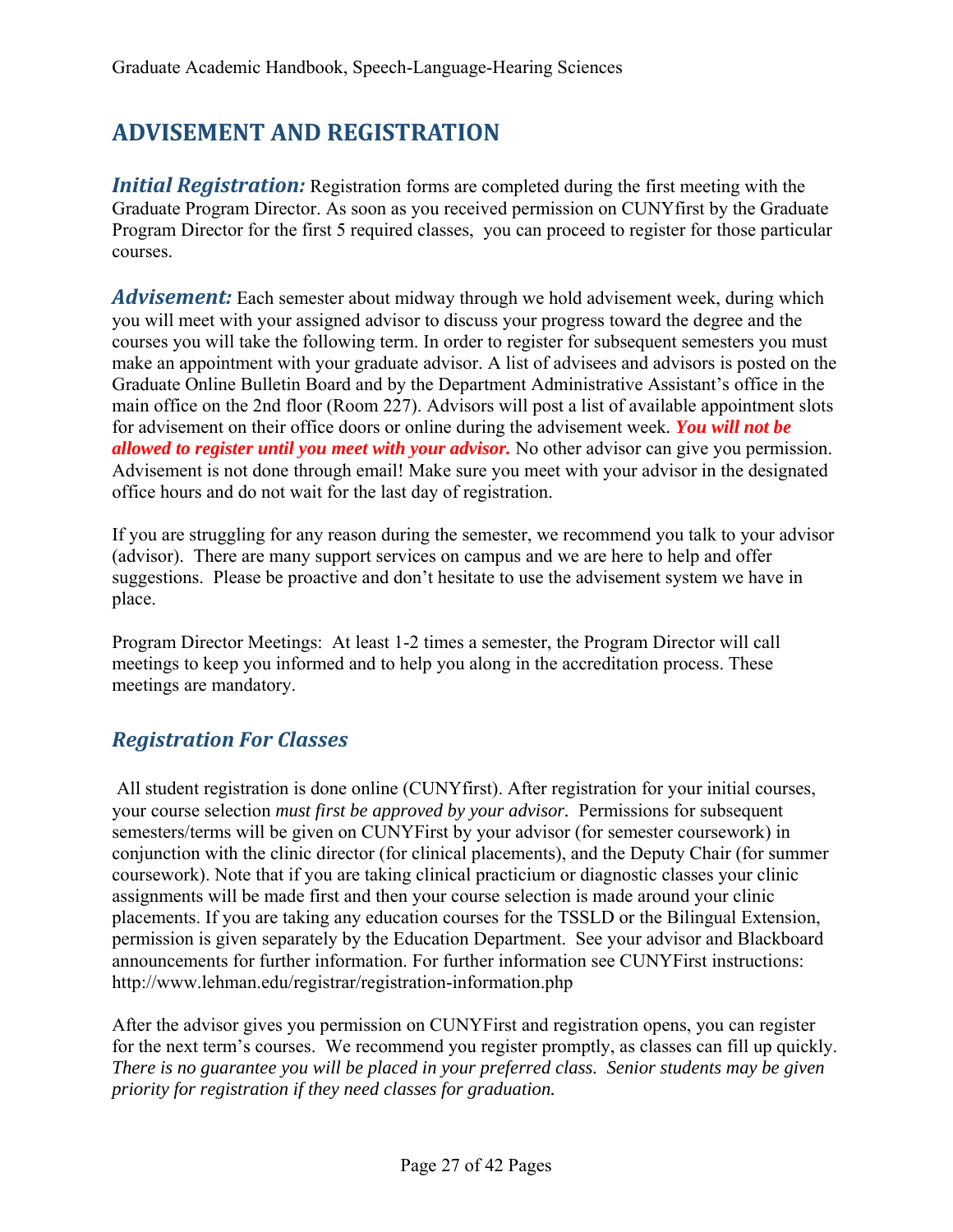# *Class Schedules:*

The department chair, in consultation with the deputy chair, clinic director, and the graduate program director, schedules classes. After the Dean's approval, the classes are posted in the department and on CUNY First. The schedule will usually be available mid-November (for the Spring semester), mid-April (for the Summer and Fall semesters) and late April (for the Summer semester). *Class days and times may vary from semester to semester dependent upon instructor needs and scheduling conflicts among classes.* 

#### *Considerations for Scheduling:*

1. If you are planning to enroll in SPE 729, Clinical Practicum:

Students in their first semester of clinic need to complete the online Clinic Request Form (on BB) when posted and submit to the Clinic Director by the requested date. Failure to submit the request form by the due date may result in the student not being given a clinical practicum placement. Although students will indicate their first choice on the clinic form, there is no guarantee that they will be assigned to their first choice. Students may not specify a specific clinical instructor. First semester students may not request the Aphasia/Adult Disorders Clinic.

- Students in their second semester of clinic will need to complete and submit the clinic request form by the due date, which will be posted on blackboard each semester.  $2^{nd}$ semester students are given priority for the adult clinical practicum. Assignment to the adult clinical practicum will be given on a lottery basis**.**
- $\blacktriangleright$  No student may have the same supervisor for both clinical practicum sections.
- 2. If you are planning to enroll in SPE 734, Diagnostic Practicum:
	- Students must complete an online Diagnostic Practicum Request Form each semester (on BB). Failure to submit the form by the requested due date may result in not being assigned to a diagnostic practicum. Although students will indicate their first choice on the clinic form, there is no guarantee that they will be assigned to their first choice.
	- $\blacktriangleright$  No student may have the same supervisor for both diagnostic practicum sections.

## *Advisement Meetings:*

Once you have your clinic assignment, you can then meet with your advisor in order to get permissions for your non-clinic courses. The Clinic Director will provide permissions for SPE 729 and SPE 734. Remember you must have your clinic assignment **before** you see your advisor. In other words, plan your course schedule around your clinic assignment. Pre-requisites for the Clinical Practicum (SPE 729) are as follows;

| <b>SPE 718</b> | Phonology & Articulation                         |
|----------------|--------------------------------------------------|
| <b>SPE 721</b> | Early Childhood Language Disorders               |
| <b>SPE 722</b> | Language Disorders in School Age Children        |
| <b>SPE 725</b> | Diagnostic Techniques                            |
| <b>SPE 726</b> | Aphasia & Related Disorders (for Aphasia Clinic) |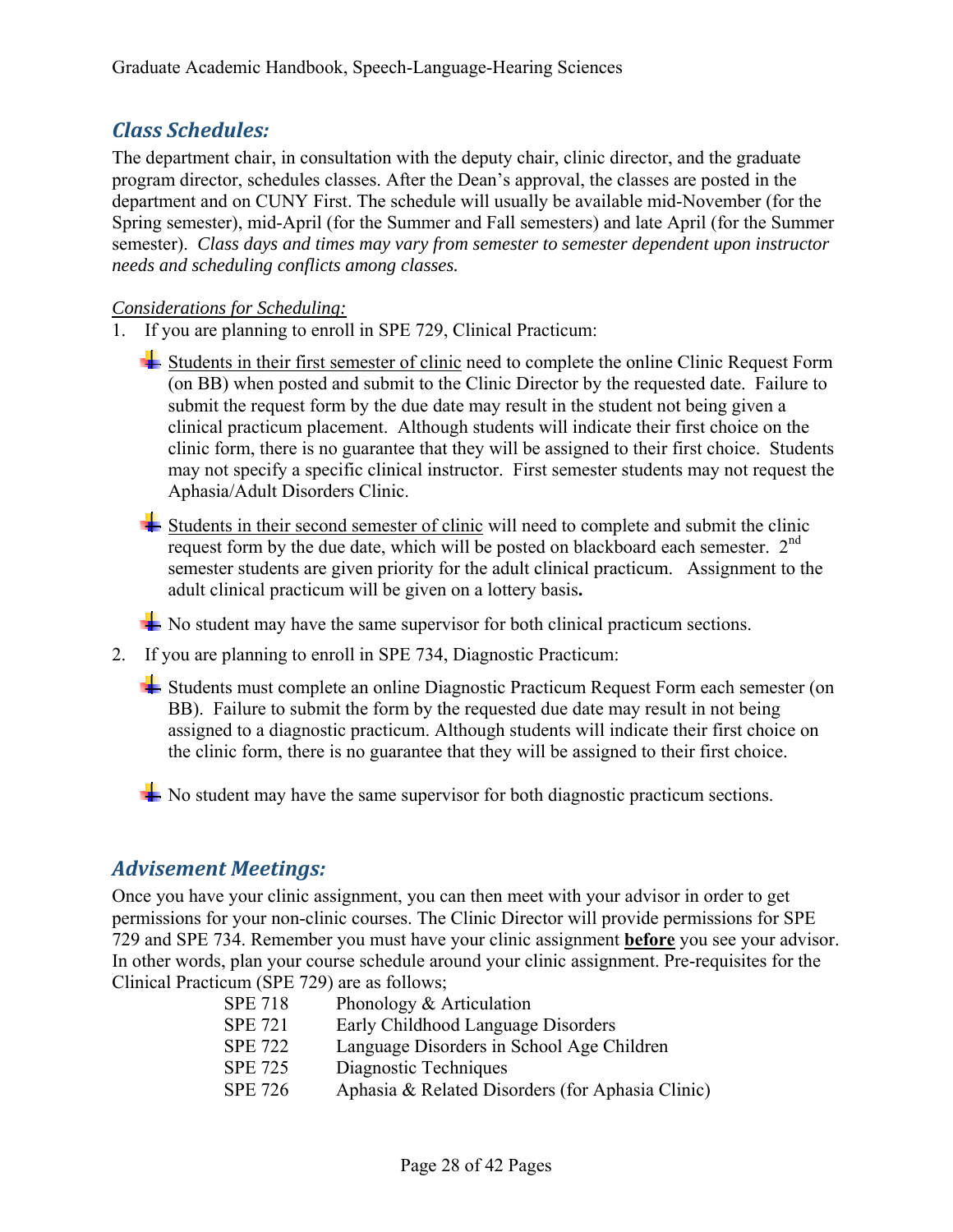Please bring the following items with you when you see your advisor:

- 1. your most recent transcript of your Lehman grades and copies of transcripts from your undergraduate programs and/or pre-requisite grades
- 2. a list of what courses you are now taking
- 3. the student advisement form filled in
- 4. a pre-registration form filled in with the courses you wish to take in the coming semester
- 5. proof of completion (transcript) of the ASHA social, biological, and physical science courses as well as the stats course requirements OR your plan for completion of these requirements
- 6.  $2<sup>nd</sup>$  year students should bring "working" portfolios with their filled in KASA and documents such as clinical questions from your clinical courses, signed practicum hours, etc.

# *Grade Requirements:*

**Overall Grades:** An overall GPA of 3.0 or better must be maintained. Otherwise you will be placed on probation by the Graduate Studies Advisor with enrollment restrictions. **A GPA of 2.75 or less during the first semester will result in a student being counseled out of the program**.

**Clinic and Externships:** For grade requirements refer to page 21 and to the Policies and Procedures Manual of the Speech and Hearing Center.

#### **Incompletes and Withdrawals**:

- Incompletes: Students cannot choose to take an INC in any graduate course. They must speak with their adviser regarding a documented extenuating circumstance. If the professor chooses to issue an INC grade, the professor sets the time parameter for completion. There is a statute of limitations on how long an INC can remain on a record before it converts to a grade. It is one year. After one year, if the registrar's office does not receive a change of grade form, the INC will turn to a FIN (failure to complete) and it is equivalent to an F.
- Withdrawals: The grade of W (withdrawal without penalty) is assigned only when a graduate student *officially* withdraws from a course. Students must complete the withdrawal process themselves, since the procedure requires a signature. No faculty member or program adviser can withdraw a student from a course. Graduate students can officially withdraw by reporting with their bursar's receipt to the Office of the Registrar (Shuster Hall, Room 114) before the deadline published each semester in the Schedule of Classes. If in-person withdrawal is impossible, students can mail a signed letter to the registrar including their name, Social Security number, the department that teaches the course(s) from which they wish to withdraw, the course number(s), and the section number(s). This letter must be accompanied by a photocopy of their bursar's receipt. Withdrawals by mail received after the withdrawal deadline will not be processed.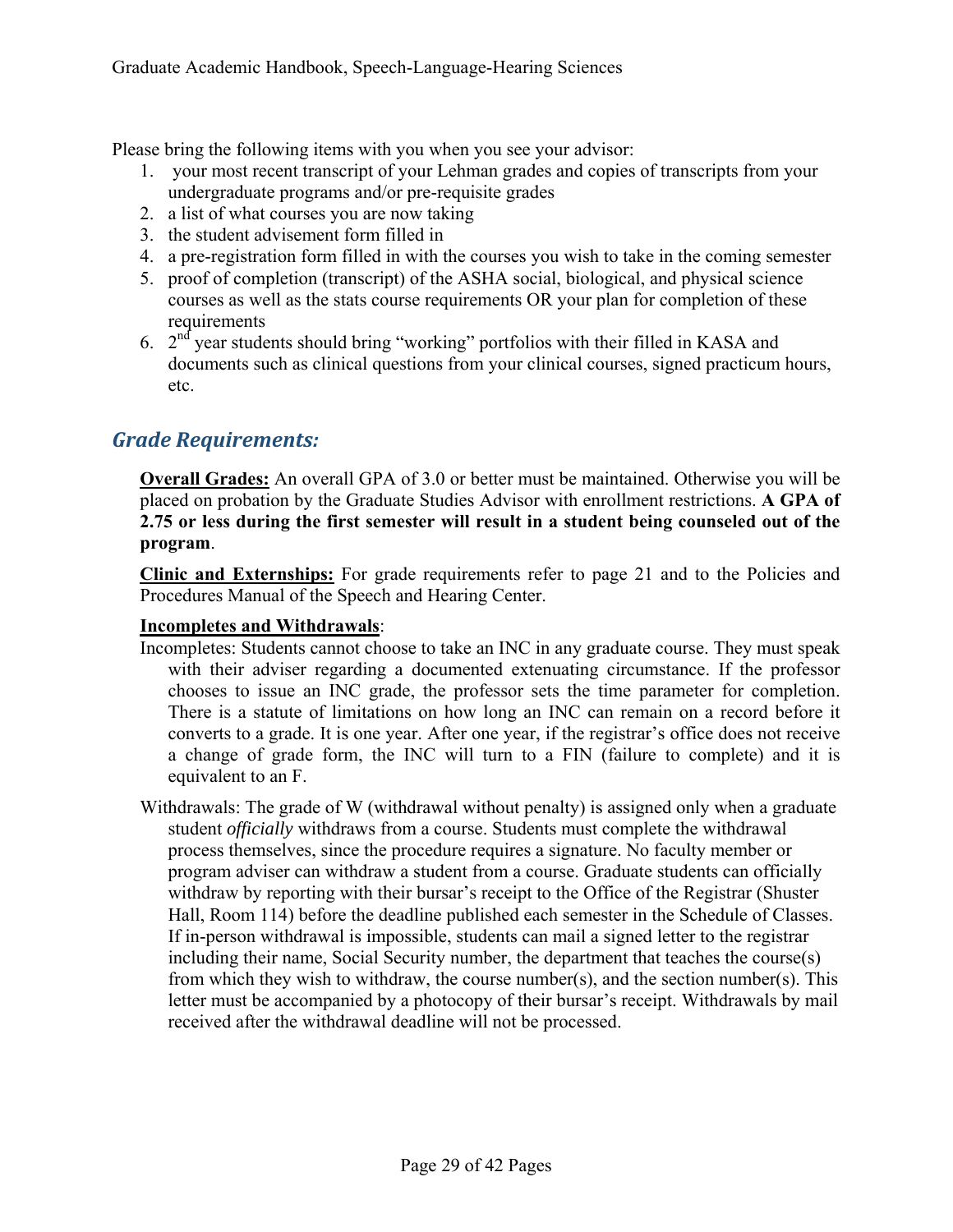# *Academic Integrity*

The College has a policy, posted on its Website www.lehman.cuny.edu and in the College's graduate Bulletin, on Academic Integrity.

http://lehman.smartcatalogiq.com/en/2017-2019/Graduate-Bulletin/Appendix/Board-of-Trustees-Rules-and-Regulations-on-Campus-Conduct/CUNY-Policy-on-Academic-Integrity Included in its statement is a discussion of cheating and plagiarism and the steps that will be followed should a breach of academic integrity arise. Students should consult the Website or the College Bulletin regarding the issue of academic integrity. Questions about this policy may be directed to the Chair, Dr. Cheryl Smith-Gabig.

**Please note:** Violations of academic integrity committed by a graduate or professional student or a student who will seek professional licensure are considered serious and may result in academic and disciplinary sanctions that include expulsion from the program.

# *Academic Probation (from the online bulletin)*

"Graduate students whose cumulative Grade Point Average (G.P.A.) falls below 3.0 will be placed on academic probation. Students on academic probation have one semester in which to raise their G.P.A. to 3.0. During this probationary period, students who make satisfactory progress maintain both their academic standing with the College and their eligibility for financial aid. Any student whose Grade Point Average remains below 3.0 at the end of the probationary period will be dropped from the College. To be allowed to continue, graduate students dropped from the College following a semester of probation must file a successful appeal with the Graduate Studies Committee. Graduate students with 9 or more graduate credits completed, and whose grade point average falls to 2.50 or lower (2.70 or lower in some programs), can continue in their graduate program only upon successful appeal to the Graduate Studies Committee. Such appeals must be accompanied by a letter of support from the academic department".

# **REMEDIATION PLAN**

# *Academic & Clinical Courses*

The remediation plan ensures that the student meets KASA standards. This plan has been developed to ensure successful remediation in the case of a student, who achieves a low grade of B- or lower in any class assignment, quiz, midterm or final exam, in an academic or clinical course. In this case, the student is required to contact the instructor or clinical supervisor to initiate a remediation plan. The instructor must contact the department chair, graduate advisor, and clinical director (in the case of remediation of a clinical course). The instructor or clinical supervisor will guide the student in this plan over a period of time, no longer than one semester, and will analyze the results of remediation. *Please see appendix for remediation plan form.* 

At the completion of the remediation period, the student's knowledge and skills for that course will be rated as *Satisfactory* or *Requires Further Remediation*. The satisfactory acquisition of the knowledge and skills is equivalent to the grade of "B" or better, while the need for further remediation indicates that a student has not achieved the necessary knowledge and skills to complete the course. If a second remediation plan is required, this process must be repeated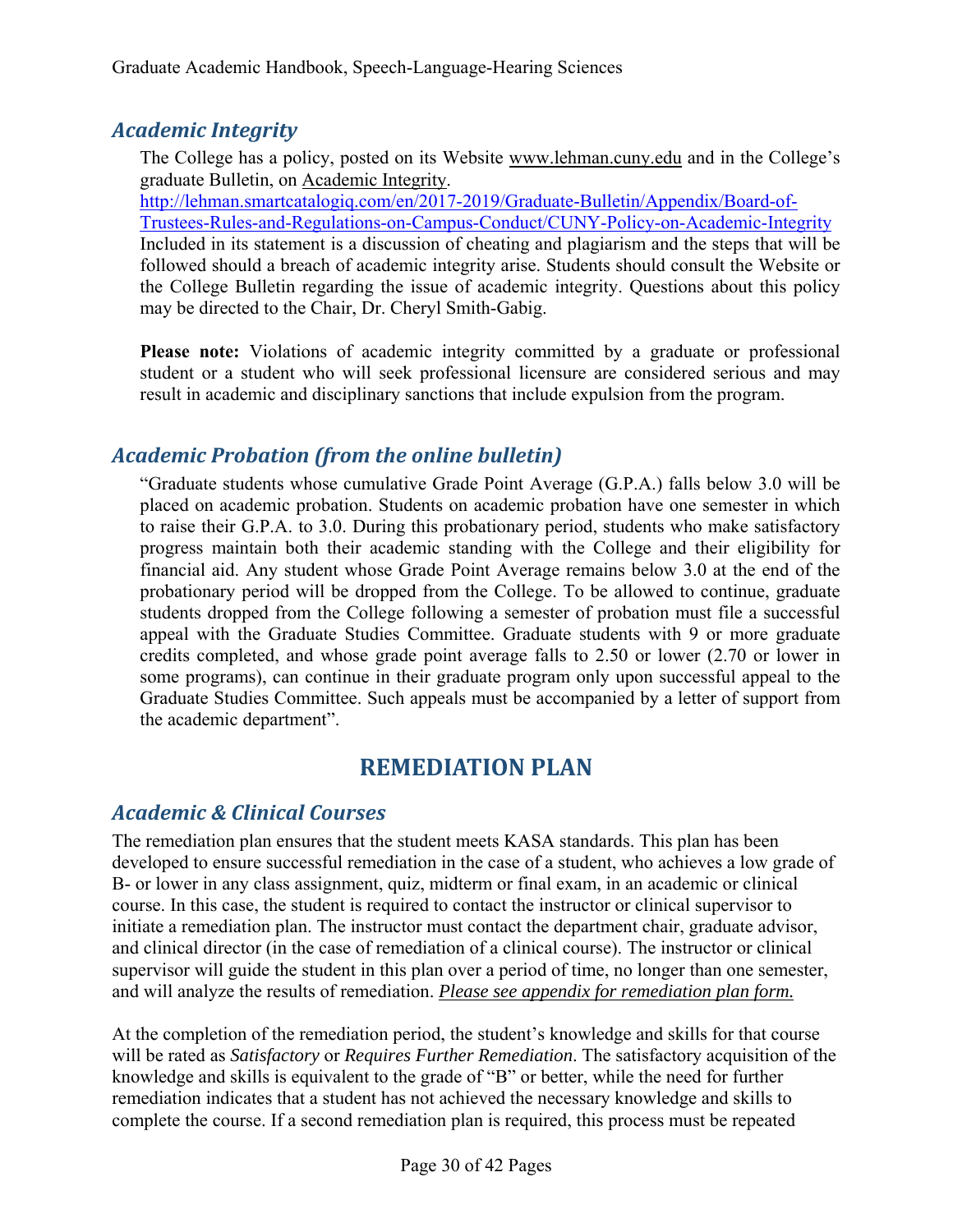during the next semester. It should be noted that the original grade of B- or lower will remain on the student's transcript. Syllabi should include a statement indicating that a course grade of "B" or better means that students have met all the knowledge and skills associated with the course.

All remediation plans must be placed in the student's KASA portfolio. This remediation plan will indicate that, having completed the remediation plan, the student either has acquired the necessary knowledge and skills for that KASA indicator or continues to require remediation.

A student who (a) fails to achieve the equivalent of a "B" or better after completion of the second remediation attempt and (b) has an overall average of B- or lower will be unable to advance in the graduate program.

Alternative remediation policies stated on individual course syllabi will supersede the general departmental remediation policy.

# *Clinic enrollment*

If an average of B- or lower is earned in the core courses required before enrollment in SPE 729 or SPE 734 (i.e., SPE 718, 721, 722, 725), the student will not be permitted to enroll in any clinical practicum.

# **REQUIREMENTS FOR GRADUATION & YOUR PORTFOLIO**

## *Graduation Dates:*

There are four degree conferral dates:

- Fall graduation January 1st
- Winter graduation February 1st (students apply the same time Fall graduation application is due but must contact the registrar to specify that they plan to graduate after winter session as they are taking more courses.)
- Spring graduation June  $1<sup>st</sup>$
- Summer graduation September 1st

## *Graduation Requirements:*

- $\checkmark$  Successful completion of all graduate coursework including clinical courses and externship placements.
- $\checkmark$  Attendance at two workshops
- $\checkmark$  Portfolio review as outlined below.

You will need documentation that you have met ASHA certification standards for your certification. (See the following ASHA website: http://www.asha.org/Certification/2014-Speech-Language-Pathology-Certification-Standards/). The required documents will make up your graduate portfolio which you collect and keep in a binder and add to after each semester. A portfolio review by your advisor will be conducted in the last semester or the summer you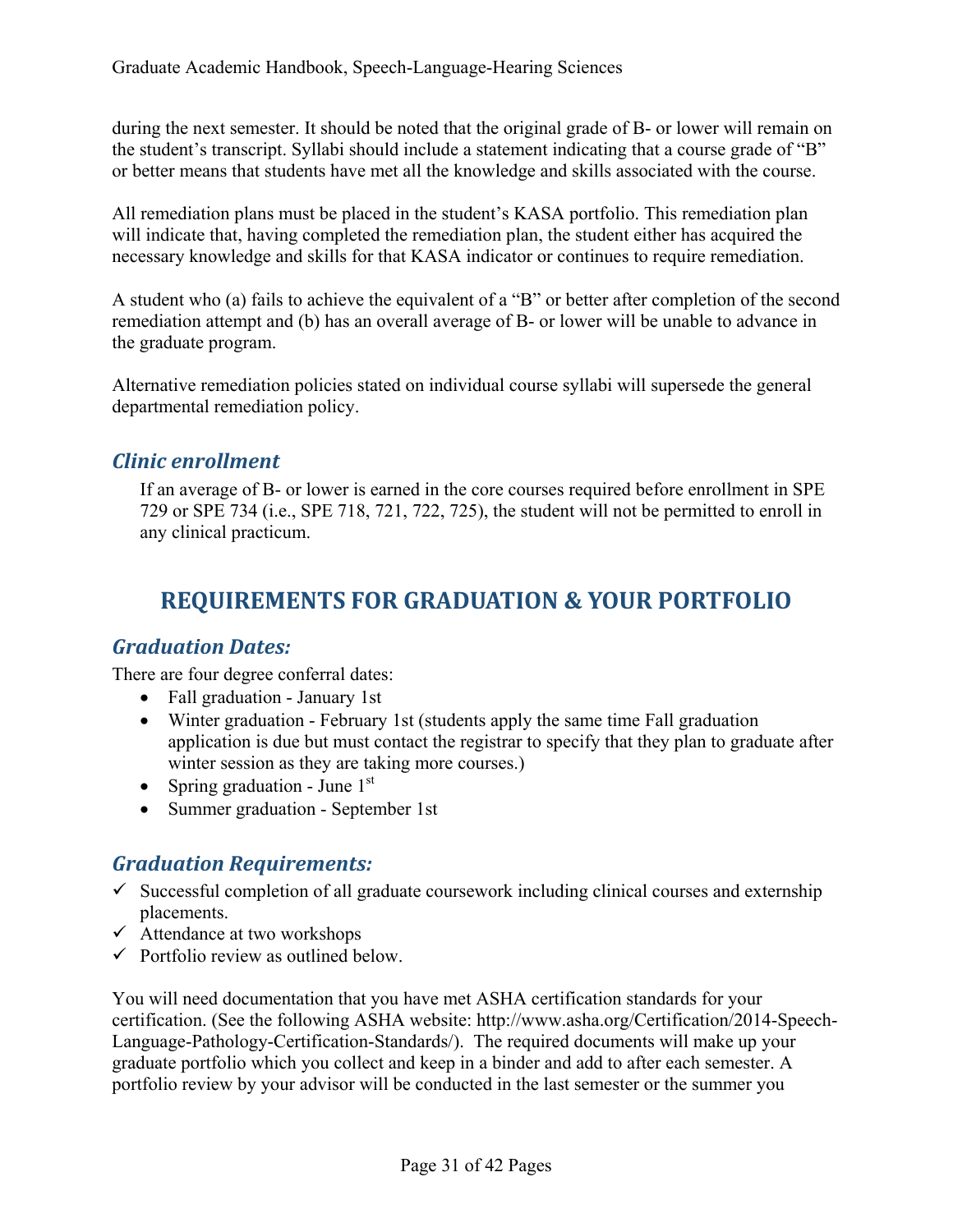complete your graduate work and successful completion is required for graduation. See Blackboard for portfolio checklist and forms.

# *Portfolio Requirements:*

Transcripts: For the portfolio, you will need transcripts (they can be unofficial) of your graduate and undergraduate courses, as well as proof (transcripts) that you met Standard III-A, demonstrating that you possess knowledge of the principles of biological sciences, physical sciences, statistics, and the social/behavioral sciences.

Clinical Hours: You must have documentation of your clock hours, as delineated in Standards V-C and V-D and signed documentation of completion of the skills for assessment and intervention (IV-D, V-B, V-F). You are responsible for keeping track of your clinical hours and obtaining your clinical educators' signatures and ASHA numbers for all client-contact hours. A summary sheet with a total of 400 or more clinical hours and all of your clinical-hour sheets is included in your portfolio.

Clinical Questions: You will receive a clinical question in each of your clinical courses: audiology, child language disorders, language disorders in school-age children and adolescents, phonology & articulation, aphasia, voice, fluency disorders, dysphagia, and motor speech disorders. By successfully responding to these clinical questions that are appraised during the portfolio review, you will meet Standard IV-B, IV-C. Add a copy of each of these (graded) questions/assignments to your binder to be reviewed during the final portfolio review. Please check with your instructor about which course assignment fulfills this requirement.

Clincial Writing: One way your advisor will assess Standard V-A will be to review your writing over the course of your study at Lehman. Thus, you should have organized in your portfolio a section of first and last drafts of diagnostic and clinical reports to demonstrate that your oral and written or other forms of communication are sufficient for entry into professional practice (**be sure to omit/white-out identifying data for clients**).

Knowledge and Skills Acquisition (KASA): The second way your advisor assesses Standard V-A is by reviewing your signed Skills lists (the big 9s) for assessment and intervention. These should be signed after each practicum and externship. In order to acquire the skill of *communication modalities* (skill 9) students must either: (1) attend an annual continuing education course on augmentative and alternative communication (AAC), (2) take an elective in AAC, or (3) show evidence from clinical practicum that AAC was utilized during therapy.

Evaluation of Clinical Skills: Final evaluations for in-house clinic and diagnostic practicums as well as externship placements are included in your portfolio binder along with the examples of clinical writing for each placement.

Continuing Education Workshops**:** Students are also required to attend *at least two* annual continuing education (CE) workshops offered during the student's academic years. Students are encouraged to attend all CE workshops. The department offers two workshops each year, usually one in October and one in March. Workshops are usually held on Fridays and are free for students. Alternative workshops to fulfill this requirement need prior advisor approval.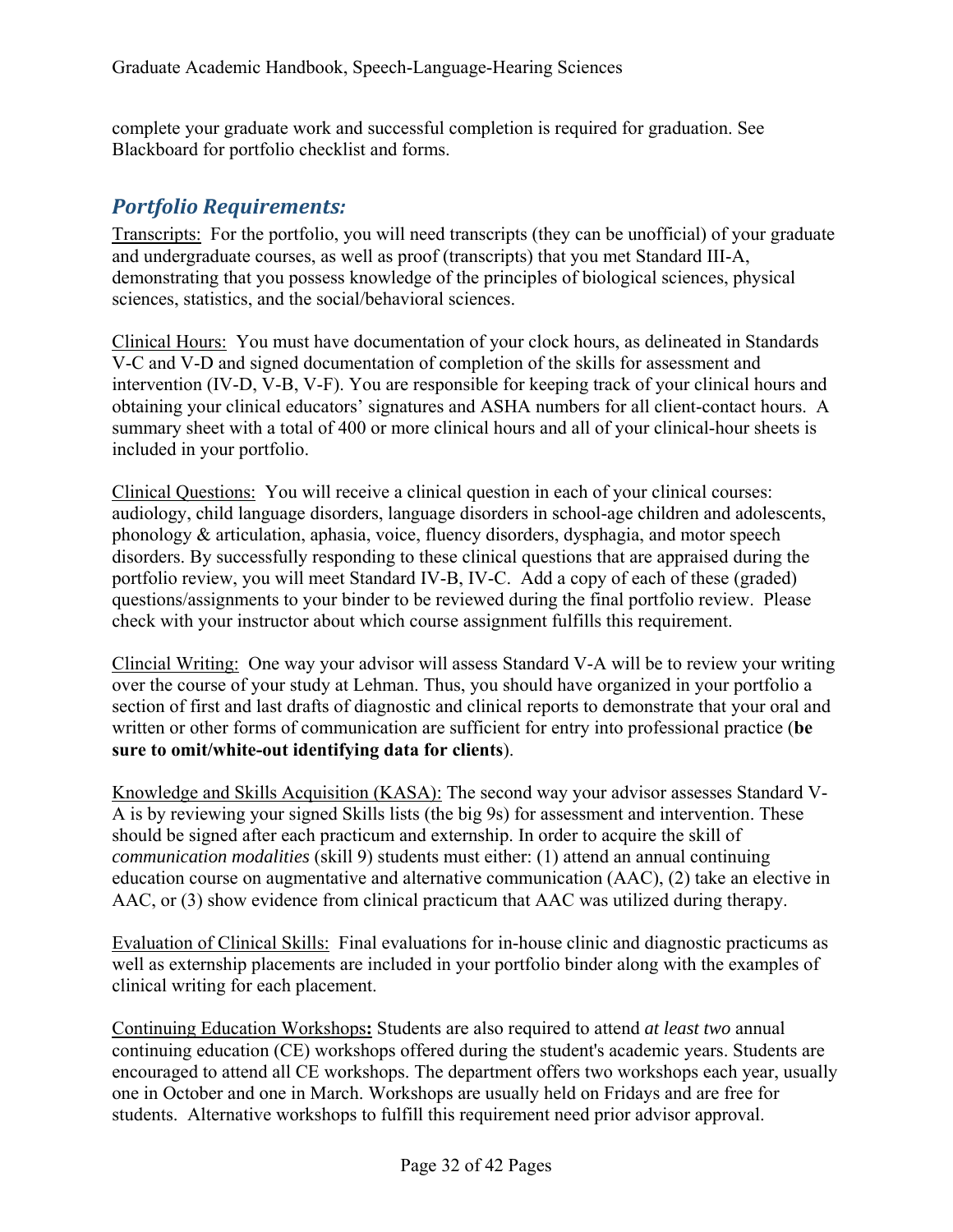Portfolio Review - Familiarity with the 2014 Standards: Expect to be asked questions pertaining to the 2014 Standards during the review of your portfolio. You are advised to find documents on ASHA's websites that will help you answer questions based on these standards. Your oral responses will also help your advisor judge your ability to communicate as required in Standard V-A. Please organize your portfolio in a way that is easy for your advisor to review. Neatness and completeness matter!

# **COMPLAINTS & SUGGESTIONS**

#### Complaint Process:

Grades: The College (in its Bulletin and on its Website) discusses the grade appeal process. Students are required to read the College's position on grade appeals. In general the process is as follows:

- 1. Student must meet the instructor to discuss their difference
- 2. If an agreement with instructor cannot be made, an appeal, in writing, to the Chair must be made
- 3. Chair appoints a review committee to review the appeal. Instructor and student submit materials to be considered.
- 4. Committee reviews materials submitted by student and the instructor
- 5. Review committee's decision is binding on both parties.

For more information consult the Website or the bulletin. Other academic complaints can be addressed to the Program Director and/or the Chair.

#### Suggestions

The Graduate Program Director is a good resource for complaints and suggestions. Informal discussions during graduate meetings often yield suggestions and recommendations. The department and the clinic have locked suggestion boxes for students and staff and clients. In addition, suggestions made by students on the annual student survey are reviewed by the faculty and initiated when appropriate.

#### **I.** Other Complaints

- A. Complaints about sexual harassment and discrimination should be directed to the Office of Student Affairs (Dean J. Magdaleno (ex. 8241), V. Zucchetto (ex. 8241), C. Holody, Shuster, 206).
- B. Complaints for Professional Issues are to be directed to the ASHA Hotline: 800-498- 2071.
- C. Practice issue complaints in NYS should be directed to the NY State Board for Speech Pathology: 518-486-4846.
- *D.* Complaints about the Program related to Standards must be signed and submitted in writing to: *Chair, CAA (Council of Academic Achievement) ASHA 10801 Rockville Place Rockville, MD 20852*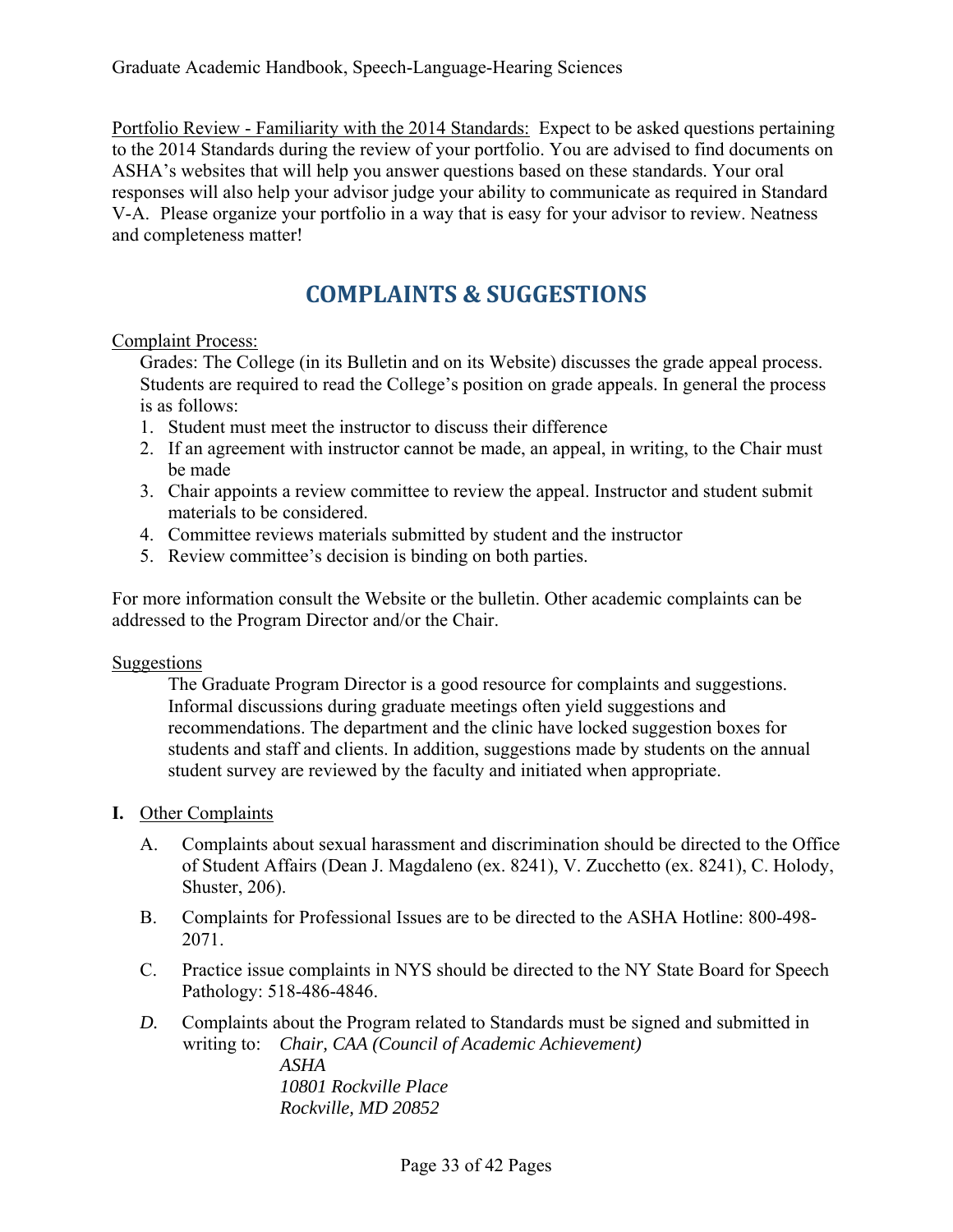# **PRAXIS EXAM**

The Council for Clinical Certification (CFCC) requires that all applicants pass the national examination in the area for which the Certificate is sought.

## *General Information*

All applicants who fail the examination may retake it. If the examination is not successfully passed within the 2-year period, the applicant's certification file will be closed. If the examination is passed at a later date, the individual will have to reapply for certification under the standards in effect at the time of reapplication and will be required to pay the appropriate application fees.

## *When should I take the exam?*

It is recommended that individuals register and take the Praxis exam no earlier than the completion of their graduate coursework and graduate clinical practicum or during their first year of clinical practice following graduation. Applicants should take into consideration any state licensing requirements regarding completion of the exam.

At Lehman College, we recommend that the Praxis exam be completed before the summative portfolio review.

# *More information about the Praxis can be found:*

https://www.asha.org/certification/praxis/preparation/ https://www.asha.org/Certification/praxis/About-the-Speech-Language-Pathology-Praxis-Exam/ https://www.ets.org/praxis

http://www.ets.org/praxis/asha/requirements/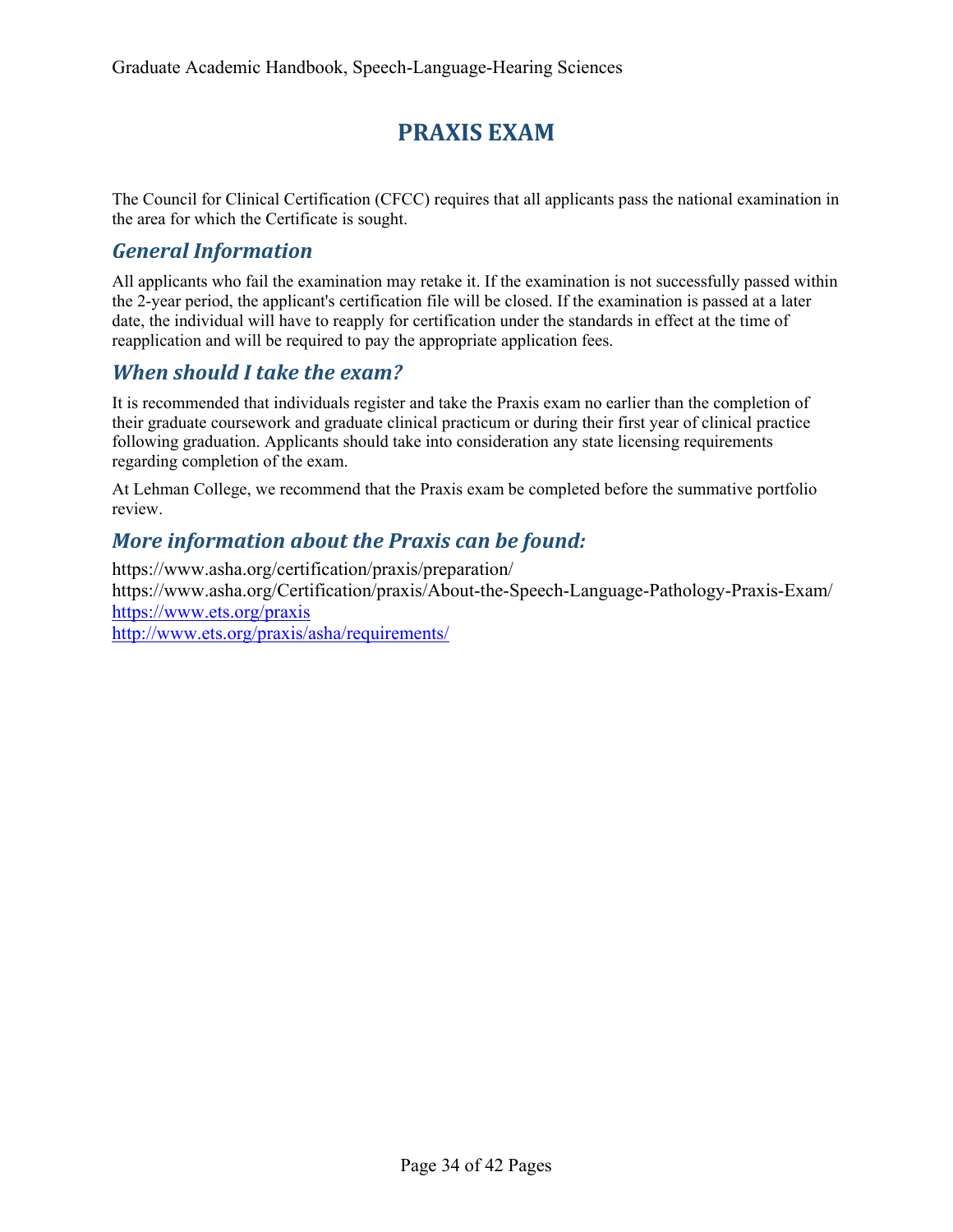# **APPENDICES**

*Information for Current Students Student Information Sheet Graduate Student Pre‐Registration Worksheet KASA Remediation Plan Checklist for Portfolio Graduate Advisement Form*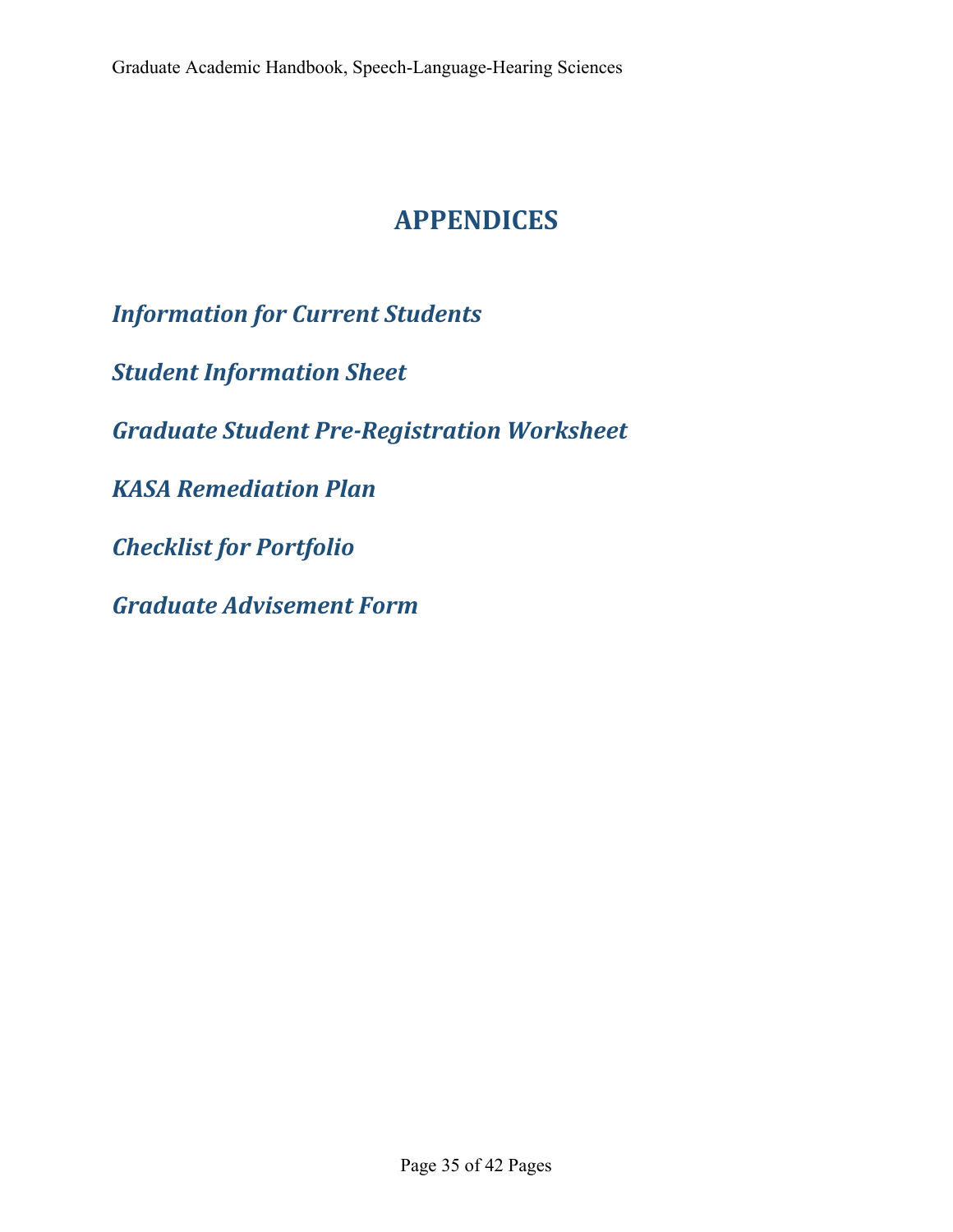# *Information for Current Students*

#### **Does the graduate program have a student association?**

Yes. Lehman College is a member of the National Student Speech-Language-Hearing Association (NSSLHA). The Lehman NSSLHA chapter has both undergraduate and graduate student members.

#### **Does the graduate program have a student lounge?**

Yes. On the second floor, room 232. The code to enter is 1289#. The room has an internet connection, 2 computers for the students to use and a printer (students must bring their own paper). In addition, a library of clinical materials, donated by Prof. Papir-Bernstein, is available for students' use. Please make sure to keep this room clean and to close the door when it's not used.

#### **How do I register for graduate classes?**

You must meet with your adviser during the pre-registration period. Your adviser will give you permissions for the courses agreed upon, on CUNYfirst. Once you have permissions, you can go ahead and enroll in the courses.

#### **Can my advisor sign me up for a clinic section of my choice?**

No. In order to register for clinical practicum, you must meet with the Director of the Speech and Hearing Center. Generally, clinic sections are assigned based on students' preparation (completed academic coursework). However, the Director may consider other factors in the determination of a student's assignment to a particular clinic section.

#### **Can I contact agencies to set up an external clinical practicum assignment?**

**Absolutely not!** It is not appropriate for students to contact any school, hospital, or agency directly. The appropriateness of external clinical practicum sites is determined by the externship coordinator. A formal agreement must be generated and approved by the legal representatives of both the external site and the CUNY's Legal Department. Clinic liaisons and assignments are made only by the externship coordinator.

#### **Can I work as a speech-language pathologist while pursuing my master's degree?**

No. Only those professionals who have met the requirements for state licensure can call themselves speech-language pathologists. While there may be some opportunities for individuals holding teacher certification to work as Teachers of Students with Speech-Language Disabilities (TSSLD) in educational settings, it is recommended that you focus on your graduate studies once enrolled in the program

#### **Can I pursue a master's degree part-time?**

Yes. While it is recommended that you enroll in full-time study, enrollment as a part-time student is possible. Although you must maintain a minimum of 3 credits per semester to maintain graduate student status, we recommend that students enroll in a minimum of six credits per semester in order to be eligible for the initial clinical practicum assignment after one year.

**When can I take the PRAXIS Examination?** It is recommended that you do not take the PRAXIS exam before your last semester of study.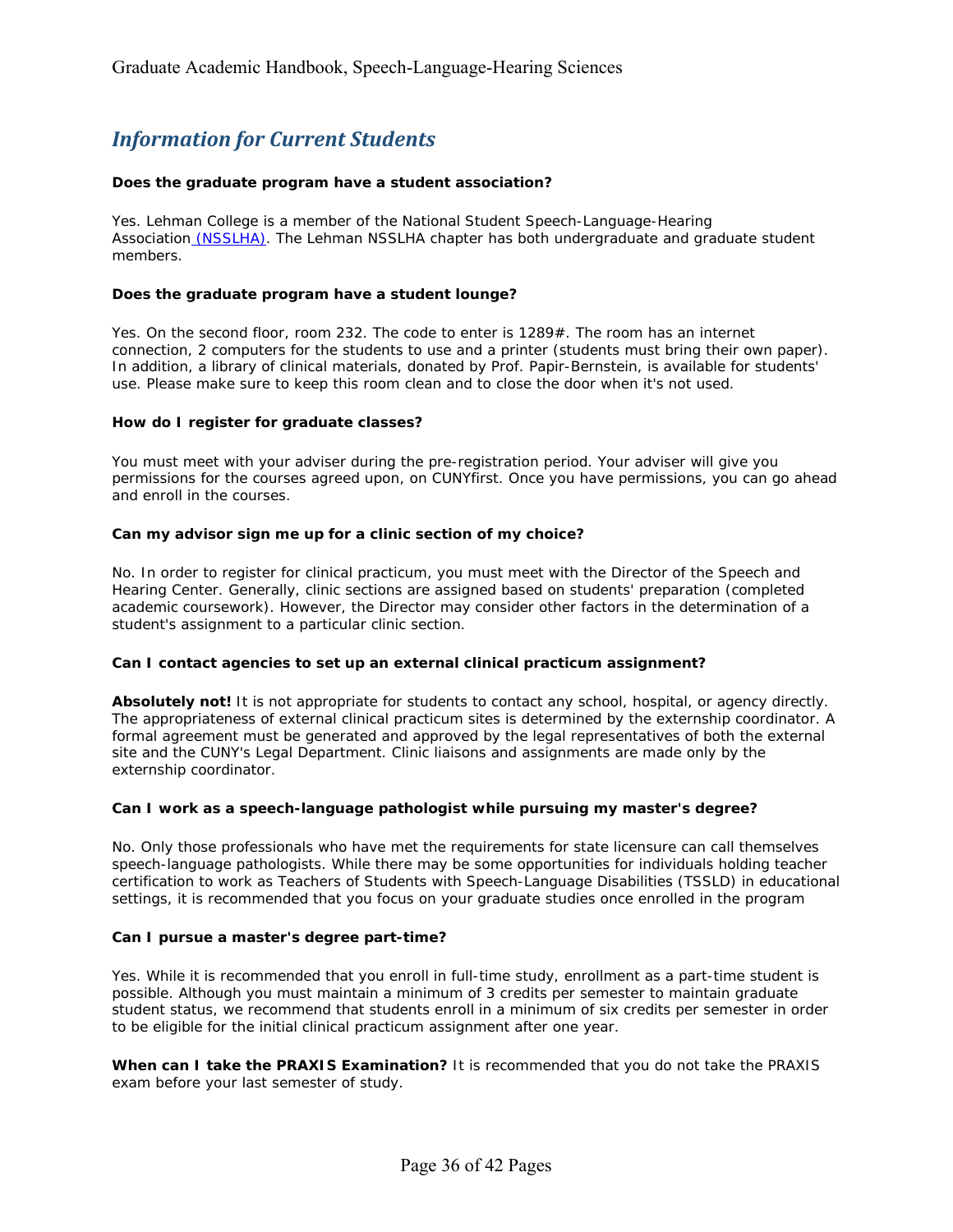

**DEPARTMENT OF** SPEECH-LANGUAGE-HEARING **SCIENCES** 

Speech and Theatre, Room 227 Phone: 718-960-8134 250 Bedford Park Blvd West **Bronx, NY 10468** 

Fax: 718-960-7376 www.lehman.edu

## *Student Information Sheet*

| Have you completed 25 hours of clinical observation?<br>(Must be completed <i>before</i> you enroll in clinical practicum (SPE 729) |                                                                                                                                                                                                                                                             |
|-------------------------------------------------------------------------------------------------------------------------------------|-------------------------------------------------------------------------------------------------------------------------------------------------------------------------------------------------------------------------------------------------------------|
|                                                                                                                                     | $\underbrace{\text{Undergraduate transcript from}}_{\text{Name of college}}$                                                                                                                                                                                |
|                                                                                                                                     |                                                                                                                                                                                                                                                             |
| Yes/no                                                                                                                              | Transcript of prerequisites from Name of college                                                                                                                                                                                                            |
|                                                                                                                                     | Clinical observation hours (25) from                                                                                                                                                                                                                        |
| Yes/no                                                                                                                              | <b>ASHA</b> certified SLPs                                                                                                                                                                                                                                  |
|                                                                                                                                     | <u> 1989 - Johann John Harrison, mars et al. 1989 - 1989 - 1989 - 1989 - 1989 - 1989 - 1989 - 1989 - 1989 - 1989 - 1989 - 1989 - 1989 - 1989 - 1989 - 1989 - 1989 - 1989 - 1989 - 1989 - 1989 - 1989 - 1989 - 1989 - 1989 - 1989</u><br>ASHA certified SLPs |

**Standard III-A The applicant must demonstrate knowledge of the principles of biological sciences, physical sciences, statistics, and the social/behavioral sciences** 

|        | <b>Biological Science course</b> |                        |
|--------|----------------------------------|------------------------|
| Yes/no |                                  | Name of course or CLEP |
|        | From                             |                        |
|        |                                  | Name of college        |
|        | Physical Science course          |                        |
| Yes/no |                                  | Name of course or CLEP |
|        | From                             |                        |
|        |                                  | Name of college        |
|        | Social/behavioral Science course |                        |
| Yes/no |                                  | Name of course or CLEP |
|        | From                             |                        |
|        |                                  | Name of college        |
|        | Statistics course                |                        |
| Yes/no |                                  | Name of course or CLEP |
|        | From                             |                        |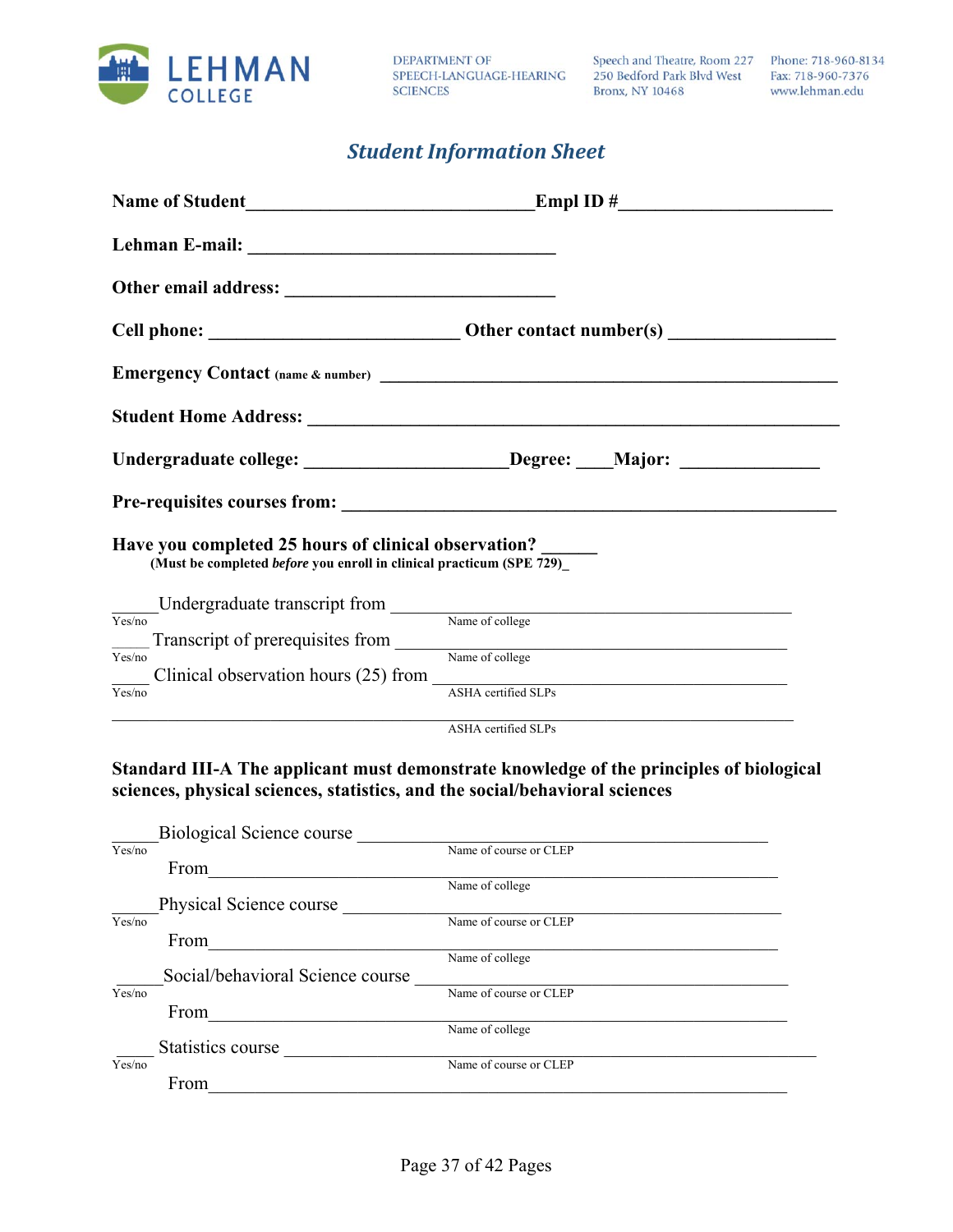

Speech and Theatre, Room 227 Phone: 718-960-8134 250 Bedford Park Blvd West Fax: 718-960-7376 Bronx, NY 10468

www.lehman.edu

## **GRADUATE STUDENT PRE-REGISTRATION WORKSHEET**

|            |                                                                                                                                               |     | EMPL ID $#$ |  |                    |  |  |
|------------|-----------------------------------------------------------------------------------------------------------------------------------------------|-----|-------------|--|--------------------|--|--|
|            |                                                                                                                                               |     |             |  |                    |  |  |
|            |                                                                                                                                               |     |             |  |                    |  |  |
|            | <b>Registration for:</b> Fall Spring Summer Year: 201                                                                                         |     |             |  |                    |  |  |
| <b>Sec</b> | <b>Title</b><br><u> 1989 - Johann John Stone, mars et al. 1989 - John Stone, mars et al. 1989 - John Stone, mars et al. 1989 - John Stone</u> | Day | <b>Time</b> |  | Credits Instructor |  |  |
|            |                                                                                                                                               |     |             |  |                    |  |  |
|            |                                                                                                                                               |     |             |  |                    |  |  |
|            |                                                                                                                                               |     |             |  |                    |  |  |
|            |                                                                                                                                               |     |             |  |                    |  |  |

**Total Number of Credits:** 

**Signature of Advisor**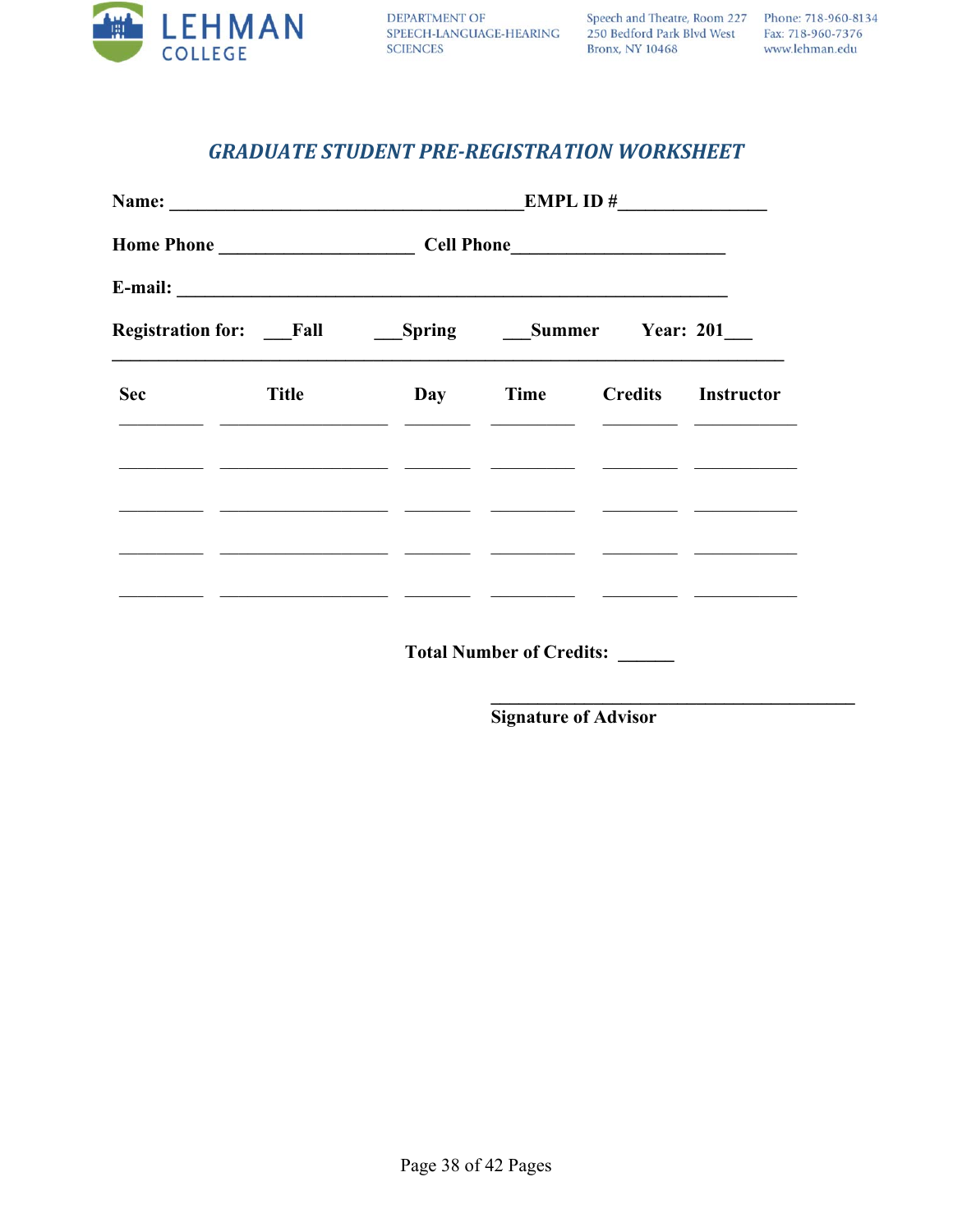

DEPARTMENT OF SPEECH-LANGUAGE-HEARING **SCIENCES** 

Speech and Theatre, Room 227 Phone: 718-960-8134 250 Bedford Park Blvd West Fax: 718-960-7376 **Bronx**, NY 10468

www.lehman.edu

# **KASA Remediation Plan**

| Student ID:                                                                                                           |                    |                     |  |
|-----------------------------------------------------------------------------------------------------------------------|--------------------|---------------------|--|
|                                                                                                                       |                    |                     |  |
|                                                                                                                       |                    |                     |  |
| Remediation                                                                                                           | First:             |                     |  |
|                                                                                                                       |                    |                     |  |
|                                                                                                                       |                    |                     |  |
| Knowledge & skills to be remediated:                                                                                  |                    |                     |  |
| <u> 1989 - Johann Barbert, mars ar yn y brenin y brenin y brenin y brenin y brenin y brenin y brenin y brenin y b</u> |                    |                     |  |
|                                                                                                                       |                    |                     |  |
| <u> 1989 - Johann Johann Johann Johann Johann Johann Johann Johann Johann Johann Johann Johann Johann Johann Joh</u>  |                    |                     |  |
| <u> 1989 - Johann Barn, fransk politik (f. 1989)</u>                                                                  |                    |                     |  |
| <u> 1989 - Andrea Stadt Barbara, amerikan basar dan berasal dalam berasal dalam basa dalam berasal dalam berasal</u>  |                    |                     |  |
|                                                                                                                       |                    |                     |  |
| Remediation assessment                                                                                                | Satisfactory______ |                     |  |
|                                                                                                                       |                    |                     |  |
|                                                                                                                       |                    |                     |  |
|                                                                                                                       |                    |                     |  |
|                                                                                                                       |                    |                     |  |
| Professor's Signature                                                                                                 |                    | Student's Signature |  |
|                                                                                                                       |                    |                     |  |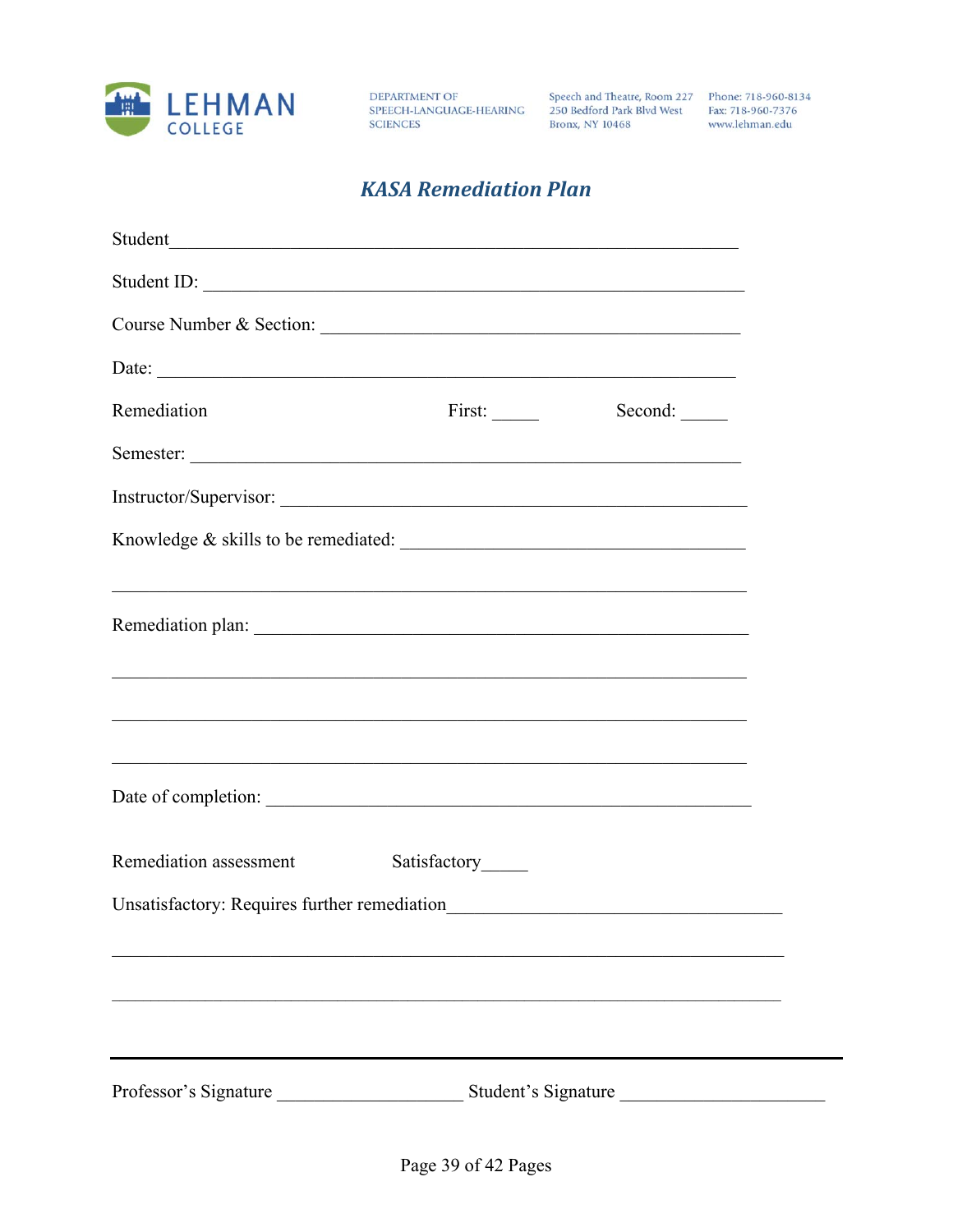# *Checklist for the Portfolio*

**Student's Name:\_\_\_\_\_\_\_\_\_\_\_\_\_\_\_\_\_\_\_\_\_** 

**Advisor's Name:\_\_\_\_\_\_\_\_\_\_\_\_\_\_\_\_\_\_\_\_** 

#### **Please use the checklist below to guide you in preparing your portfolio.**

- **S = student (right check boxes)**
- **P = Professor (left check boxes)**

#### Student Information

 $\blacksquare$  $\blacksquare$ Student Advisement form with biographical information

#### Unofficial Transcripts

- $\mathcal{L}_{\text{max}}$ Undergraduate Transcript
- Graduate Transcript m in

#### Copies of Clinical Hours

- A summary sheet of the 400 (+) clinical hours  $\blacksquare$  $\blacksquare$
- Undergraduate Hours of observation  $\blacksquare$
- Audiology hours  $\sim$ **The Second**
- **A A** In-house clinical practicum hours
- Externship hours
- $\blacksquare$ Diagnostic practicum hours

Clinical questions (all clinical questions should have a grade)

- Phonology and Articulation Clinical Question  $\blacksquare$  $\blacksquare$
- Early Childhood Language Disorders Clinical Question - -
- Aphasia Clinical Question  $\mathcal{L}_{\mathcal{A}}$  , and
- Diagnostic Techniques Clinical Question - -
- School Aged Language Disorders Clinical Question  $\blacksquare$ **Service**
- Fluency Clinical Question **Service**
- -Motor Speech Clinical Question
- m en Voice Clinical Question
- **The Contract Service** Audiology Clinical Question
- Dysphagia Clinical Question **CONTRACTOR**
- **Contract** Seminar I (elective) clinical question
- سا س Seminar II (elective) clinical question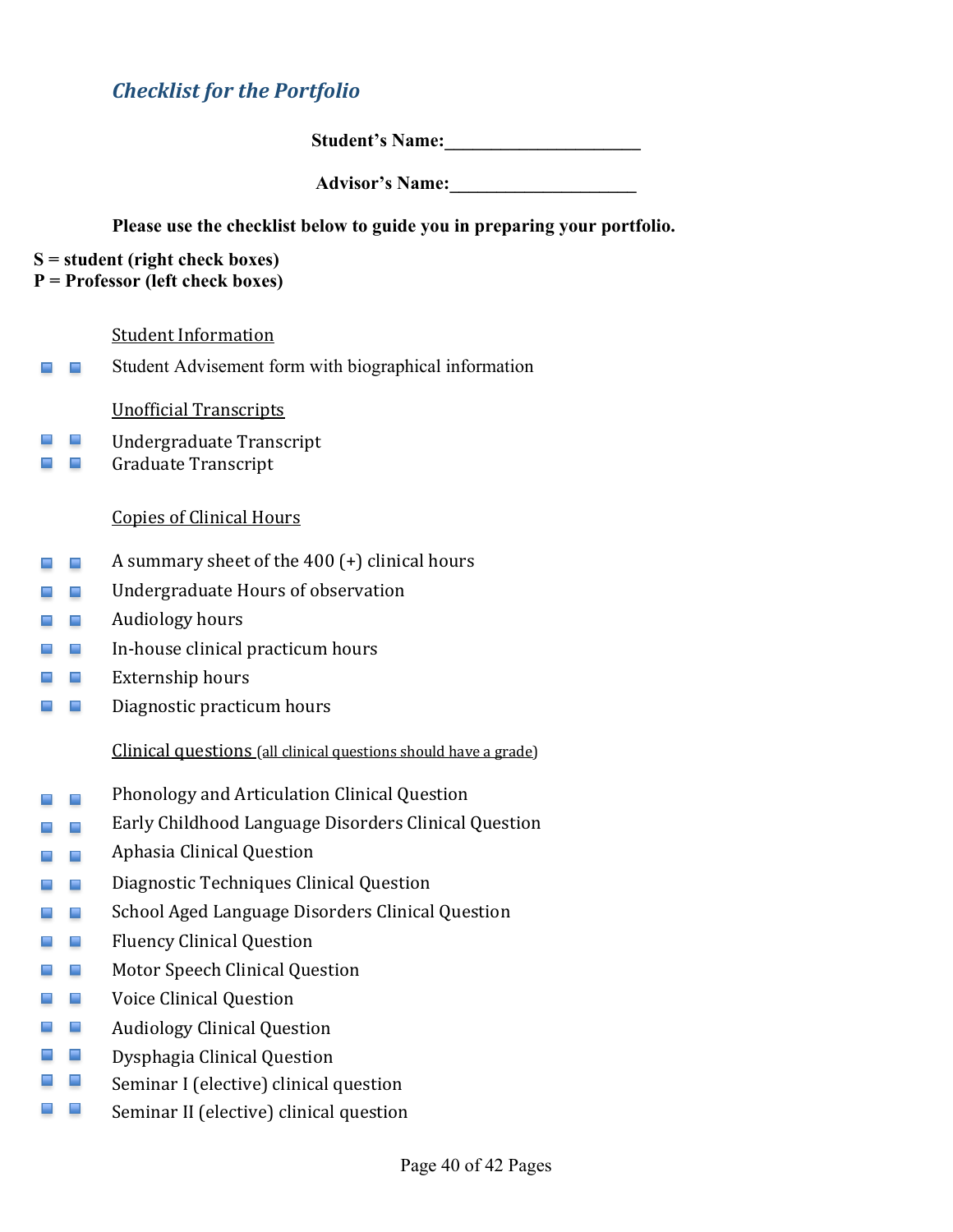- $\sim$ In-House Practicum (For each of the 2 clinics, please provide 1clinical hypothesis -1st draft and final report, and the supervisors' evaluations)
- an an Diagnostic Practicum (For each of the 2 diagnostic clinics, please provide first draft and final report of one evaluation, and the supervisors' evaluations)
- -Externships (For each of the 2 externships, please provide first draft and final report of one evaluation/treatment plan, and the supervisors' evaluations)

KASA forms

- The big 9s (not all portions of every big 9 need to be signed. You must show skills in  $\blacksquare$  $\overline{\phantom{a}}$ either evaluation or therapy).
- -Praxis Score Report (if you don't have it by the interview date, email it at a later date to Dr. Conner)
- **Contract Contract** Workshop Certificates – at least 2

You may add materials such as portfolios completed for individual courses (i.e., fluency, dysphagia), or reports written for your externship that illustrates your growth as a speech-language pathologist.

**I confirm that I reviewed the student's portfolio and approve its content** 

Advisor's signature **and the set of the set of the set of the set of the set of the set of the set of the set of the set of the set of the set of the set of the set of the set of the set of the set of the set of the set of**